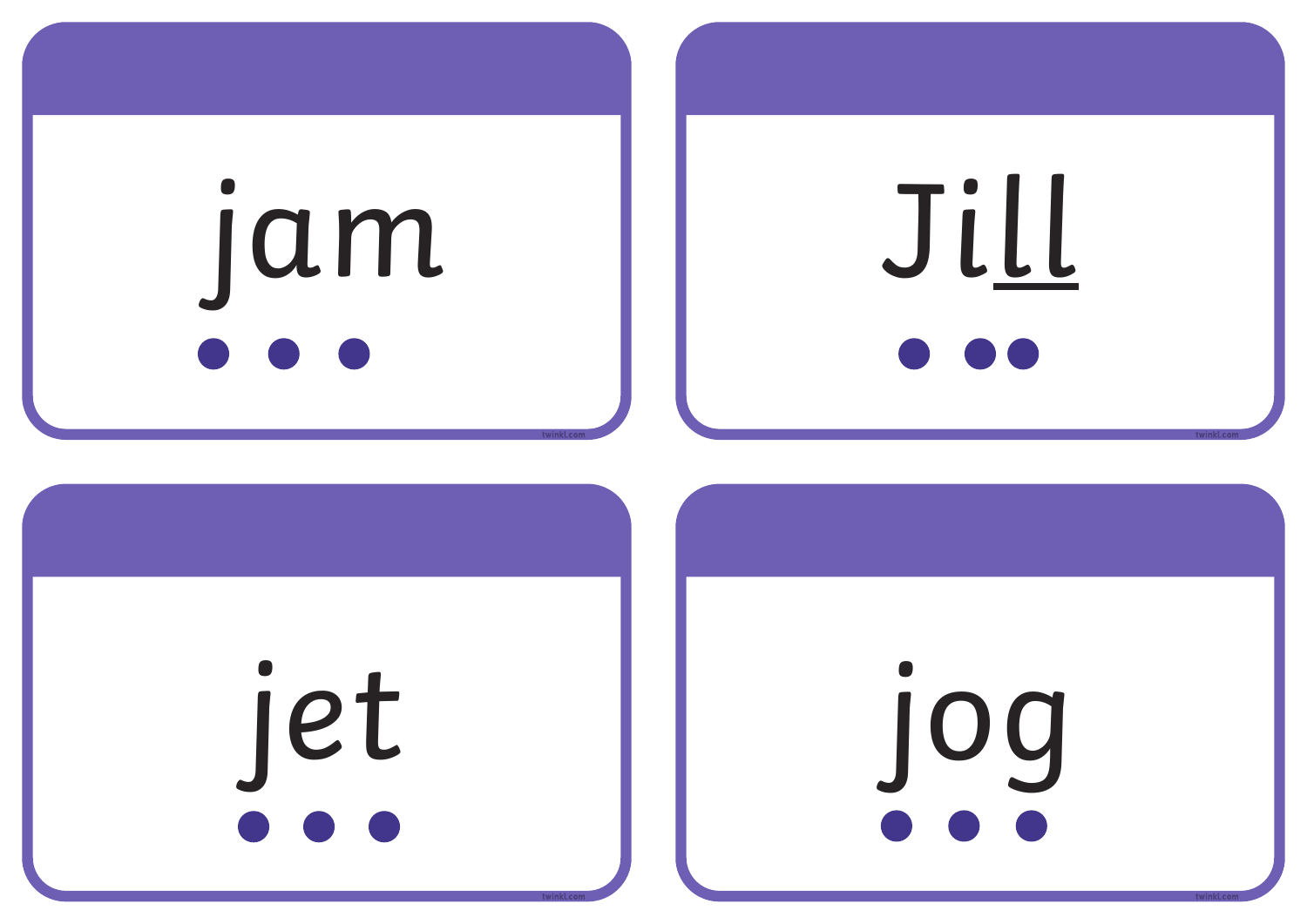



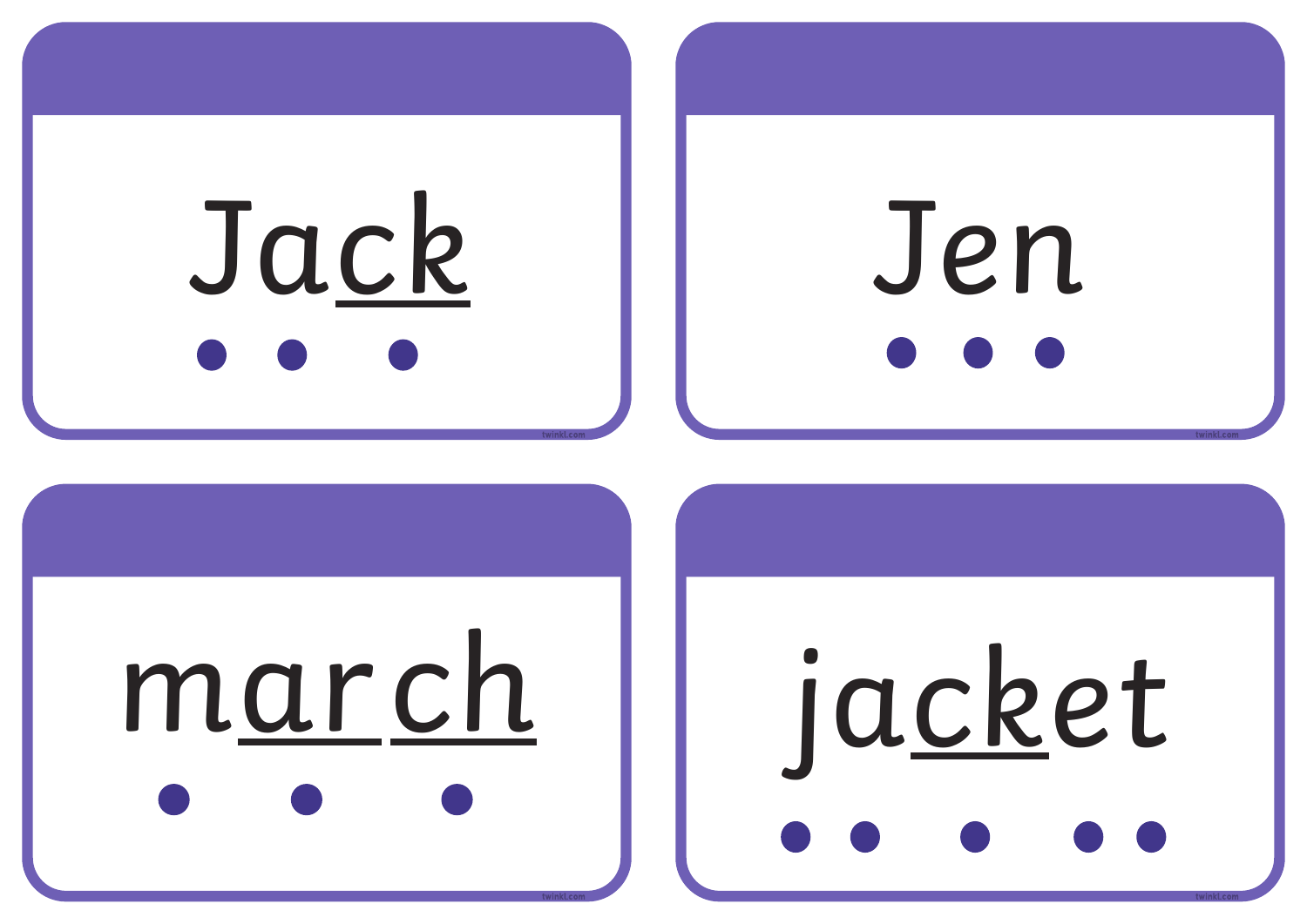



Vic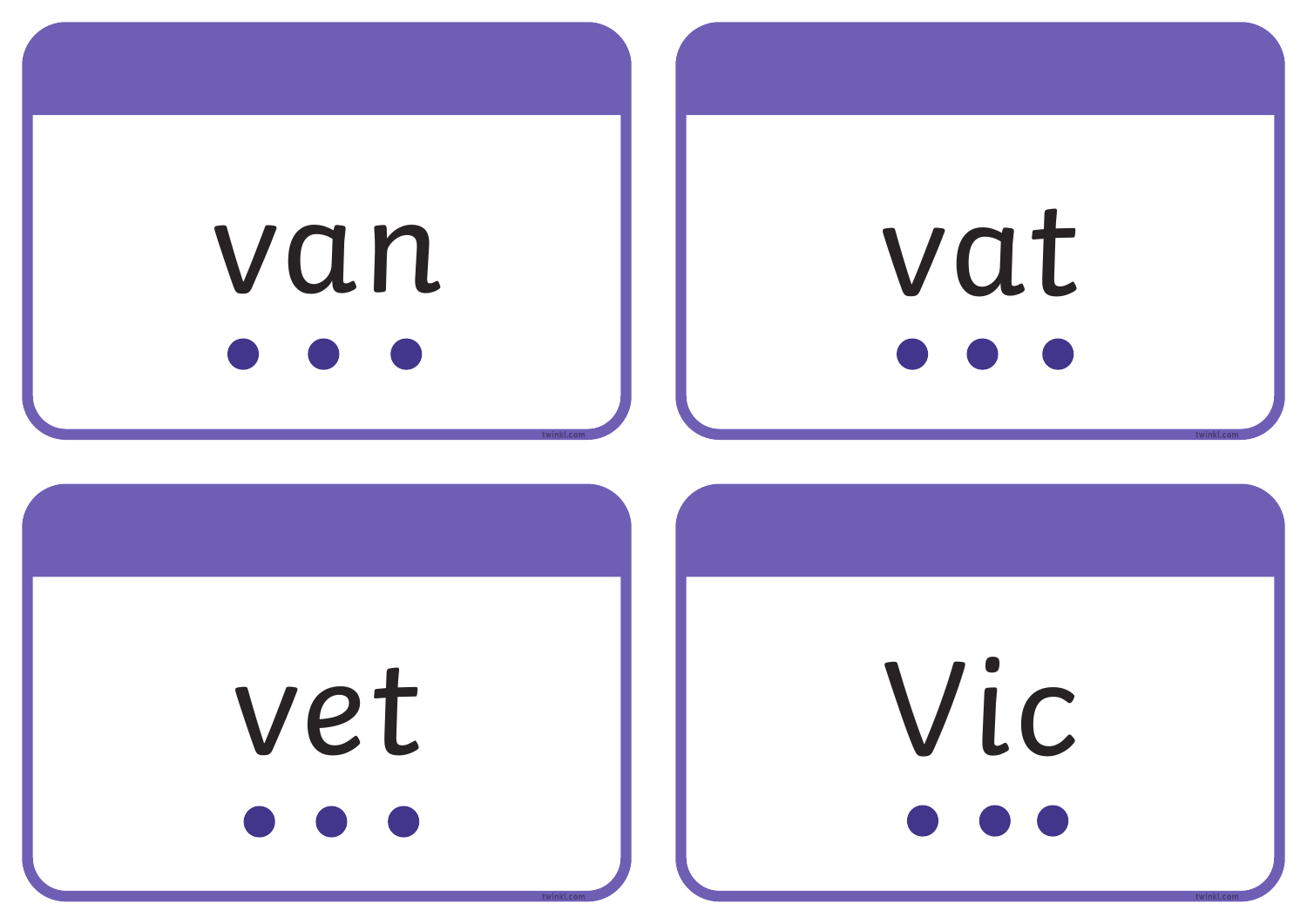# Ravi

## Kevin



## velvet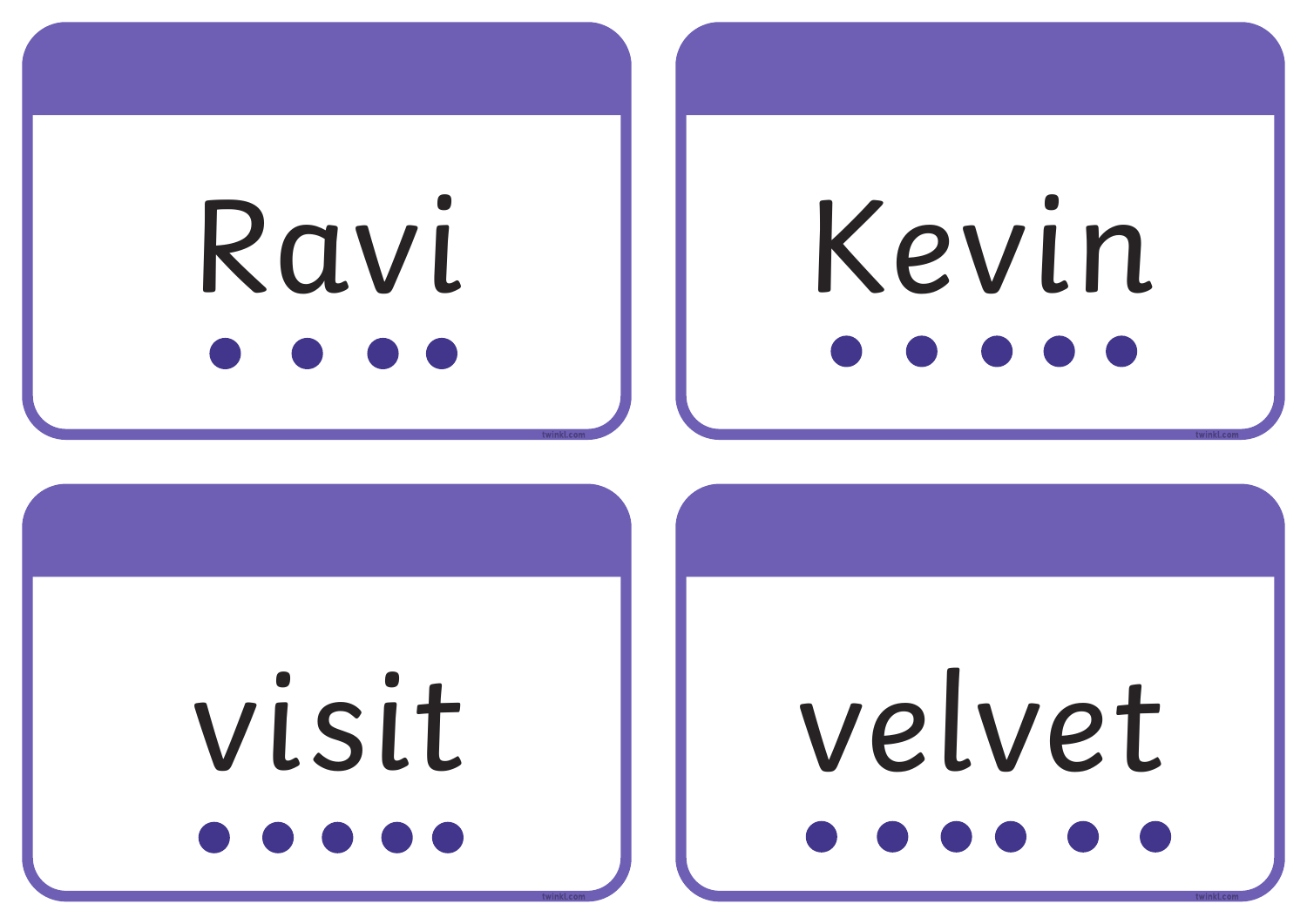





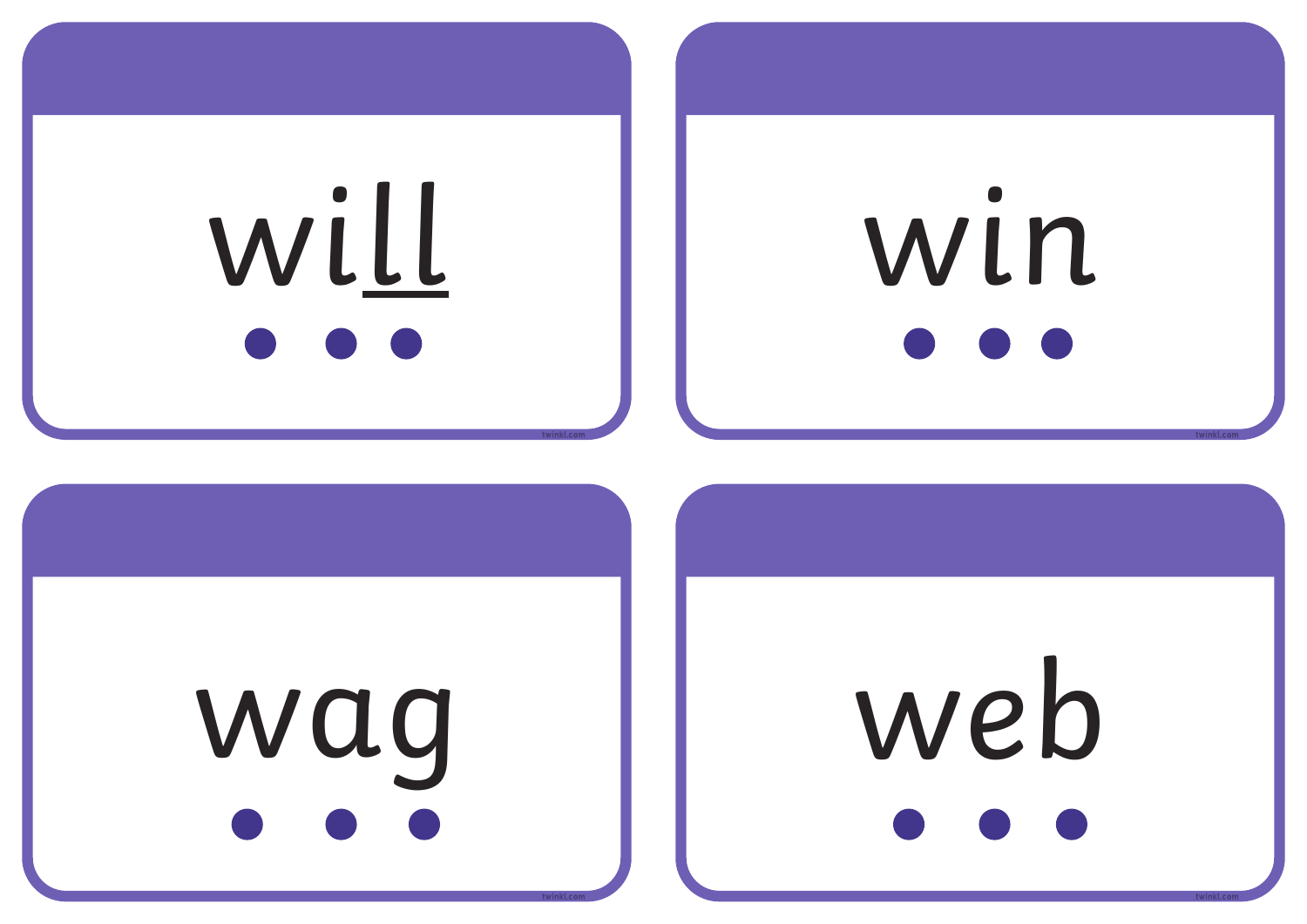



## cobweb

wicked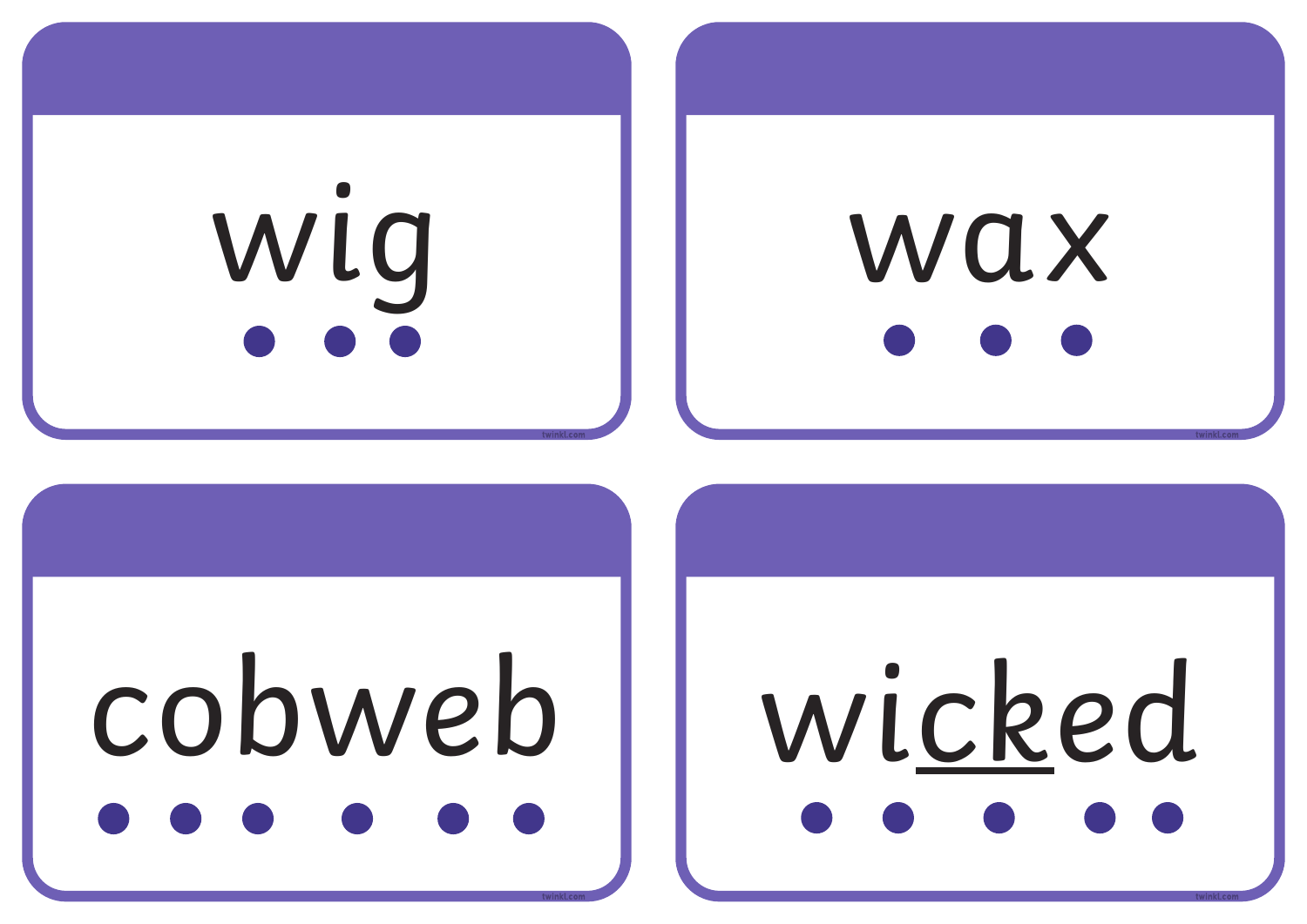

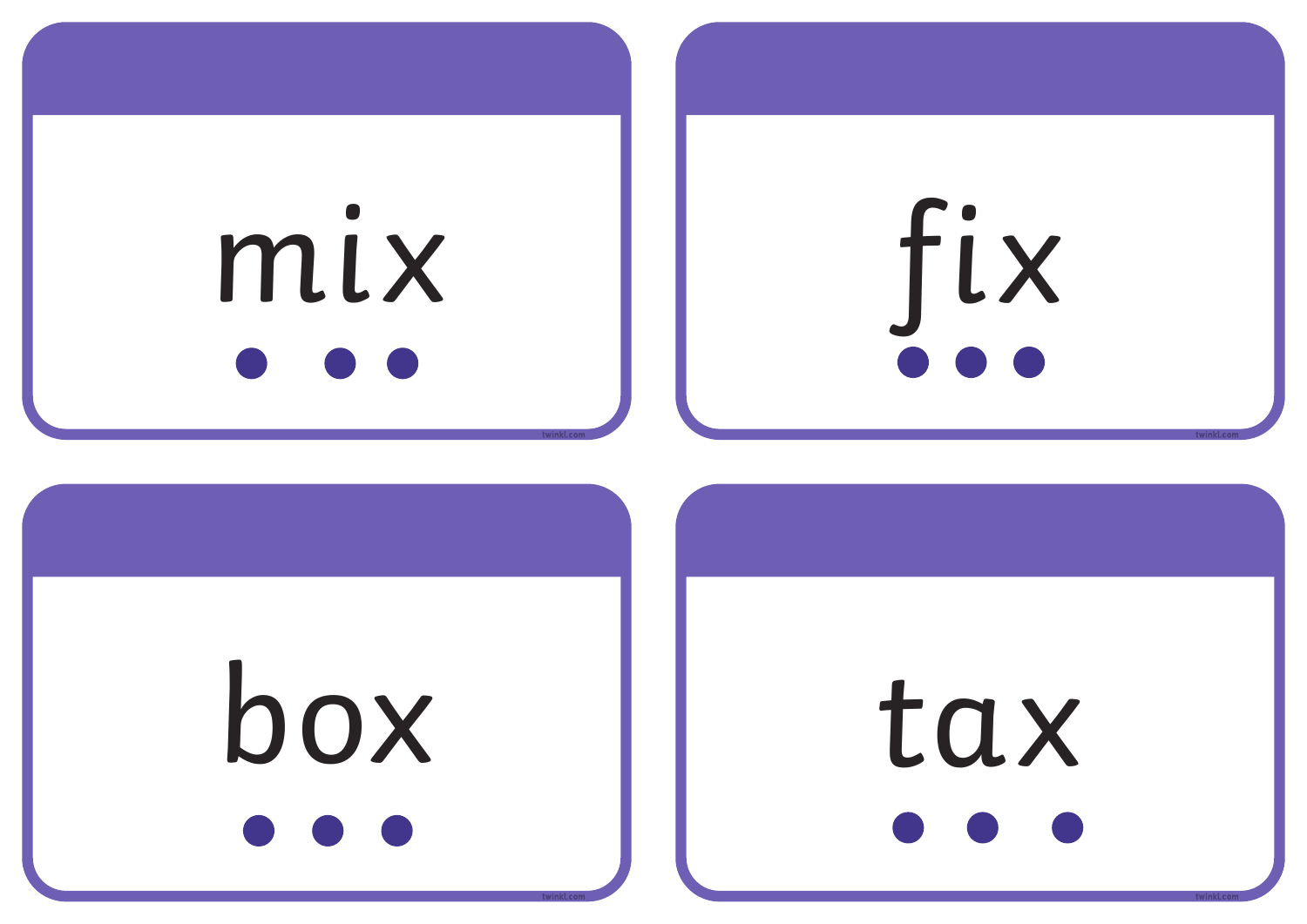



## vixen

exit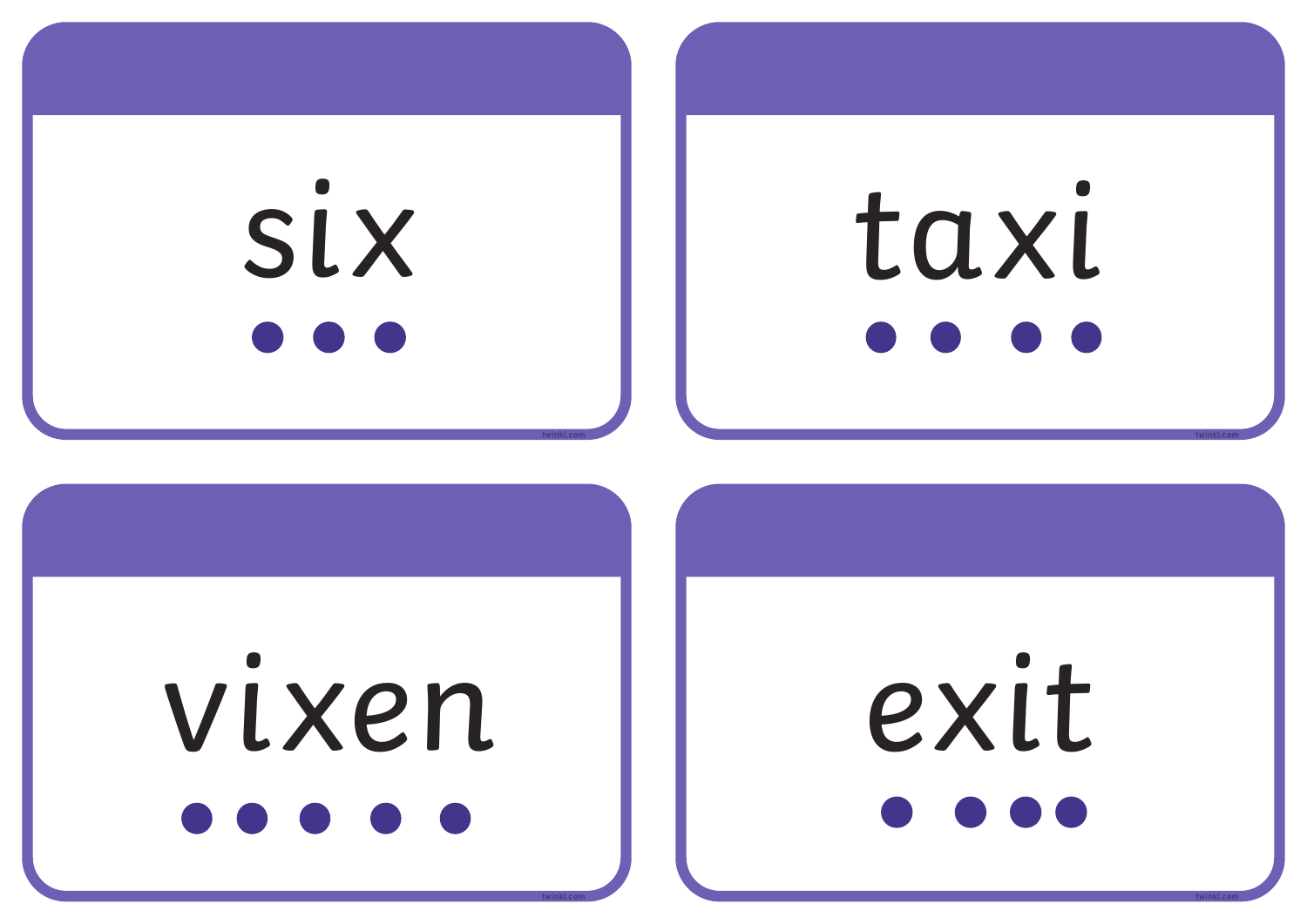### yap

## yet

### yes

### yell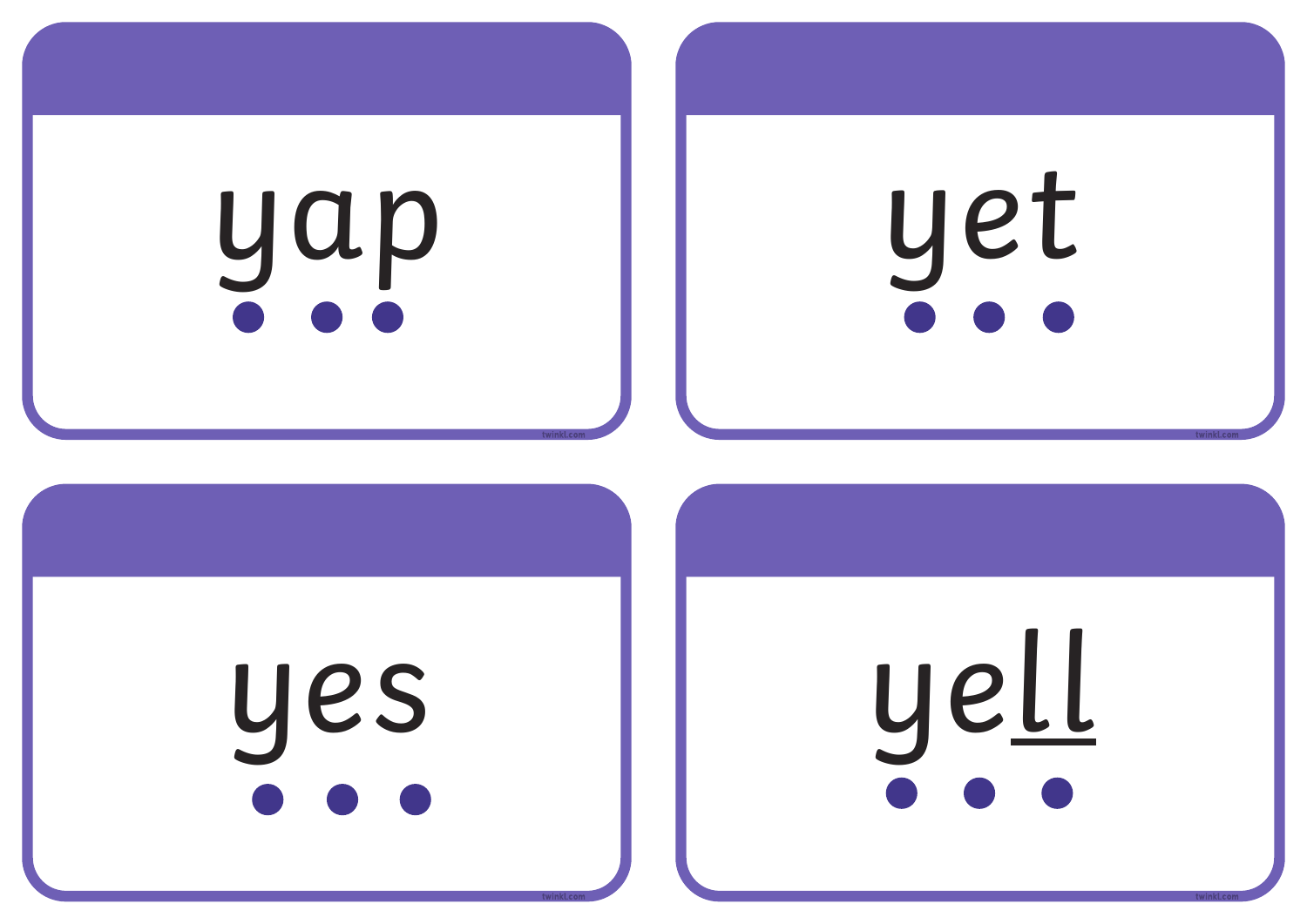





### Zak buzz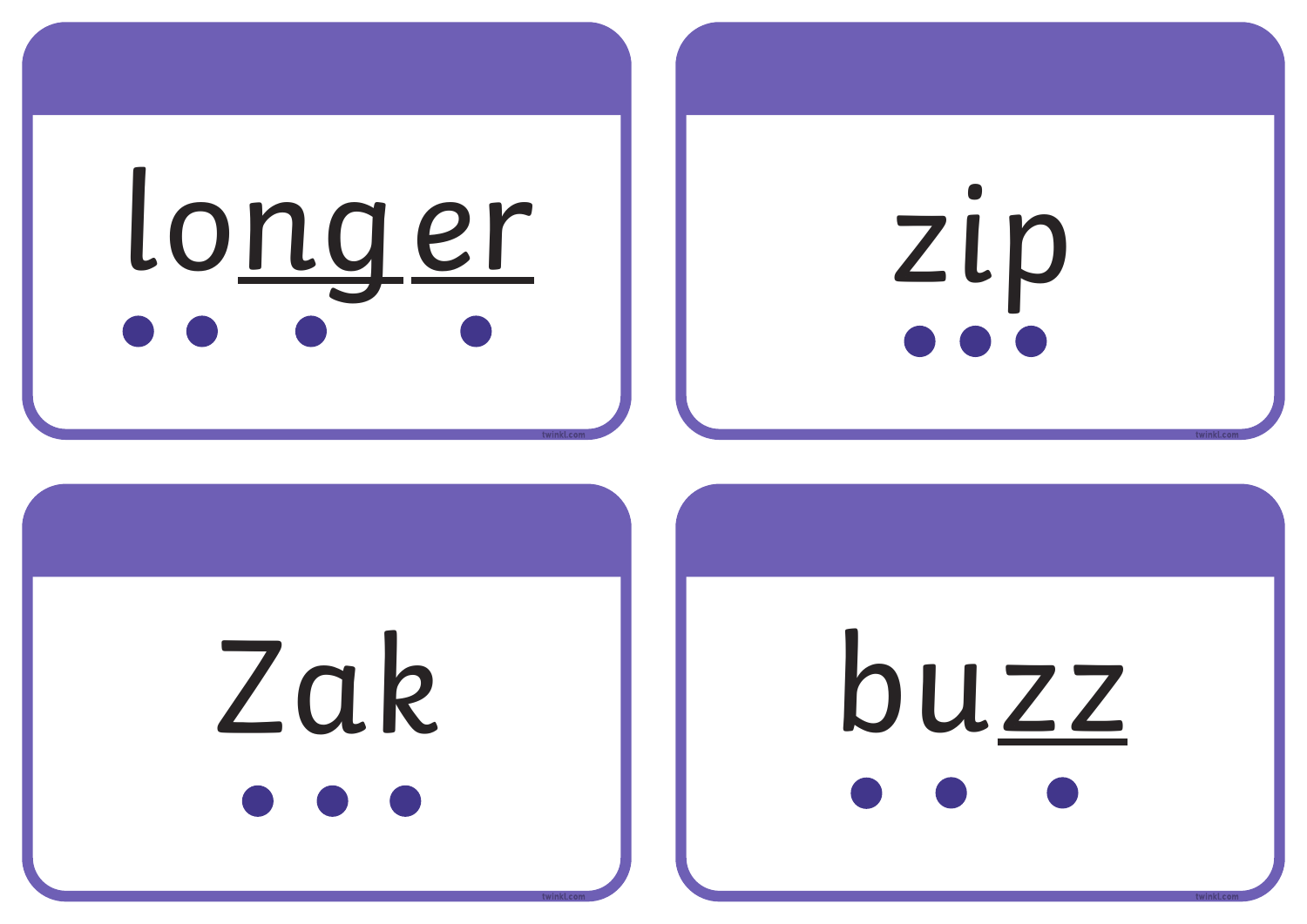

### zigzag



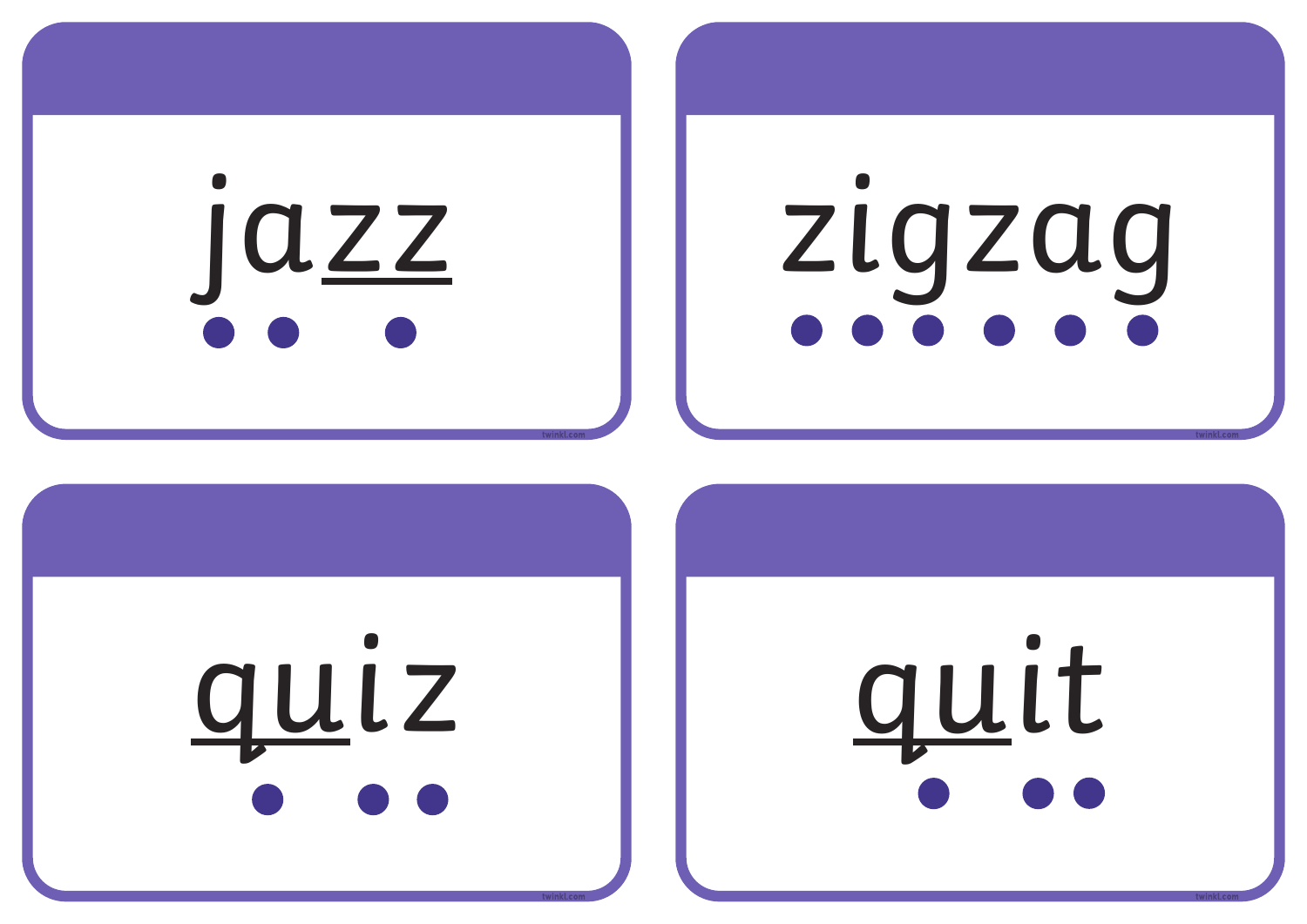# quick || quack

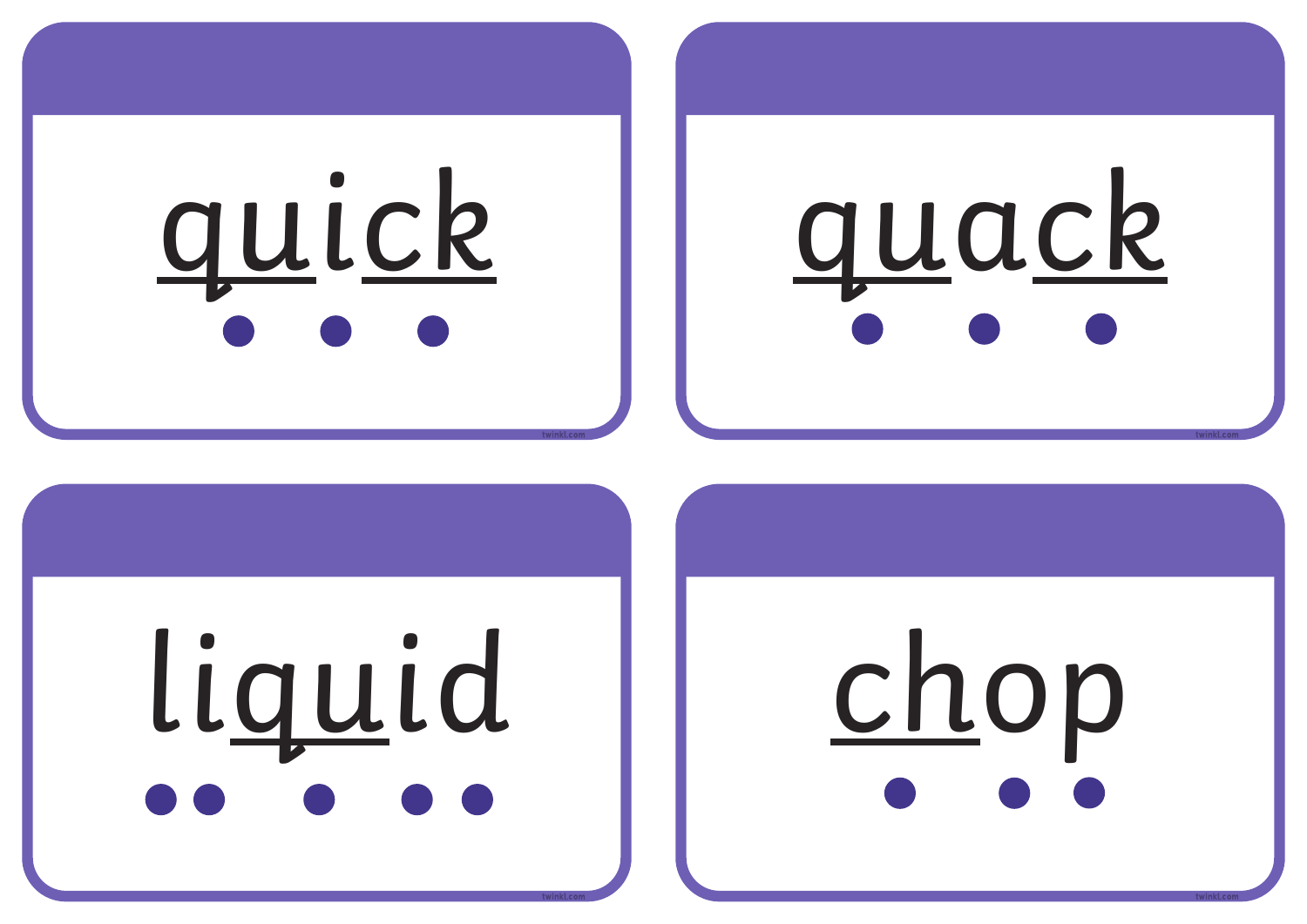

## chug

# check

such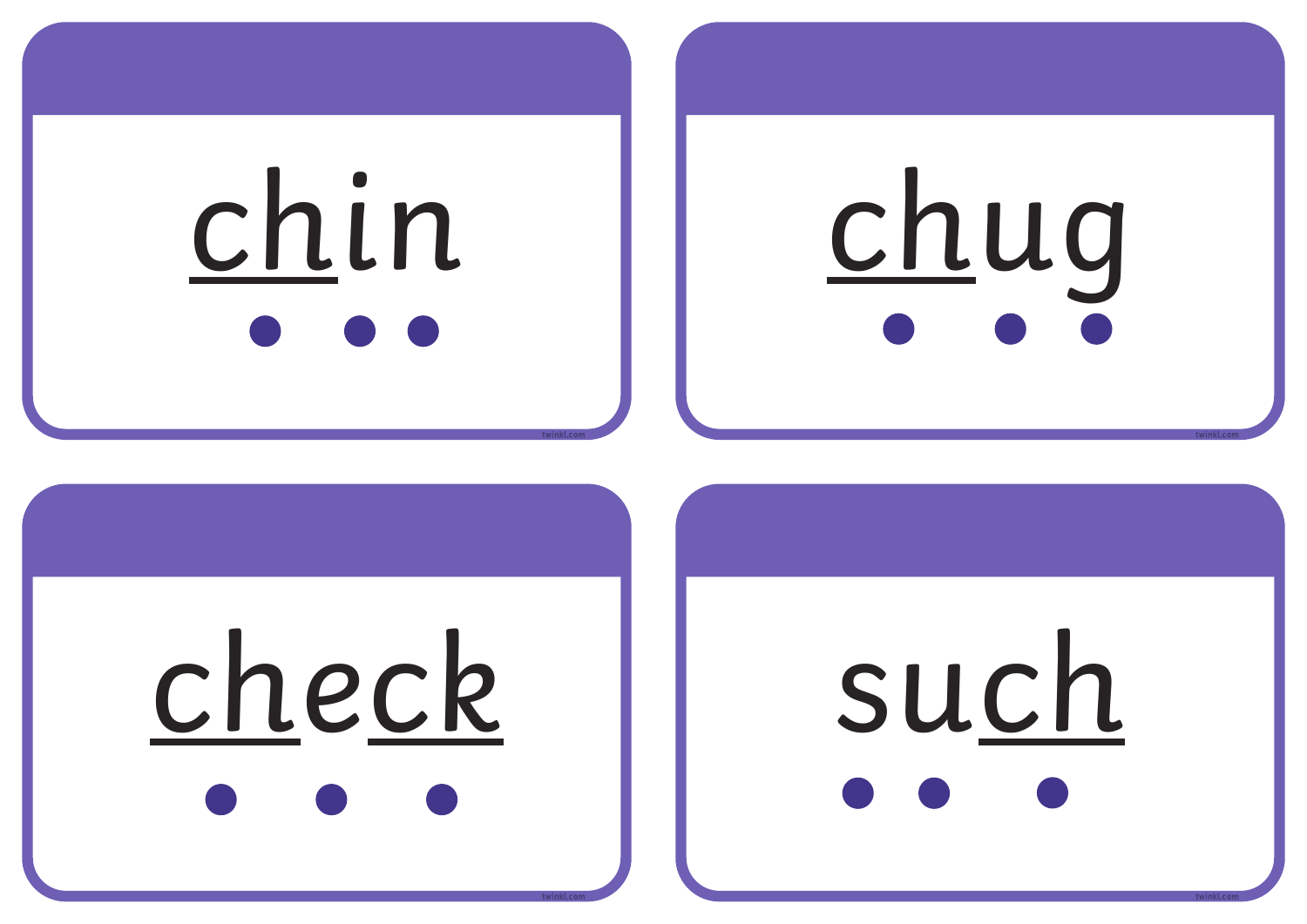





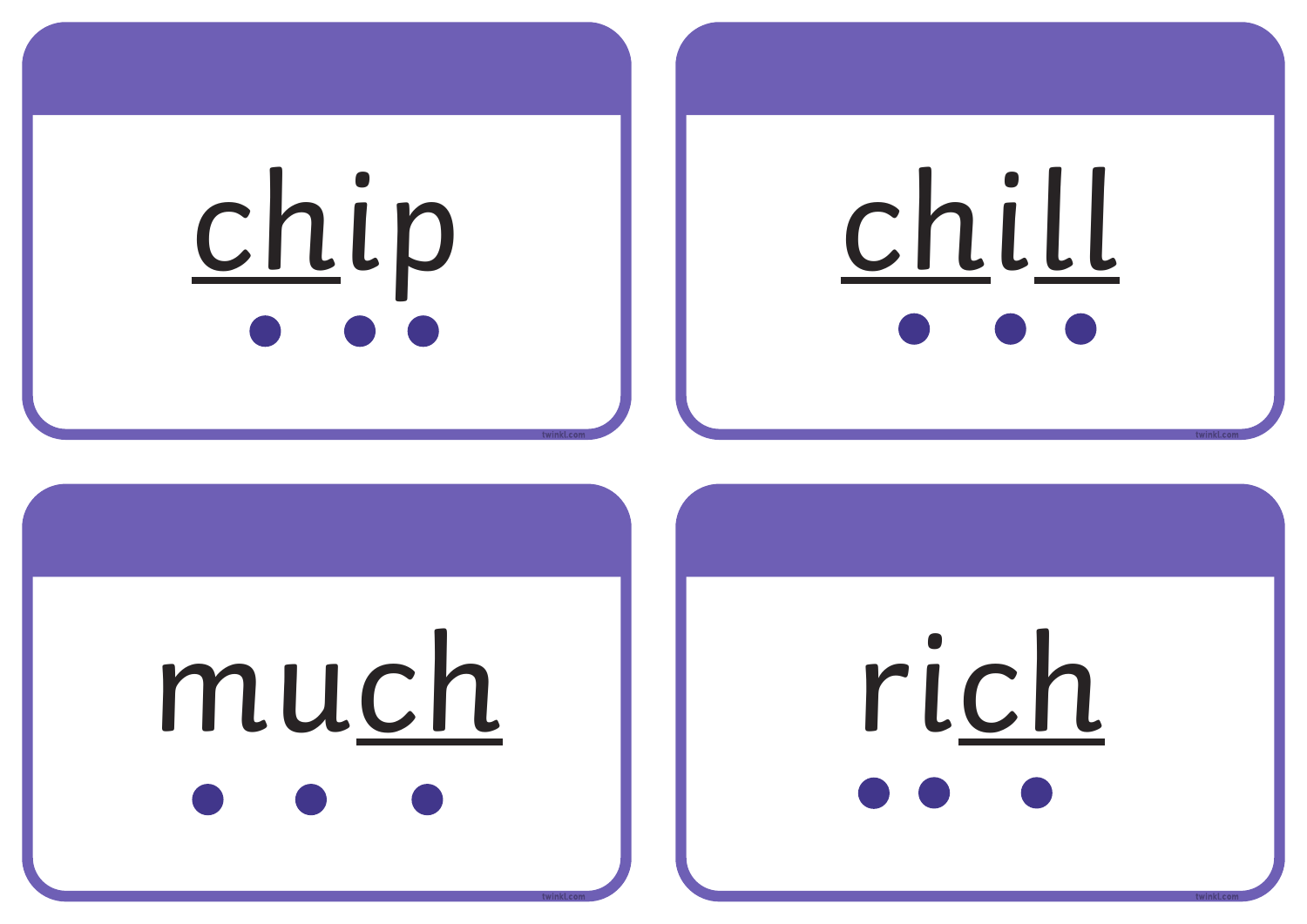# chicken | ship



## shop || shed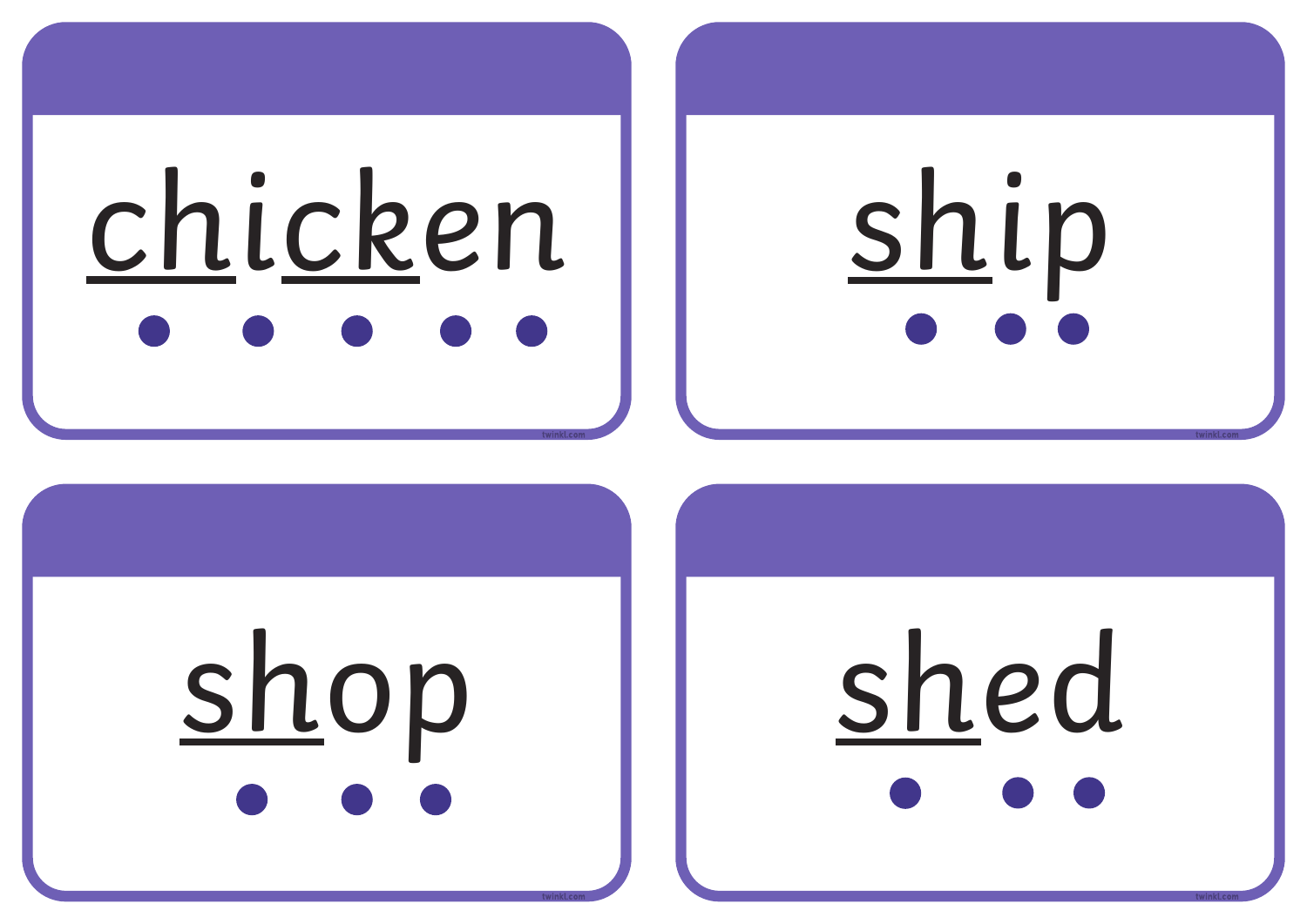# shell fish



# shock || cash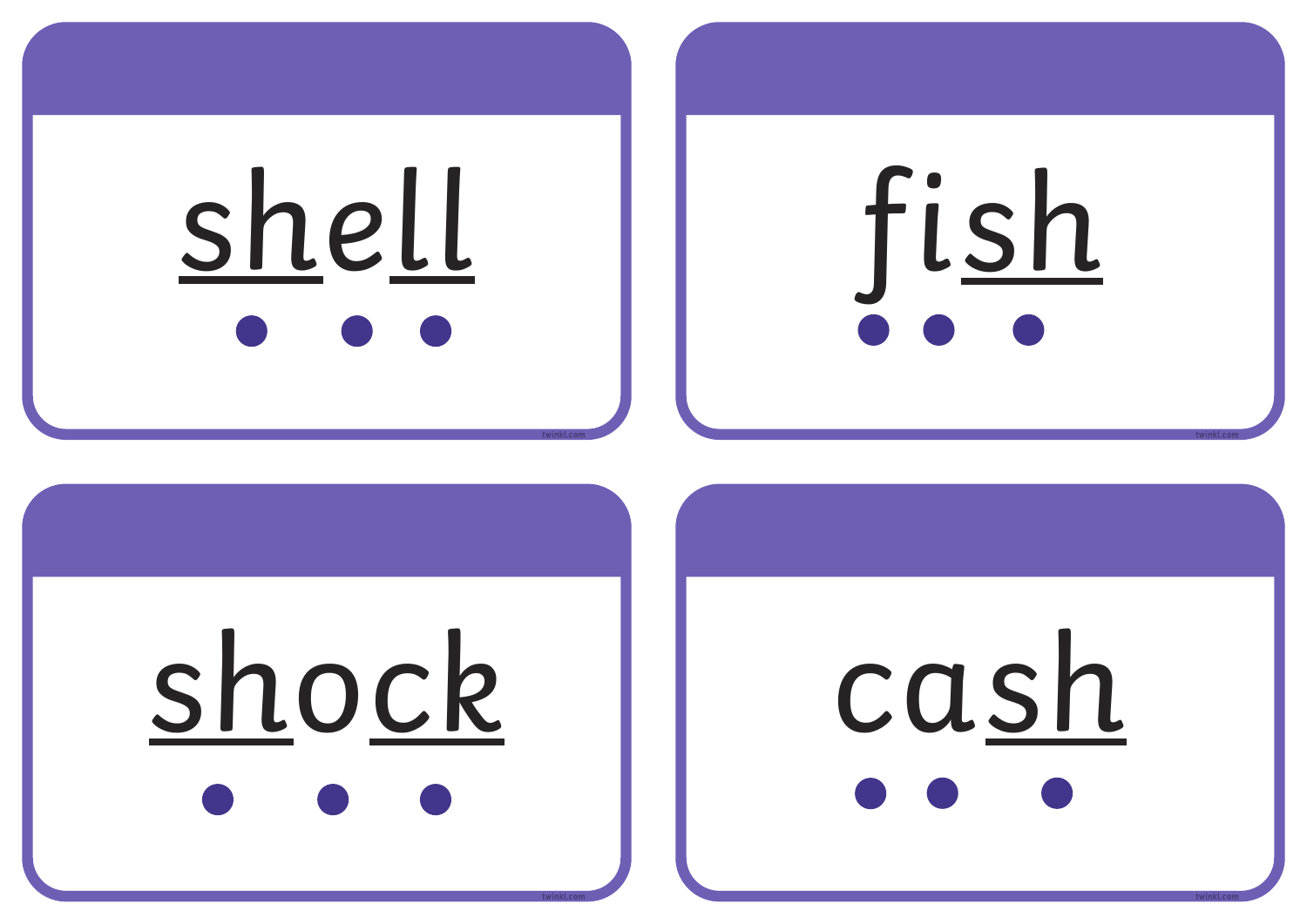# bash



## rush

## them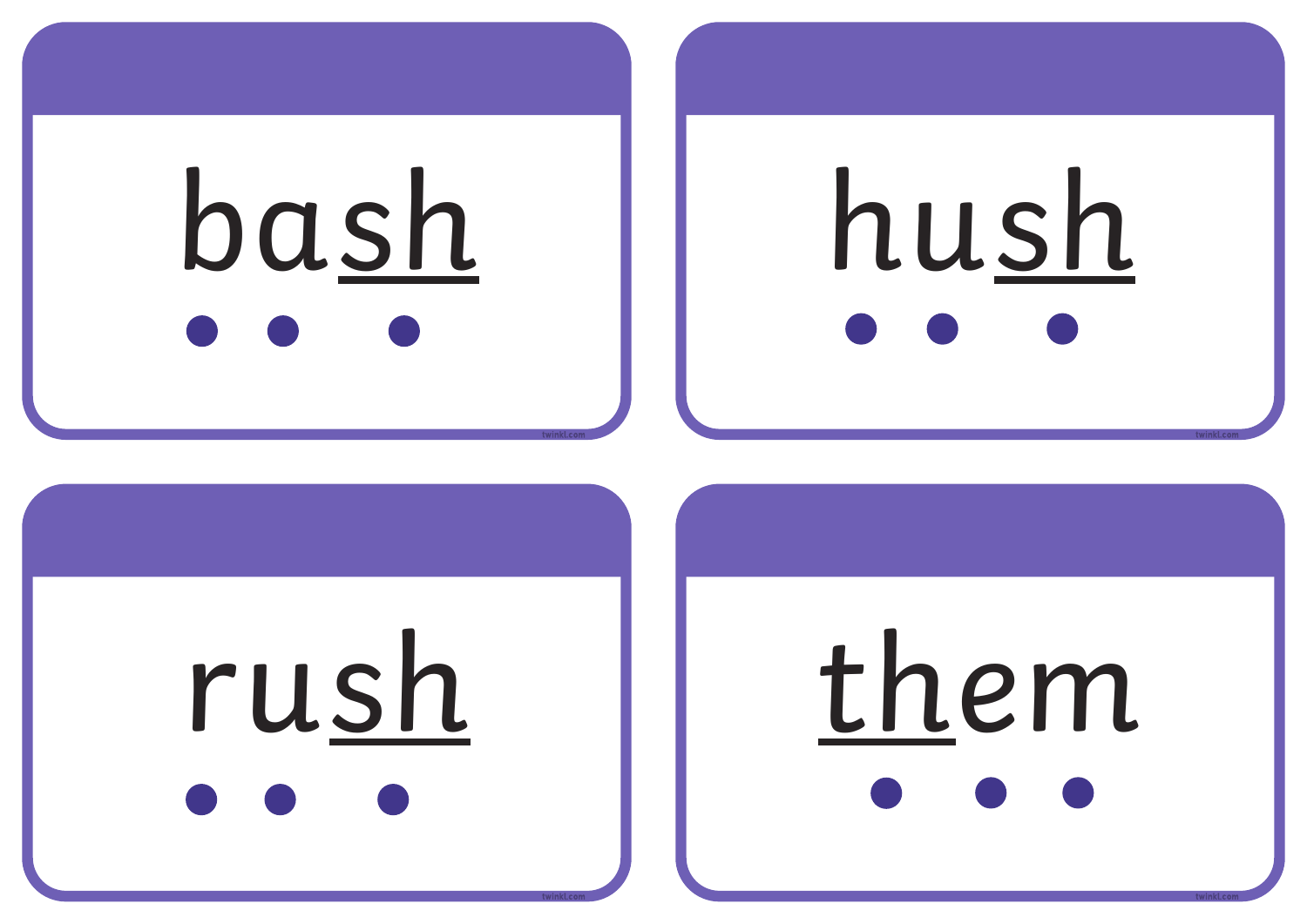# then





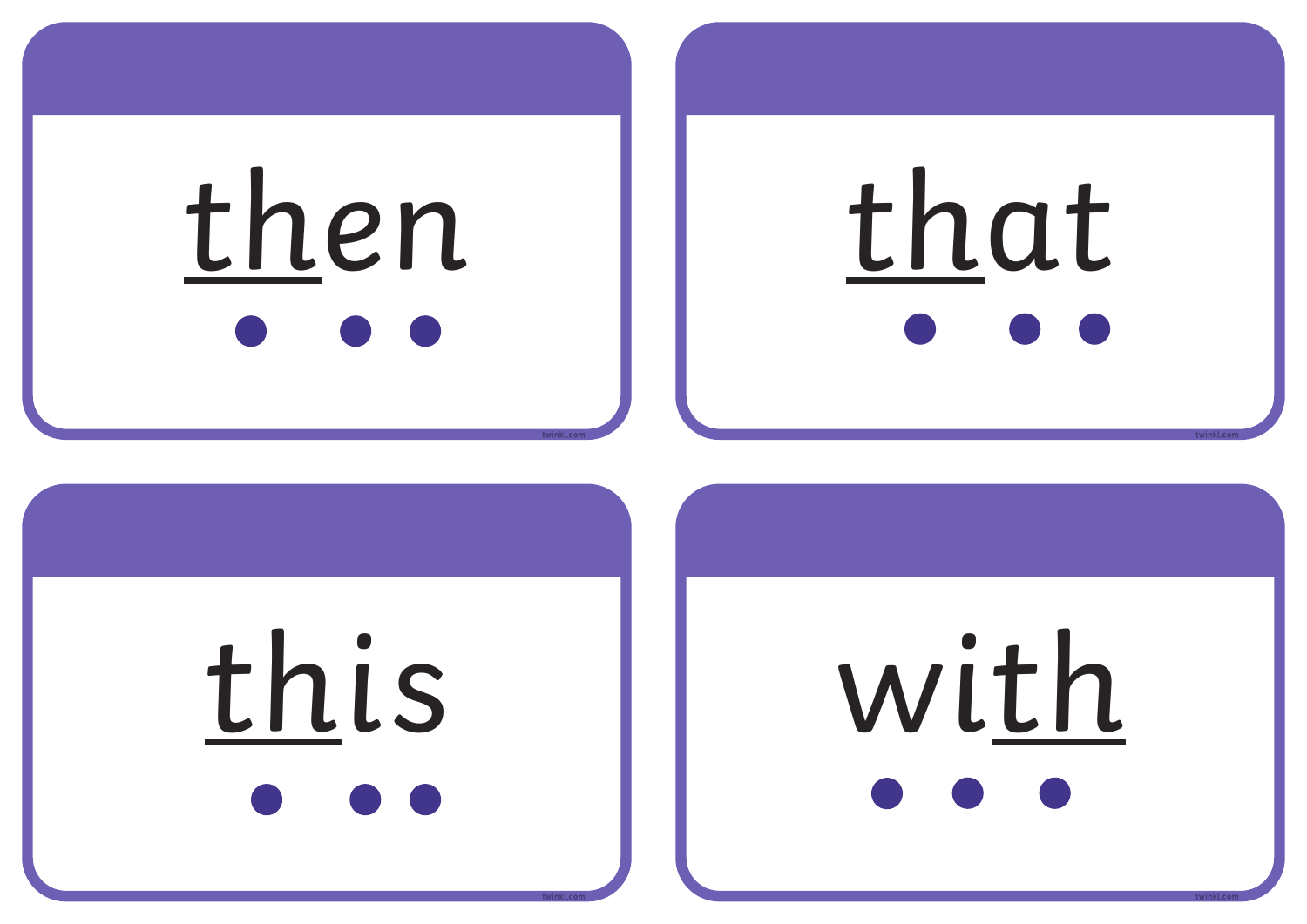# moth thin



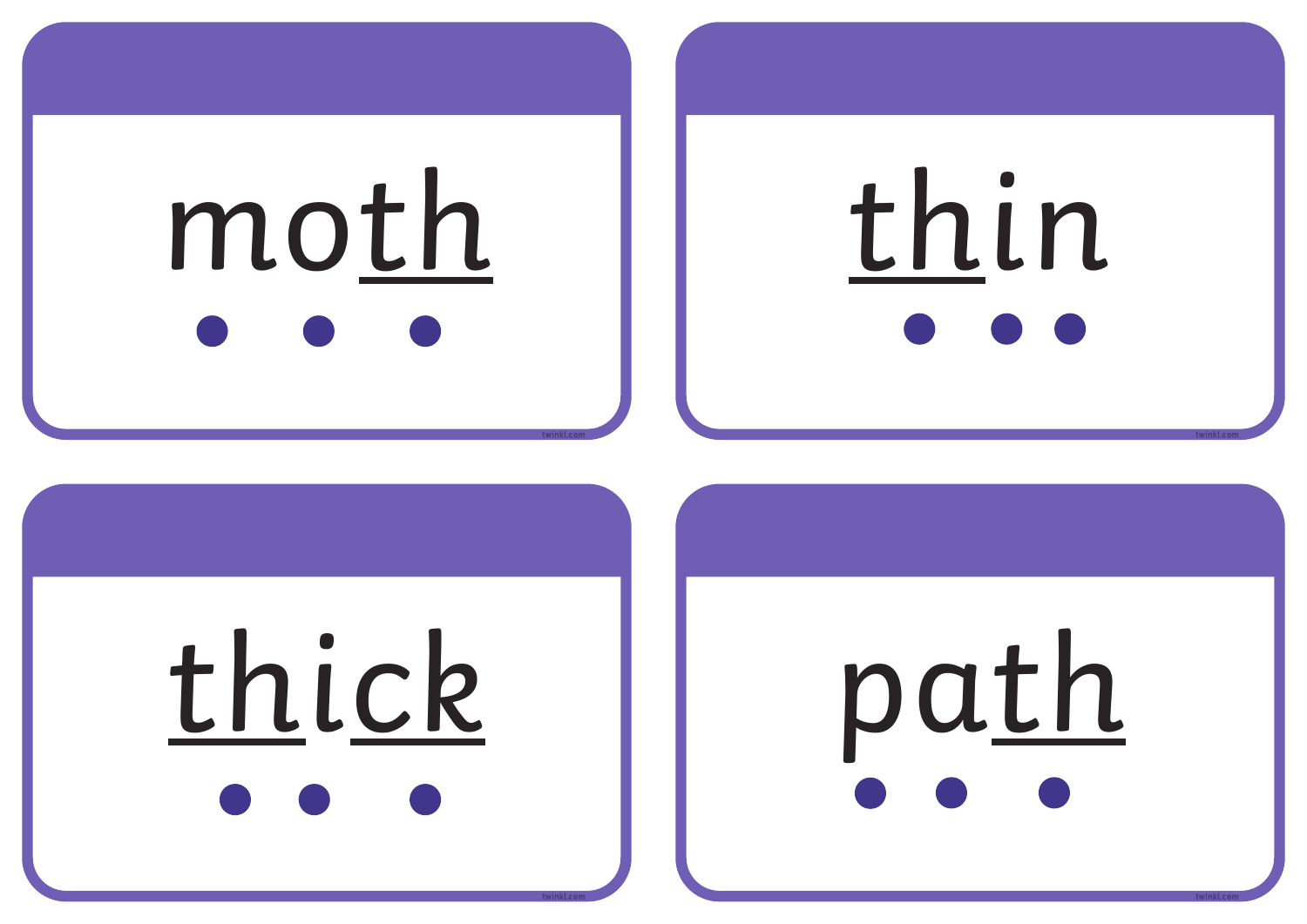





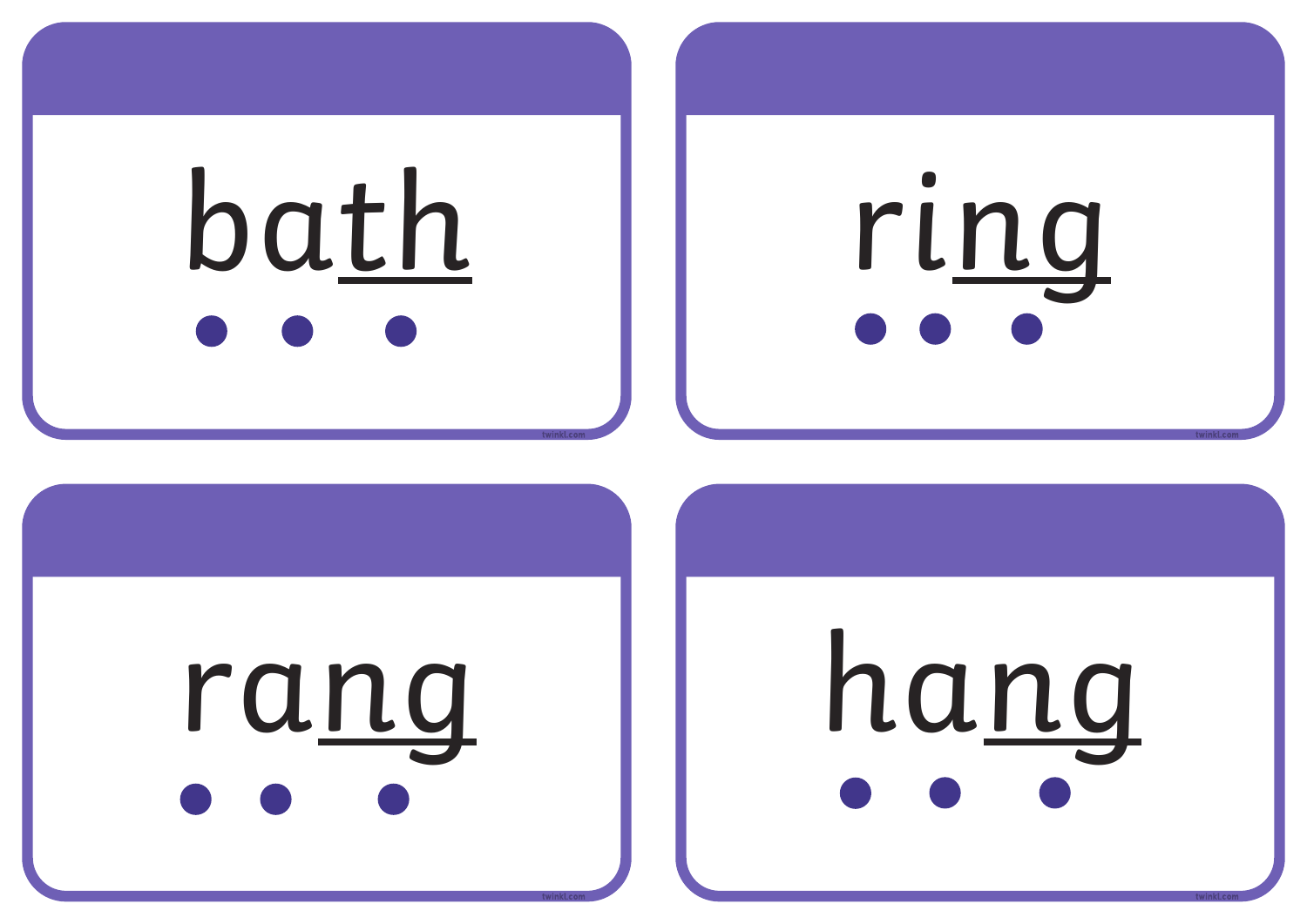



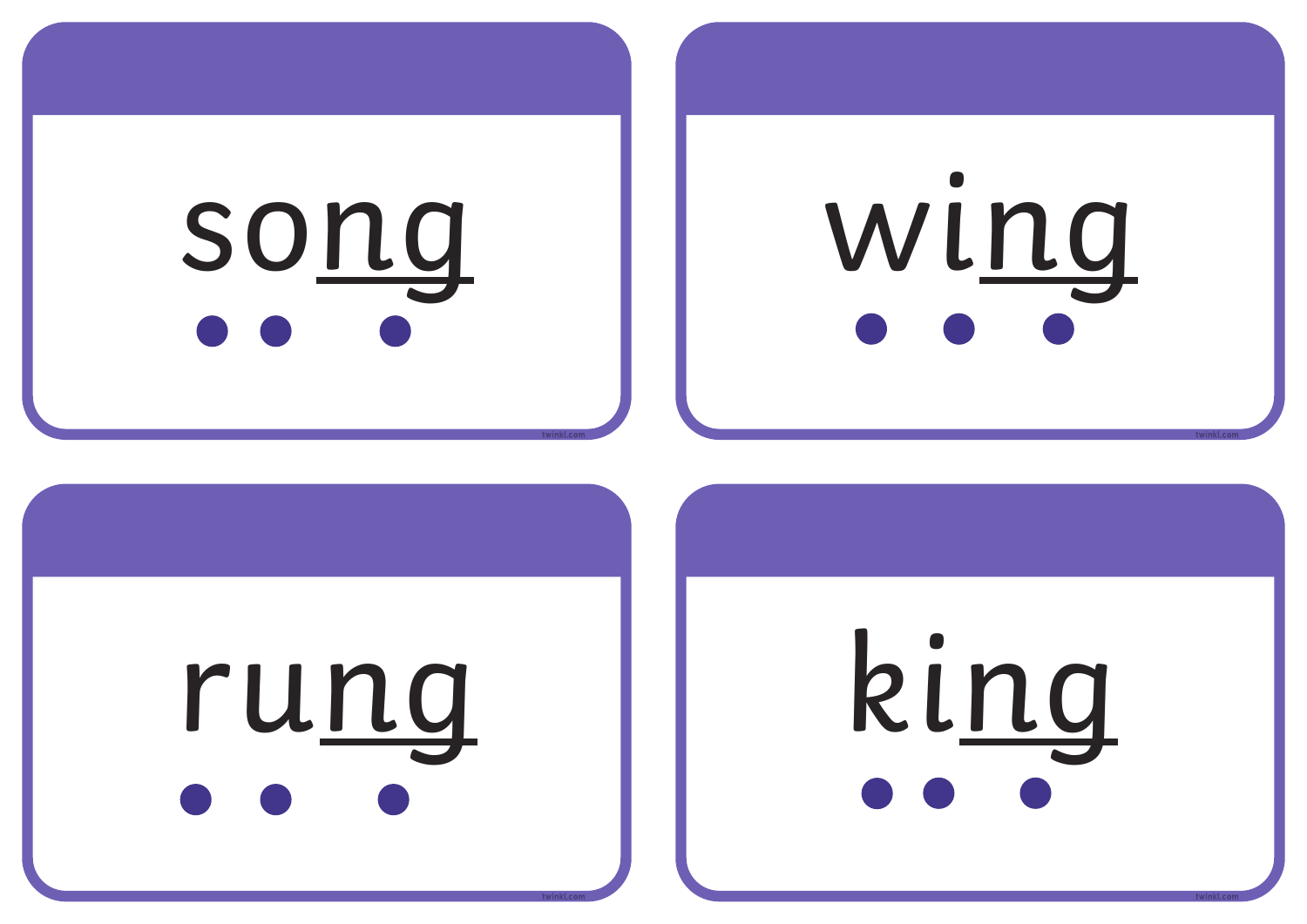



### sheep

wait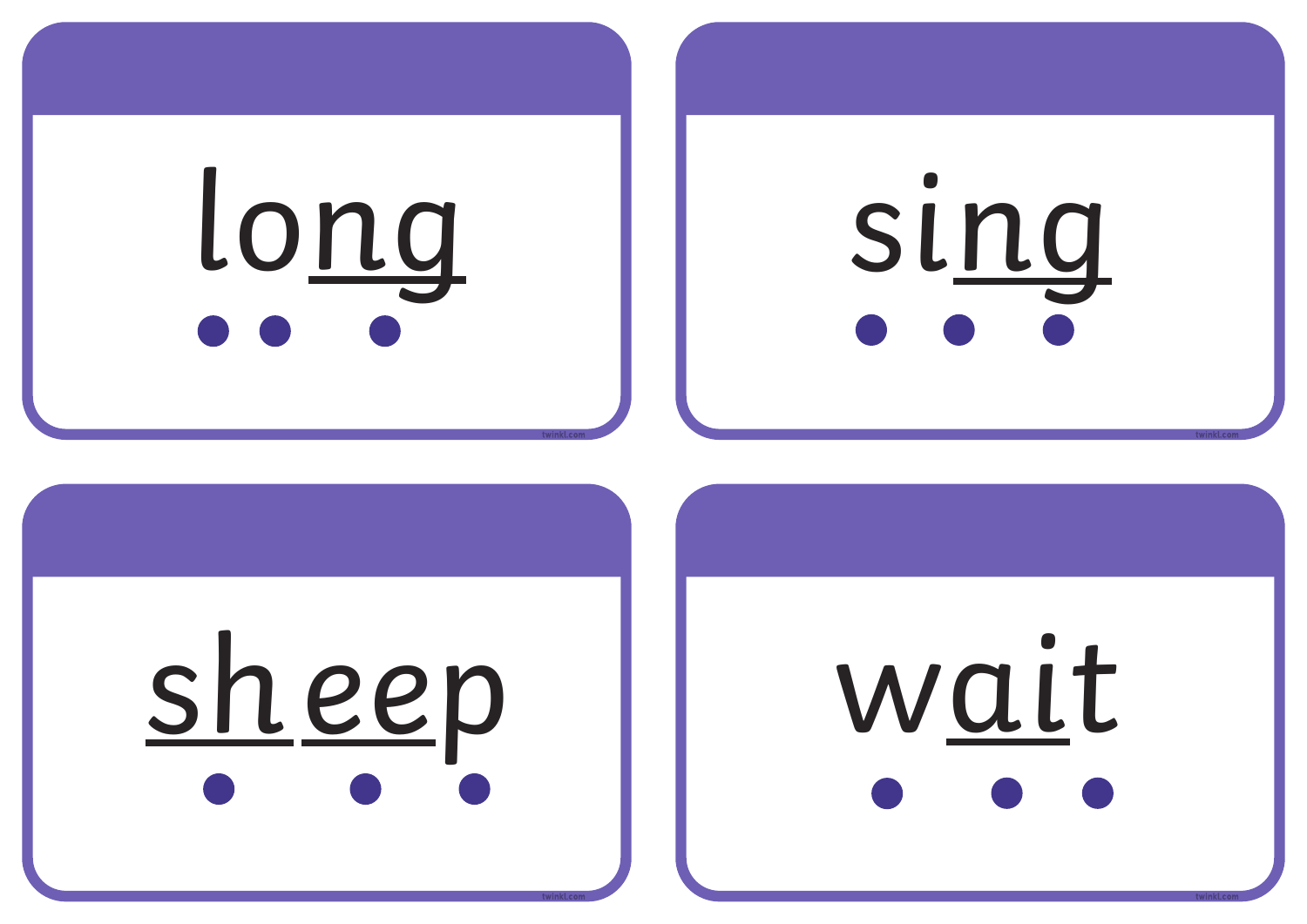



aim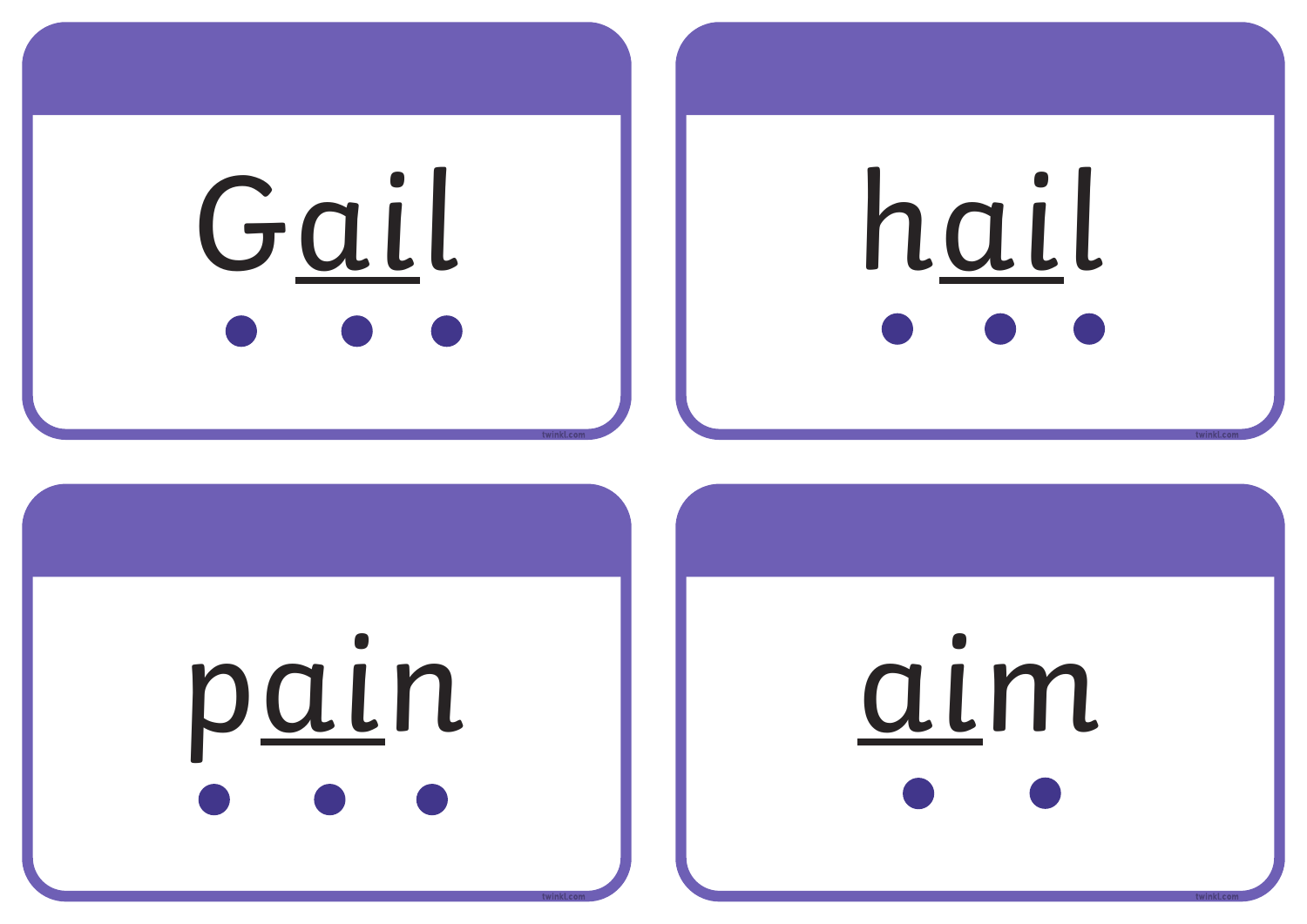





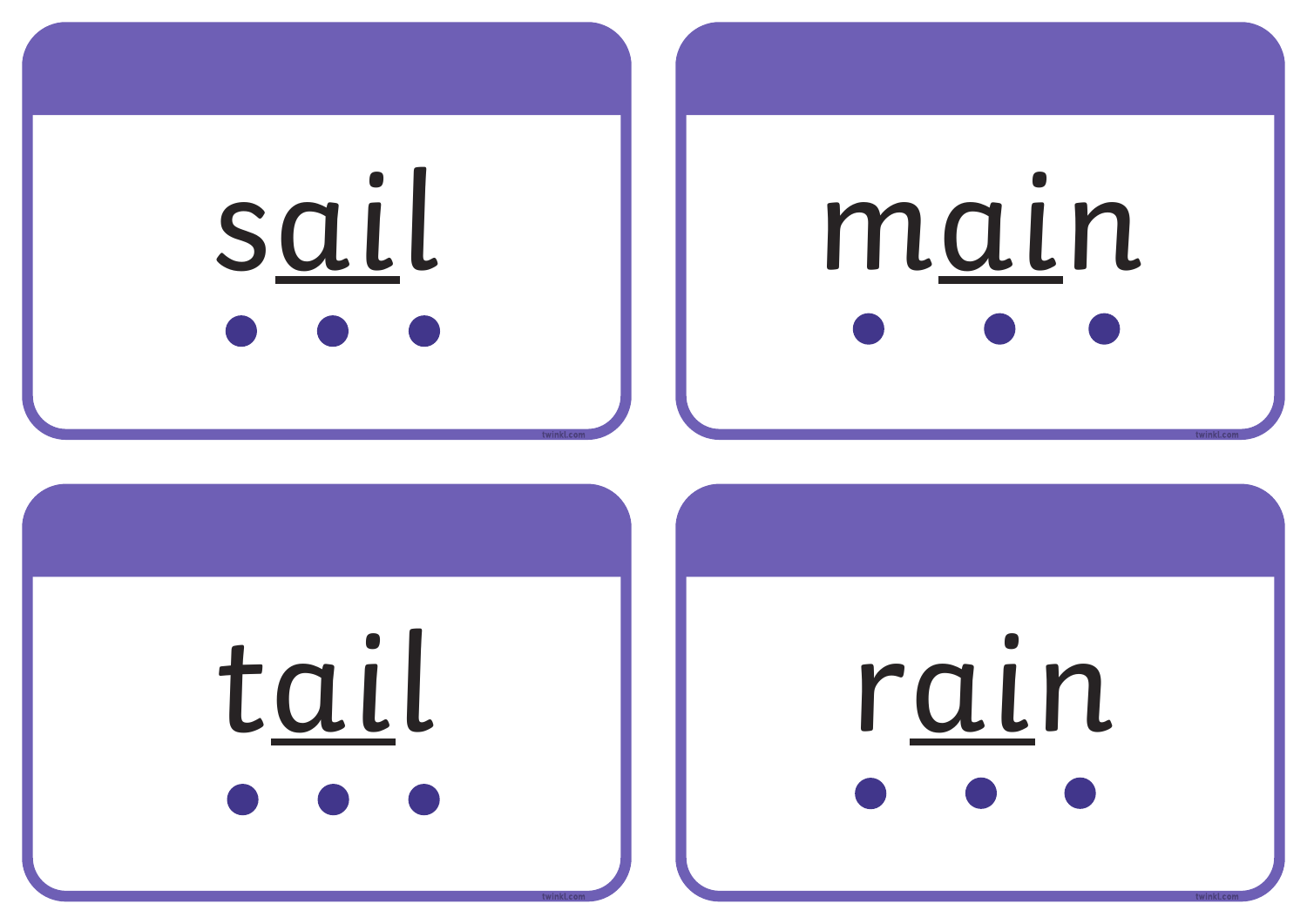

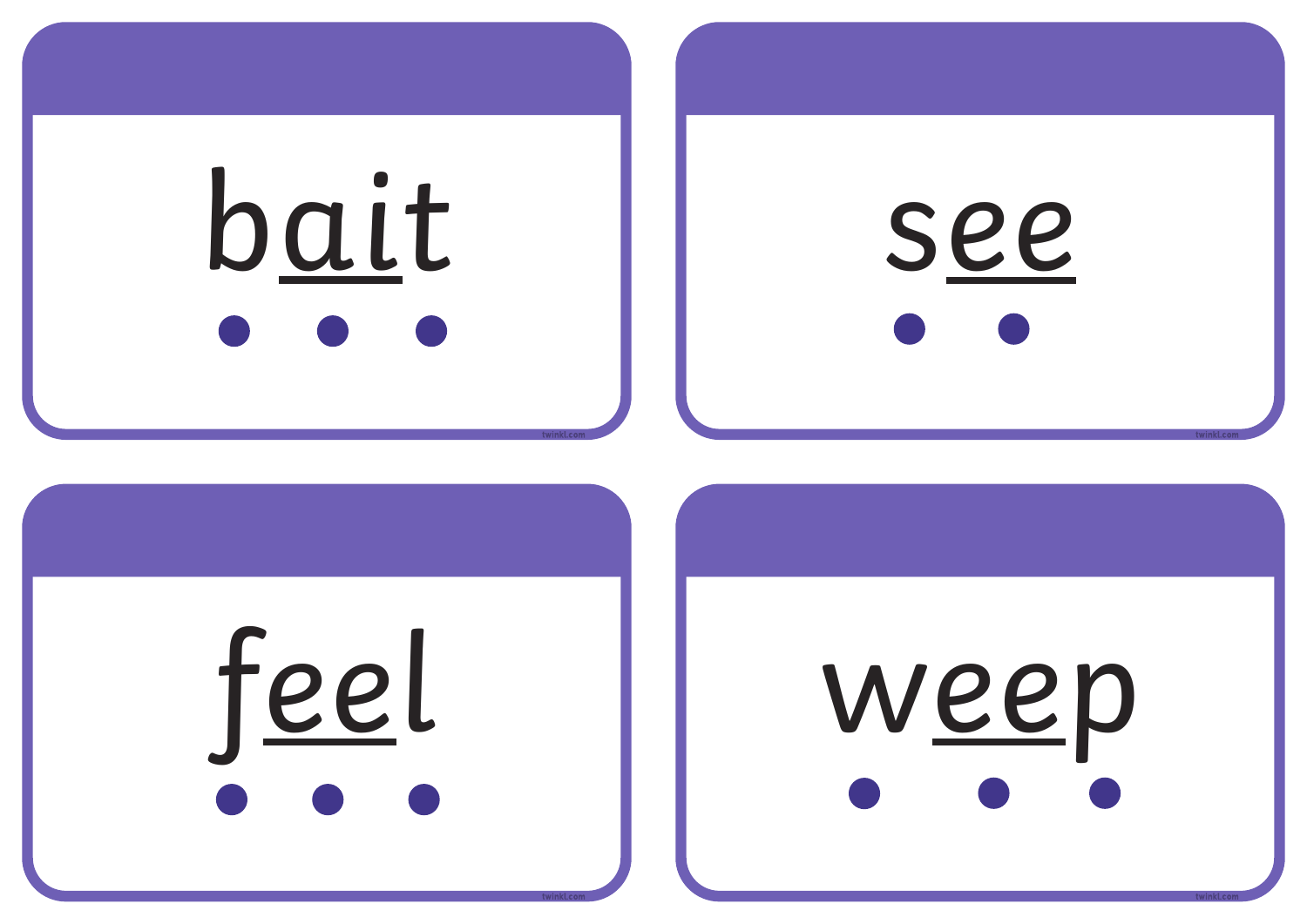



### seem

### meet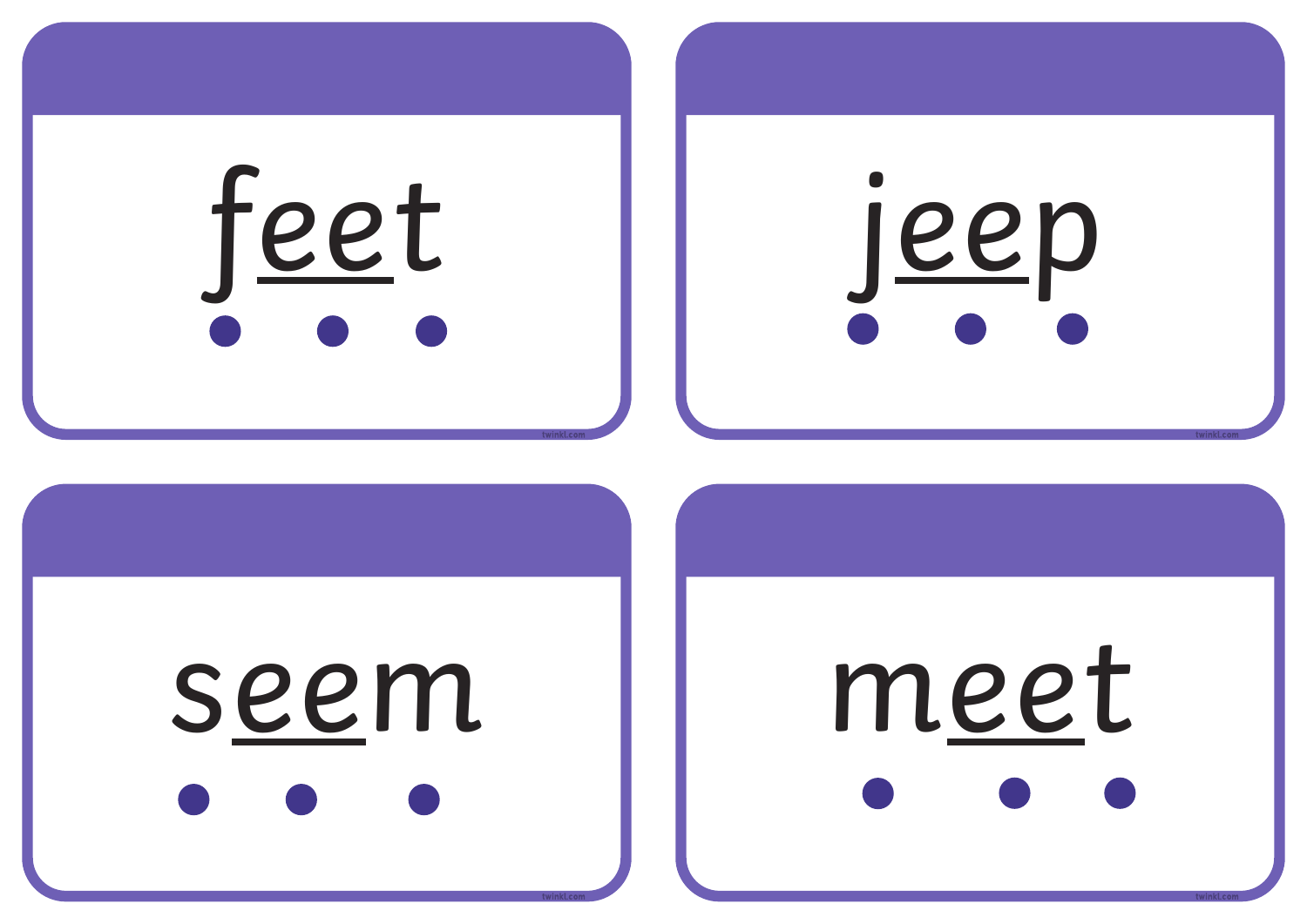# week deep

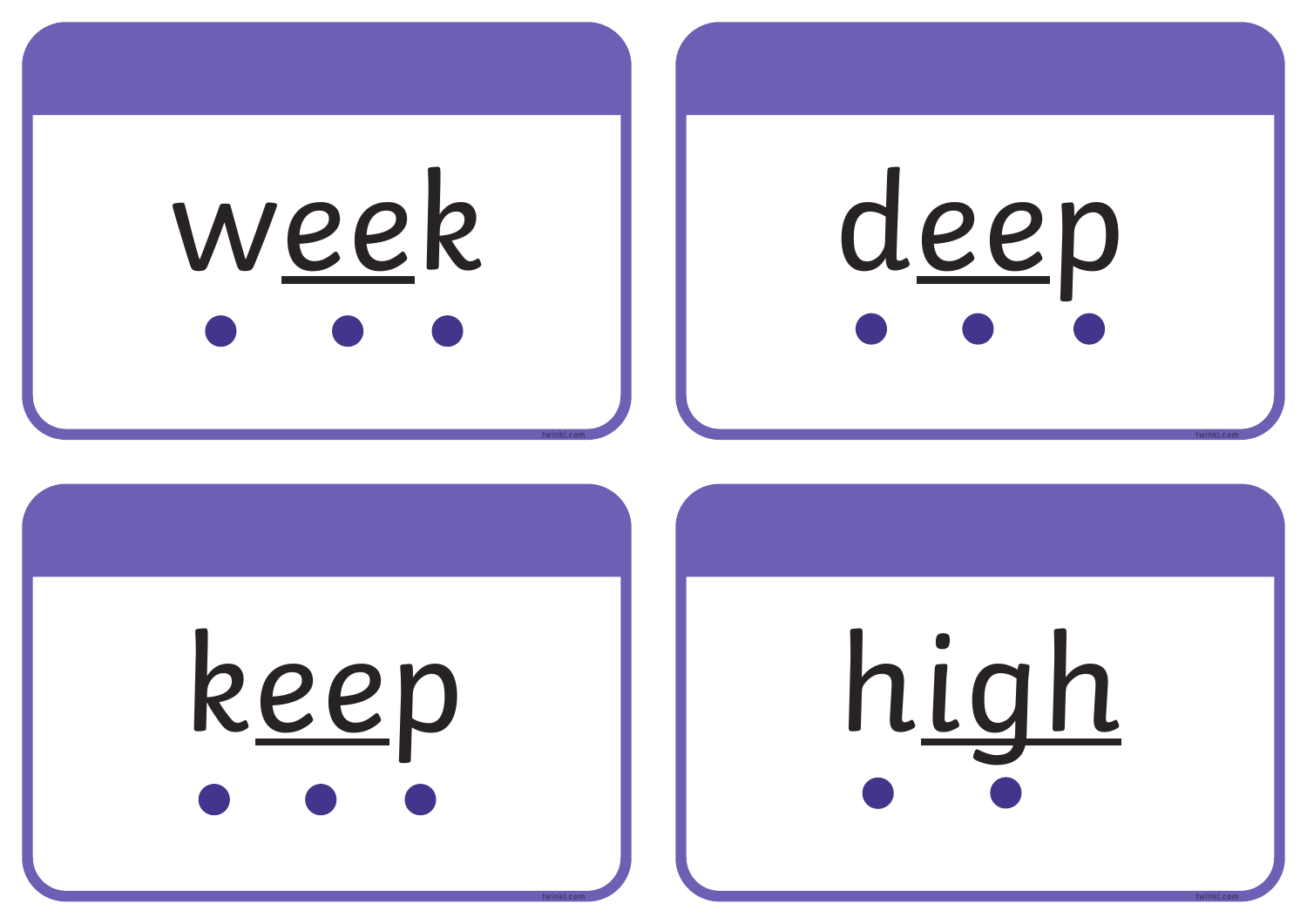





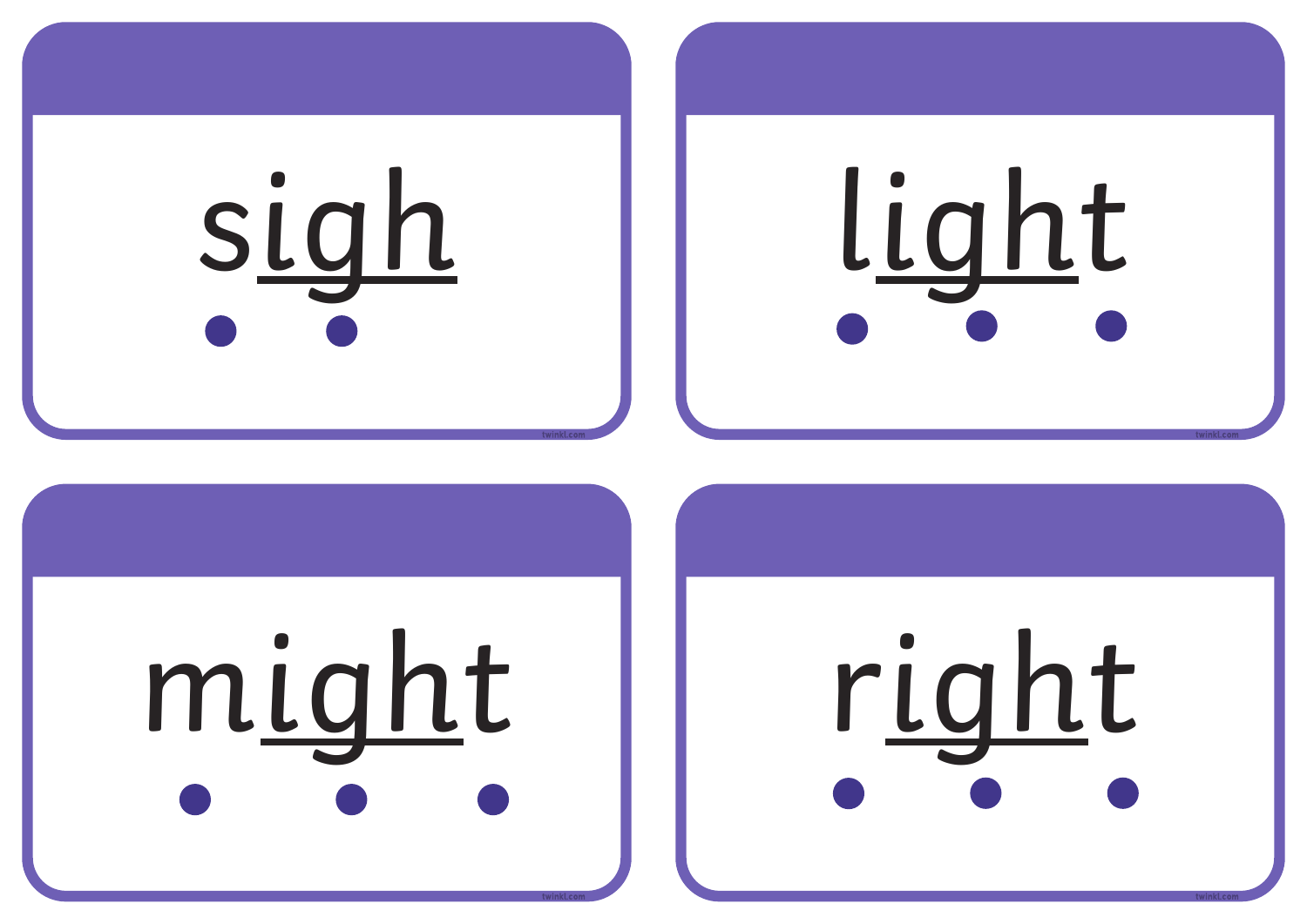





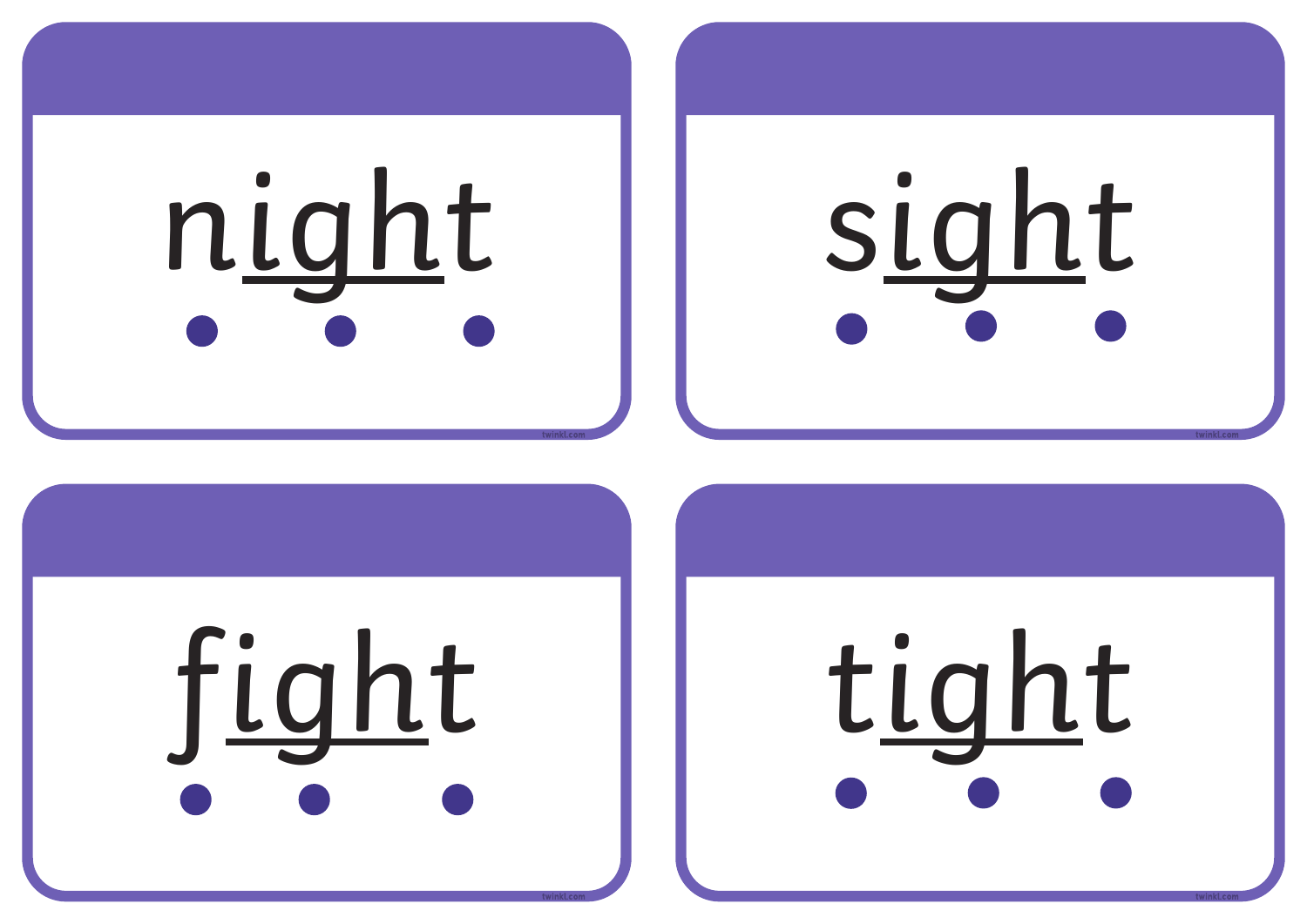# tonight | coat



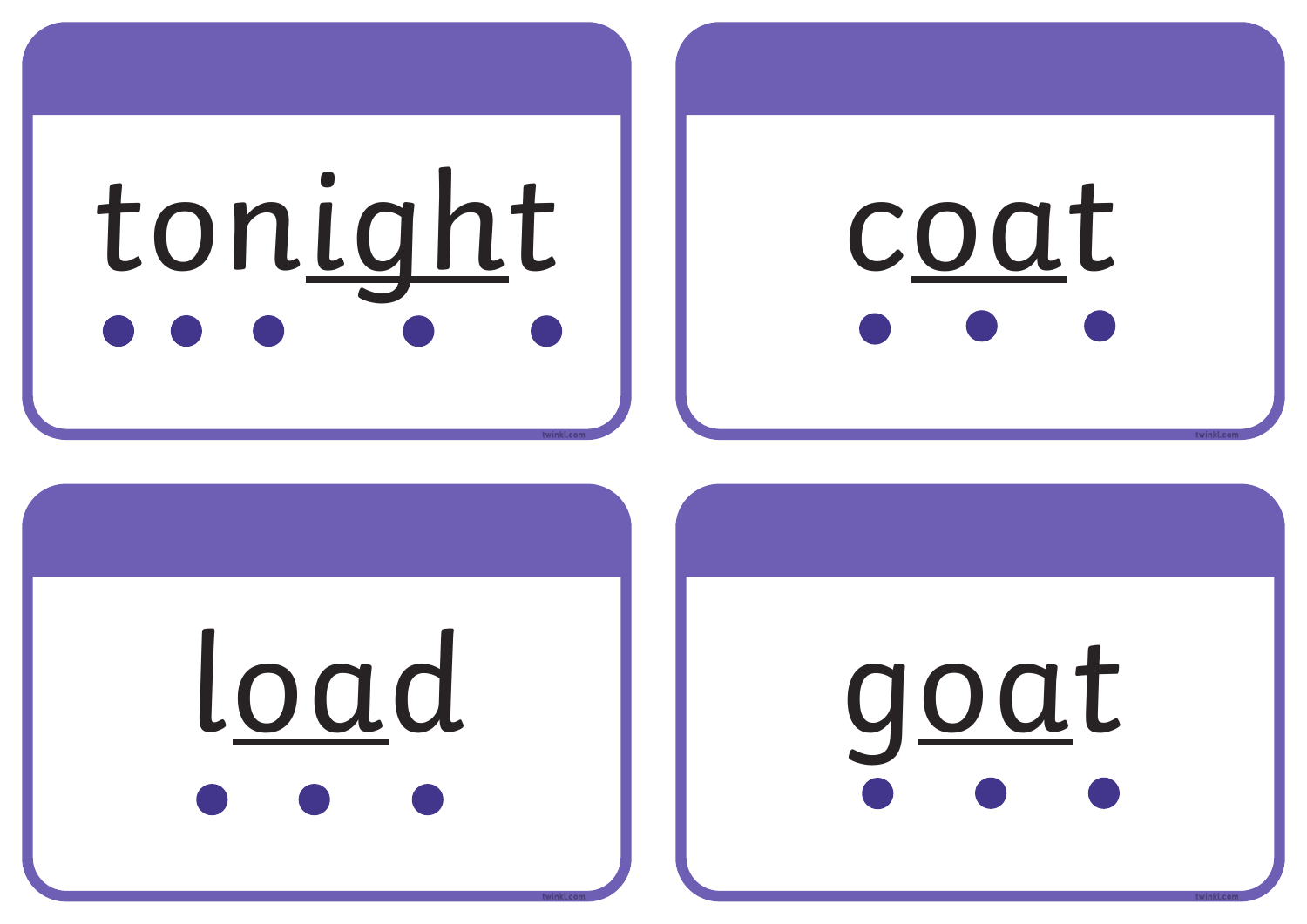

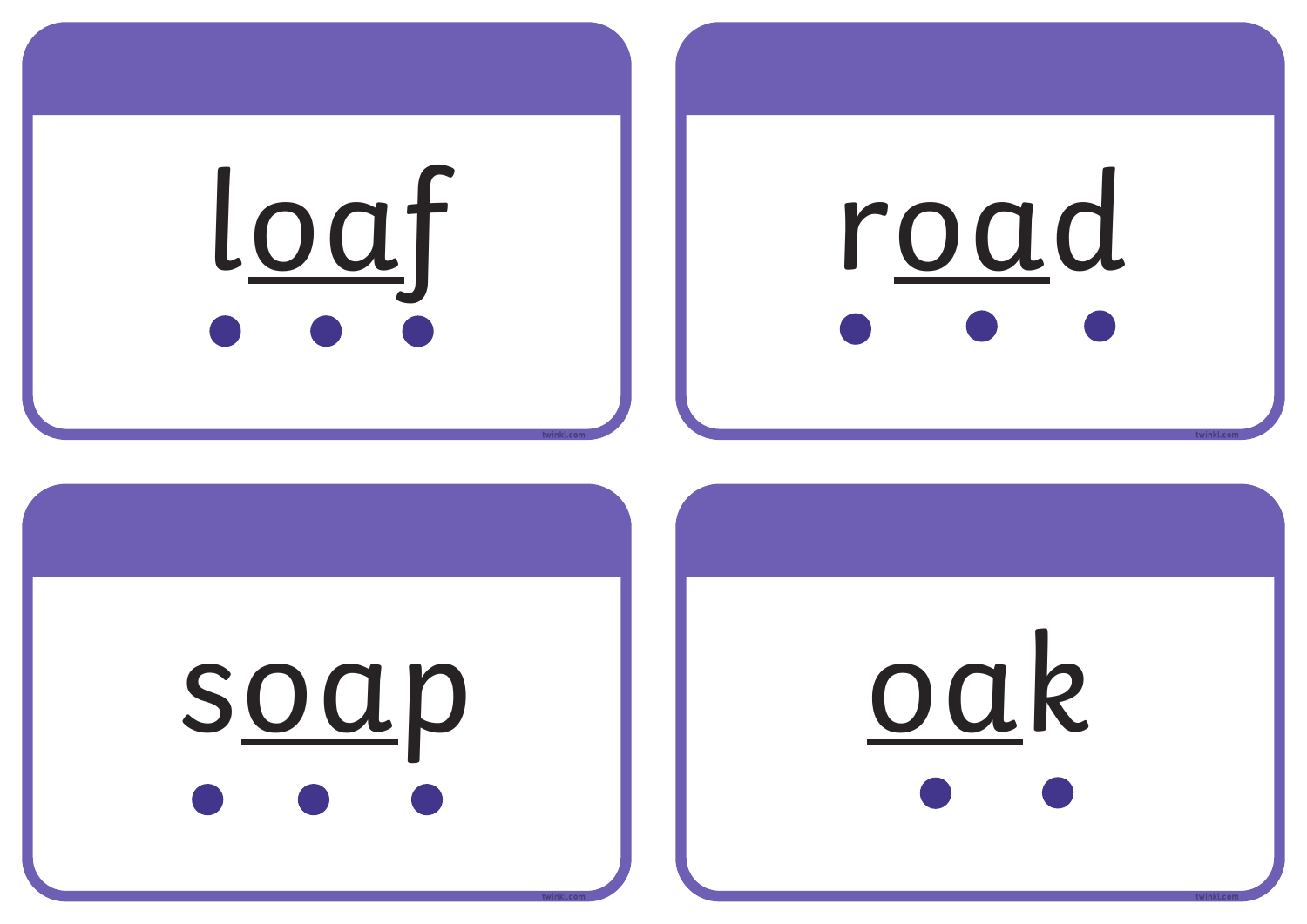

# b<u>oa</u>tman|| too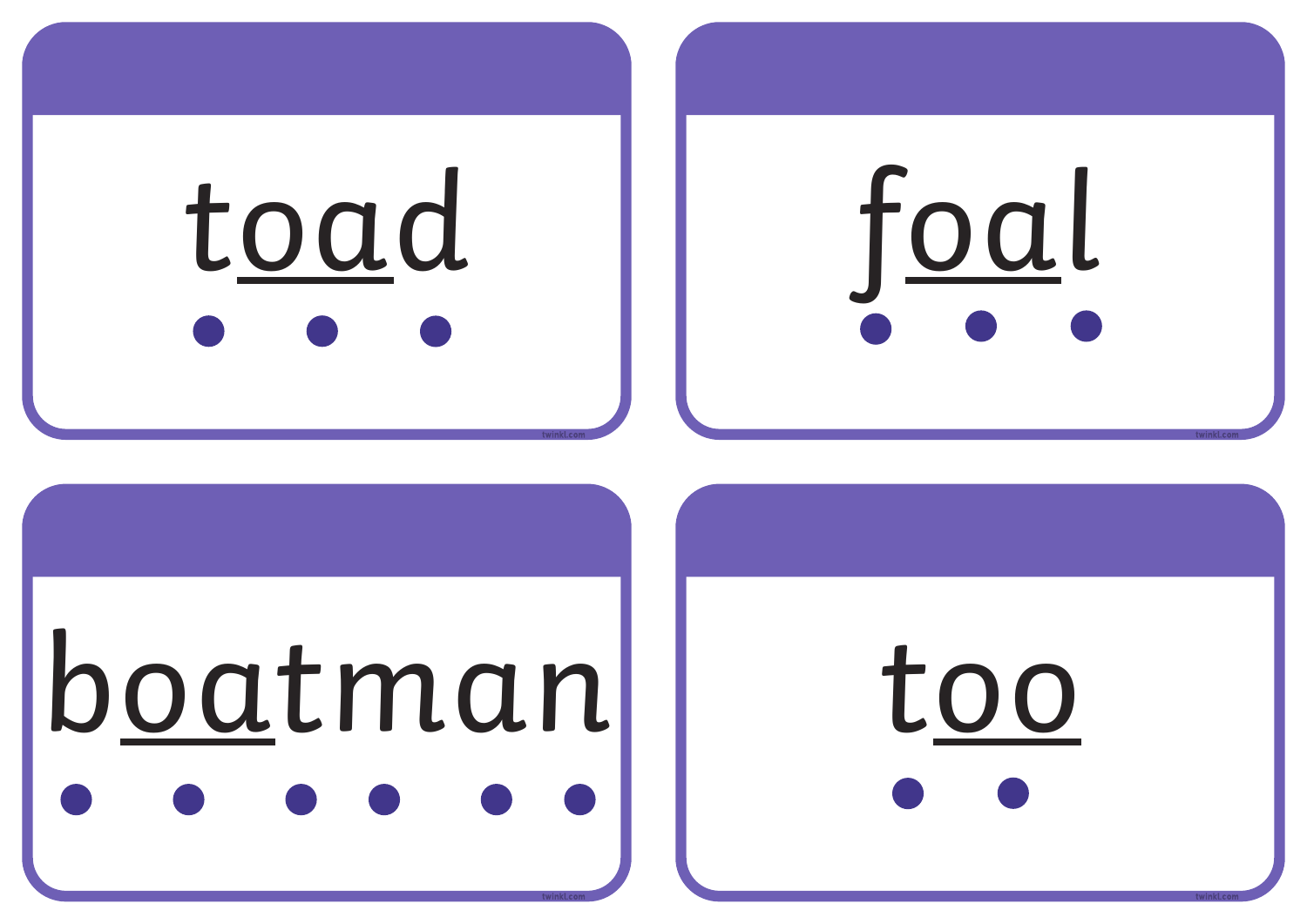



### zoom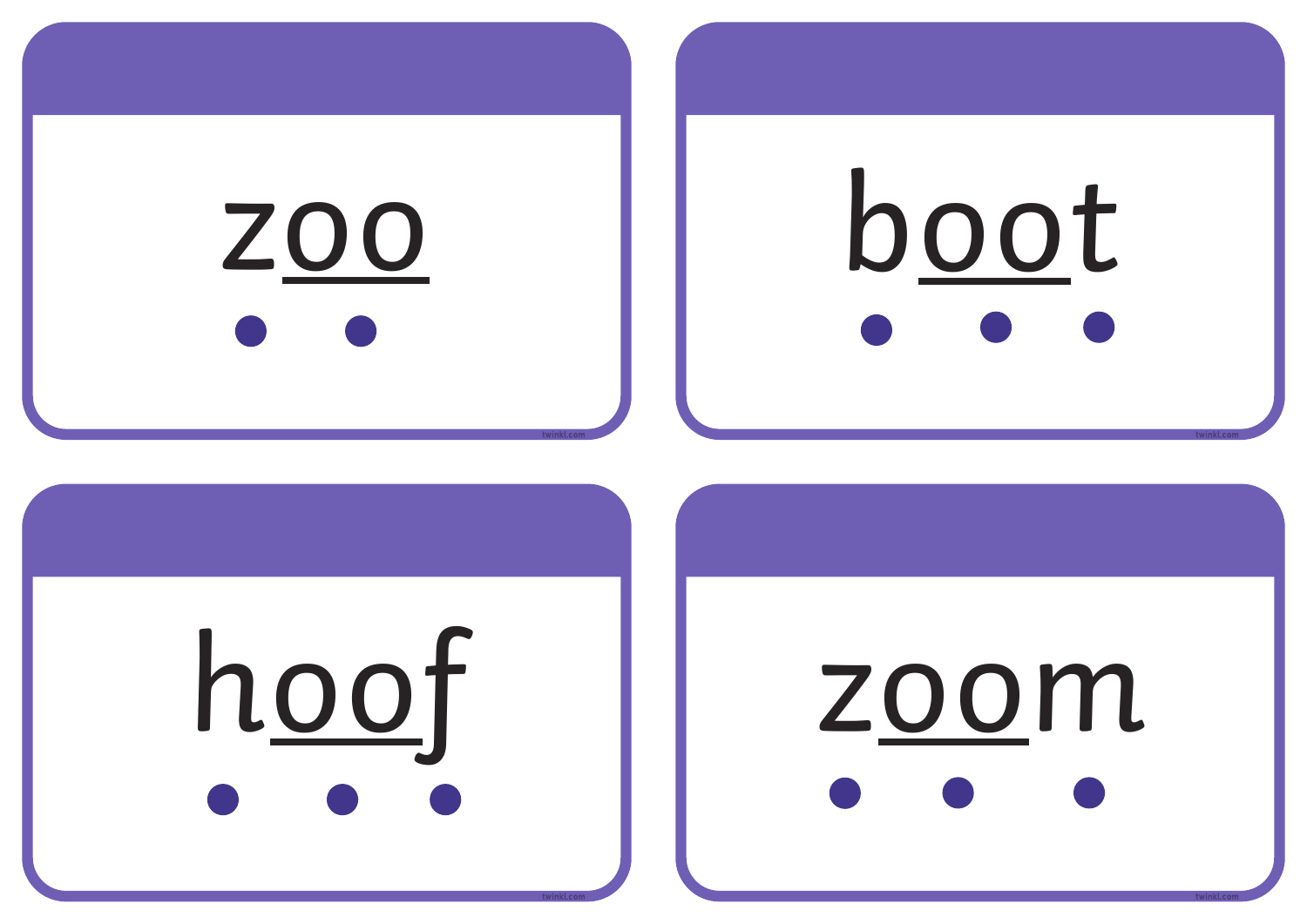



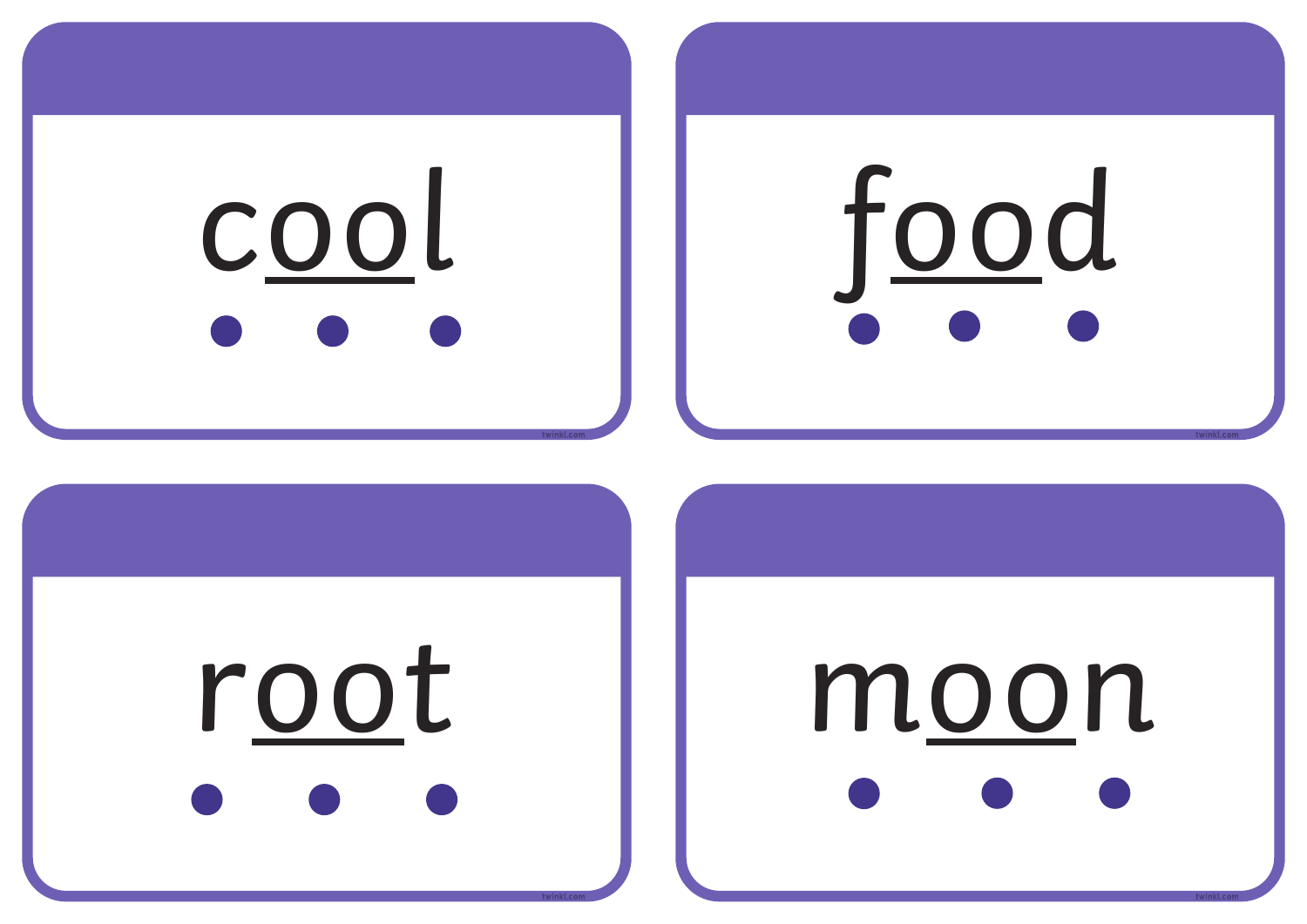# rooftop look





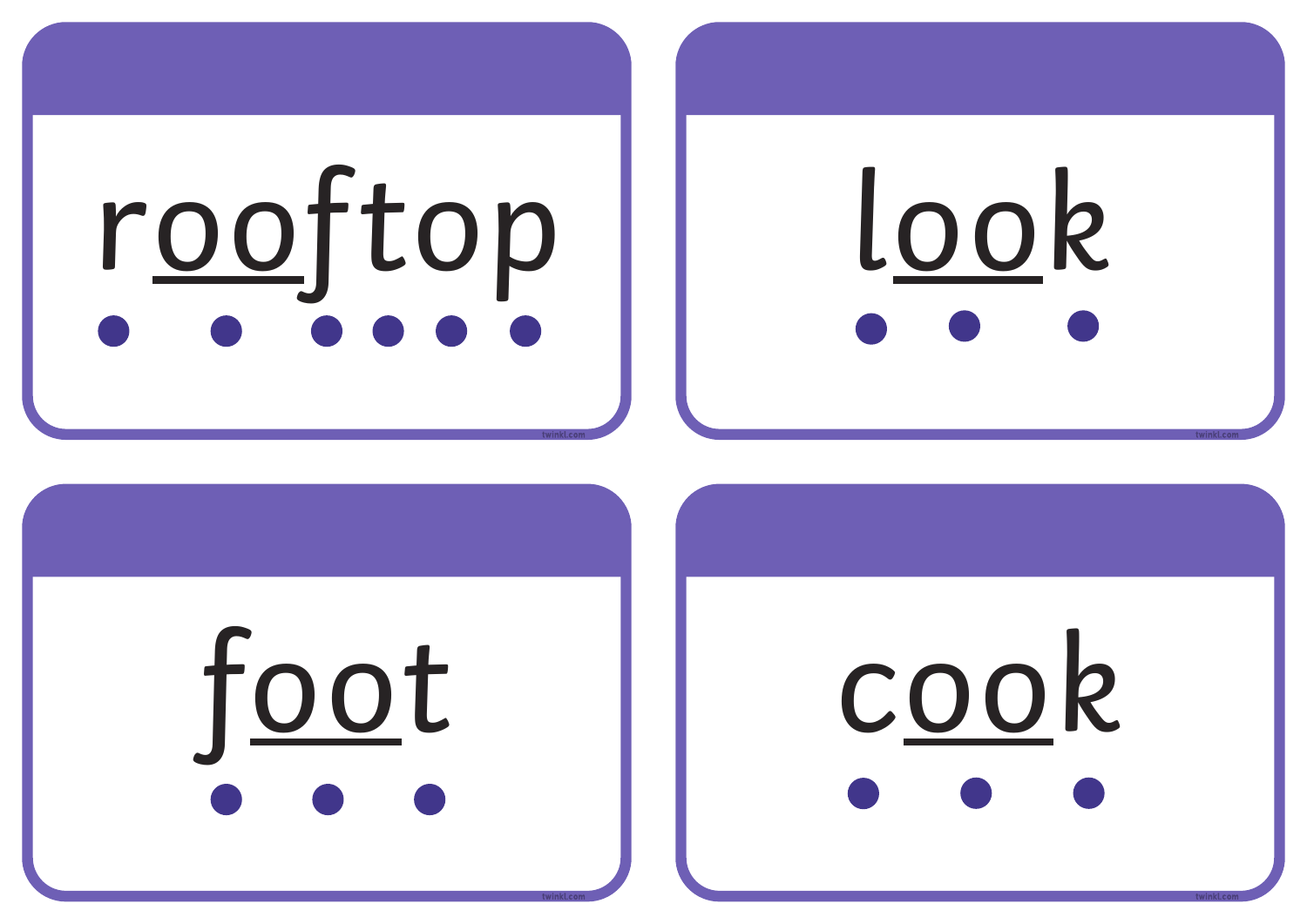# good book

### took wood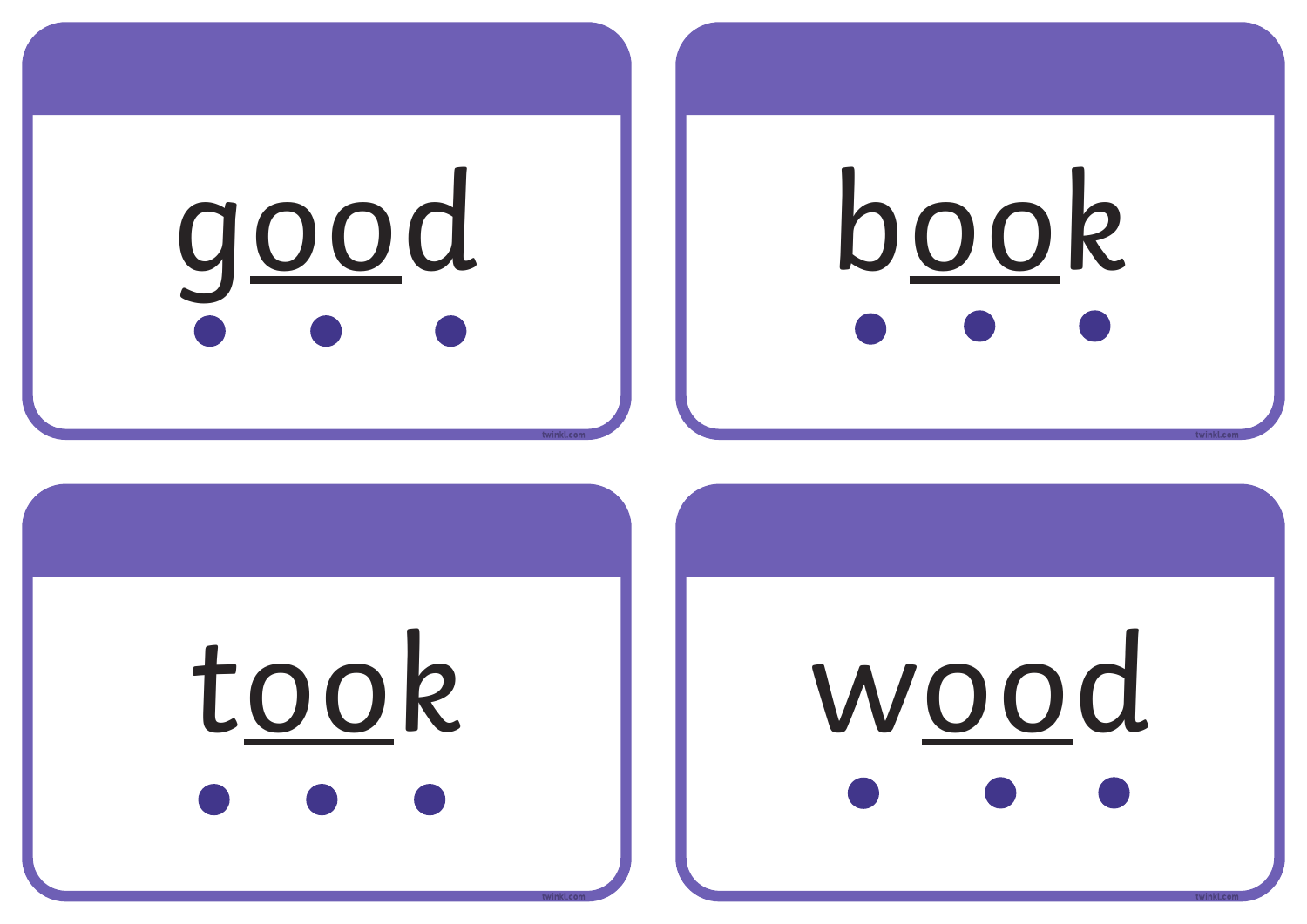





<u>bar</u>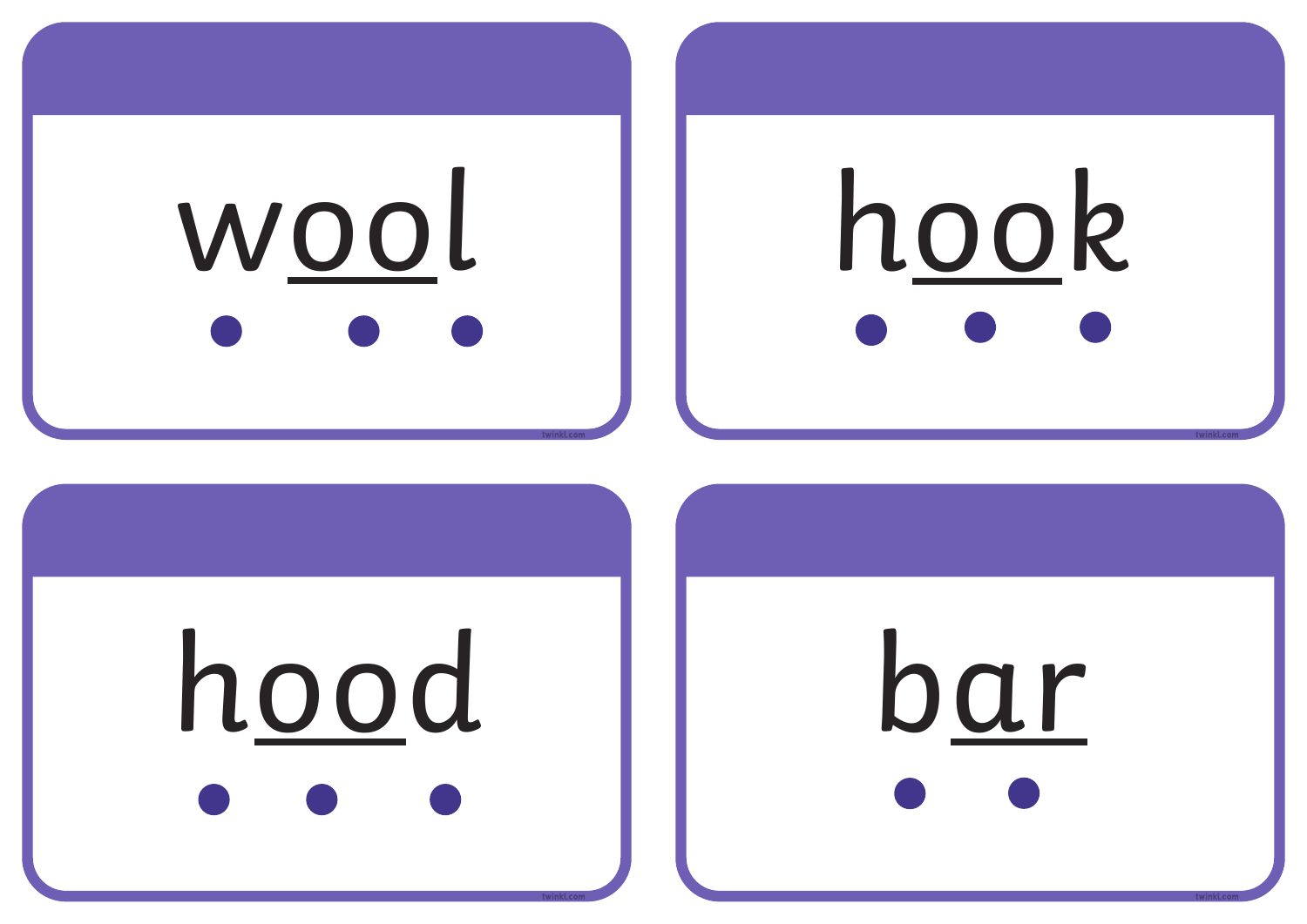



cart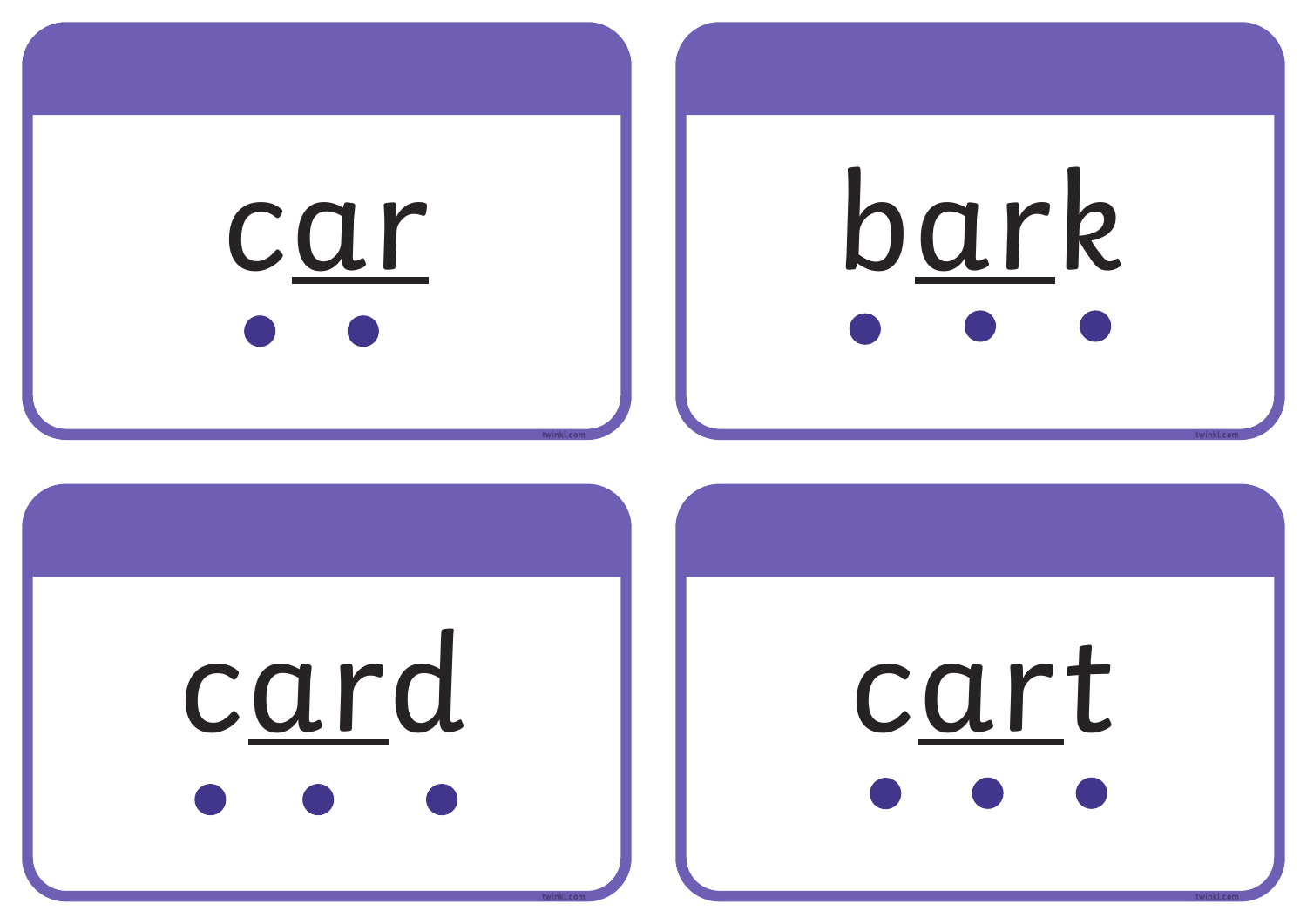





## market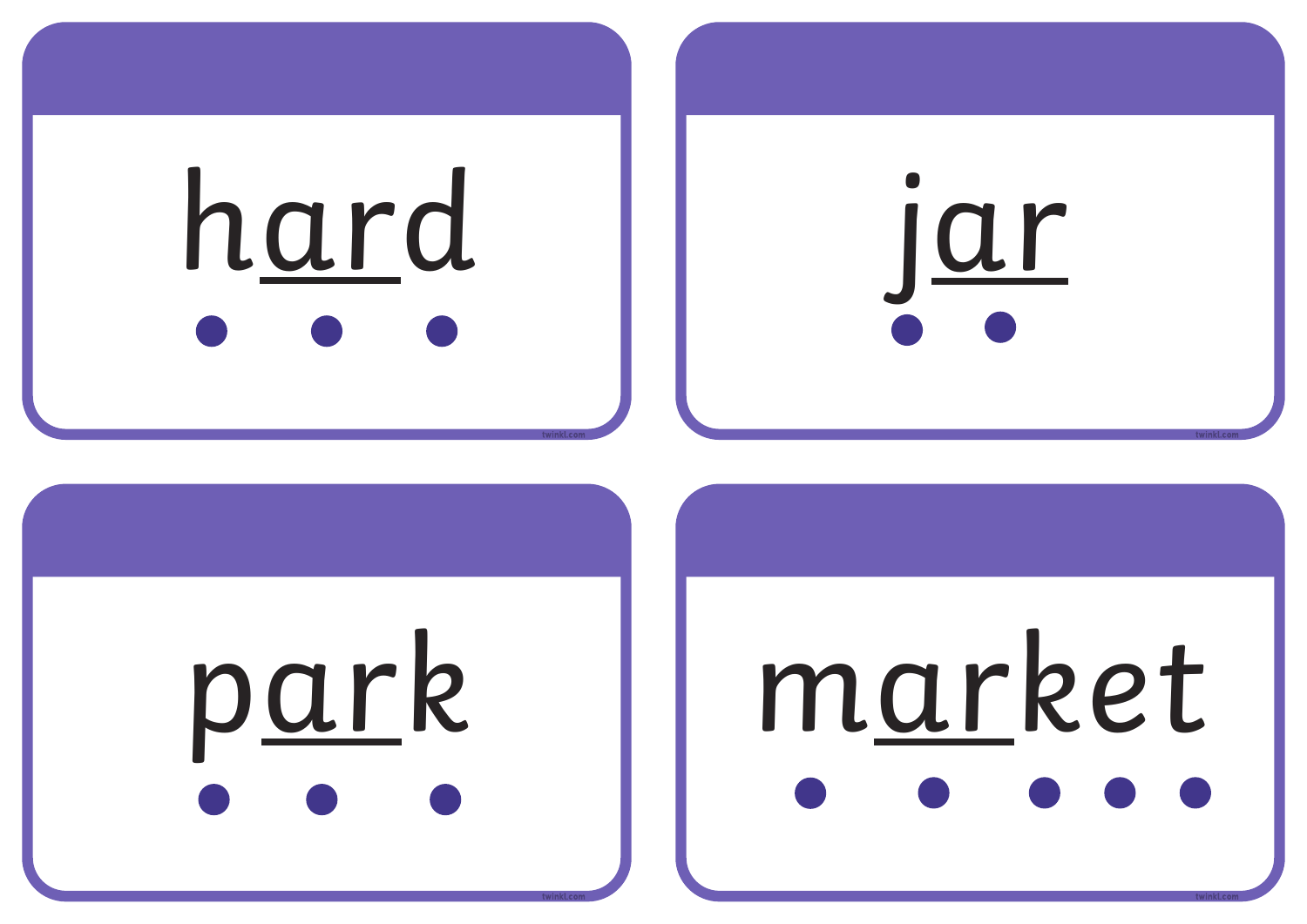# farmyard





## cord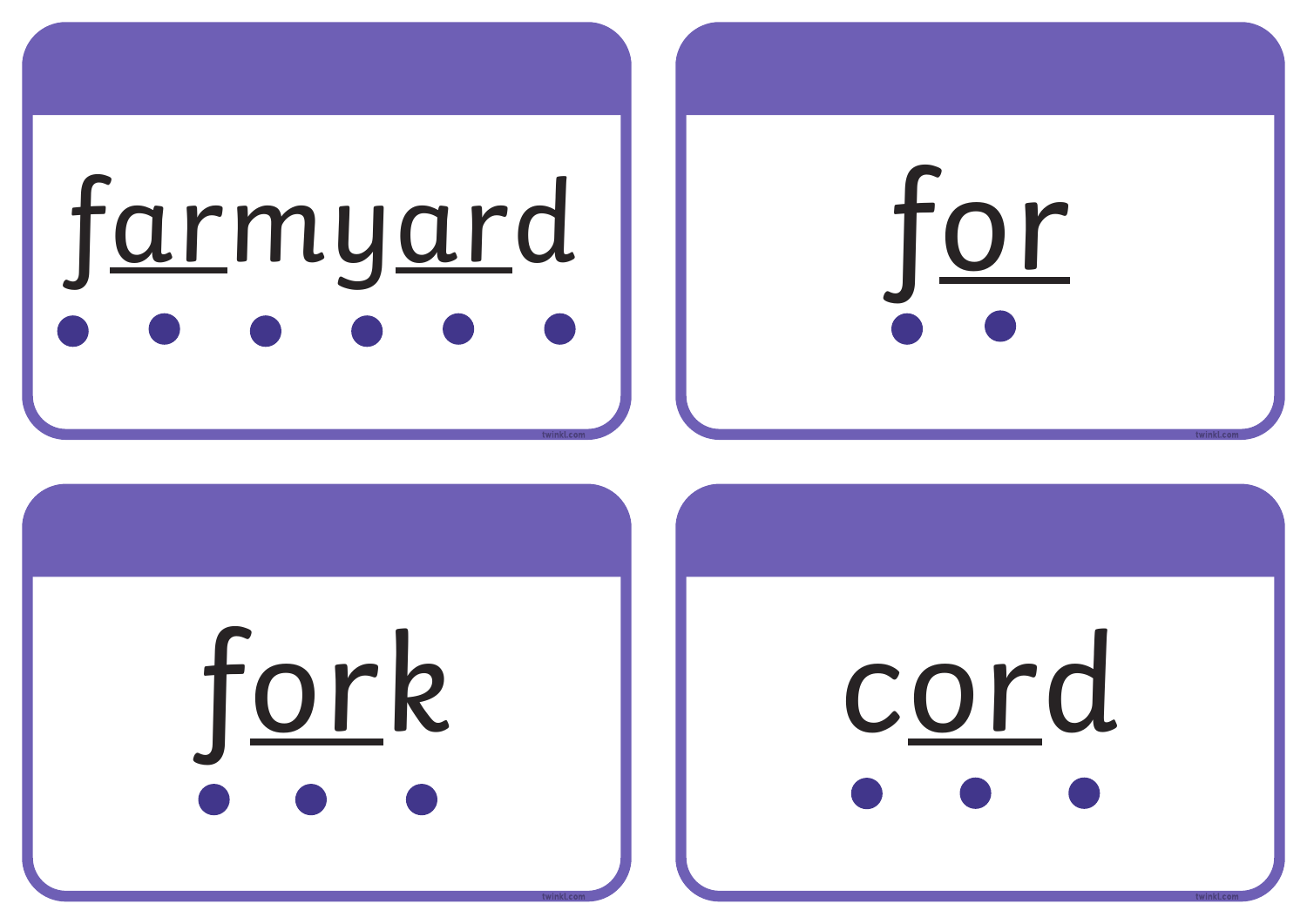



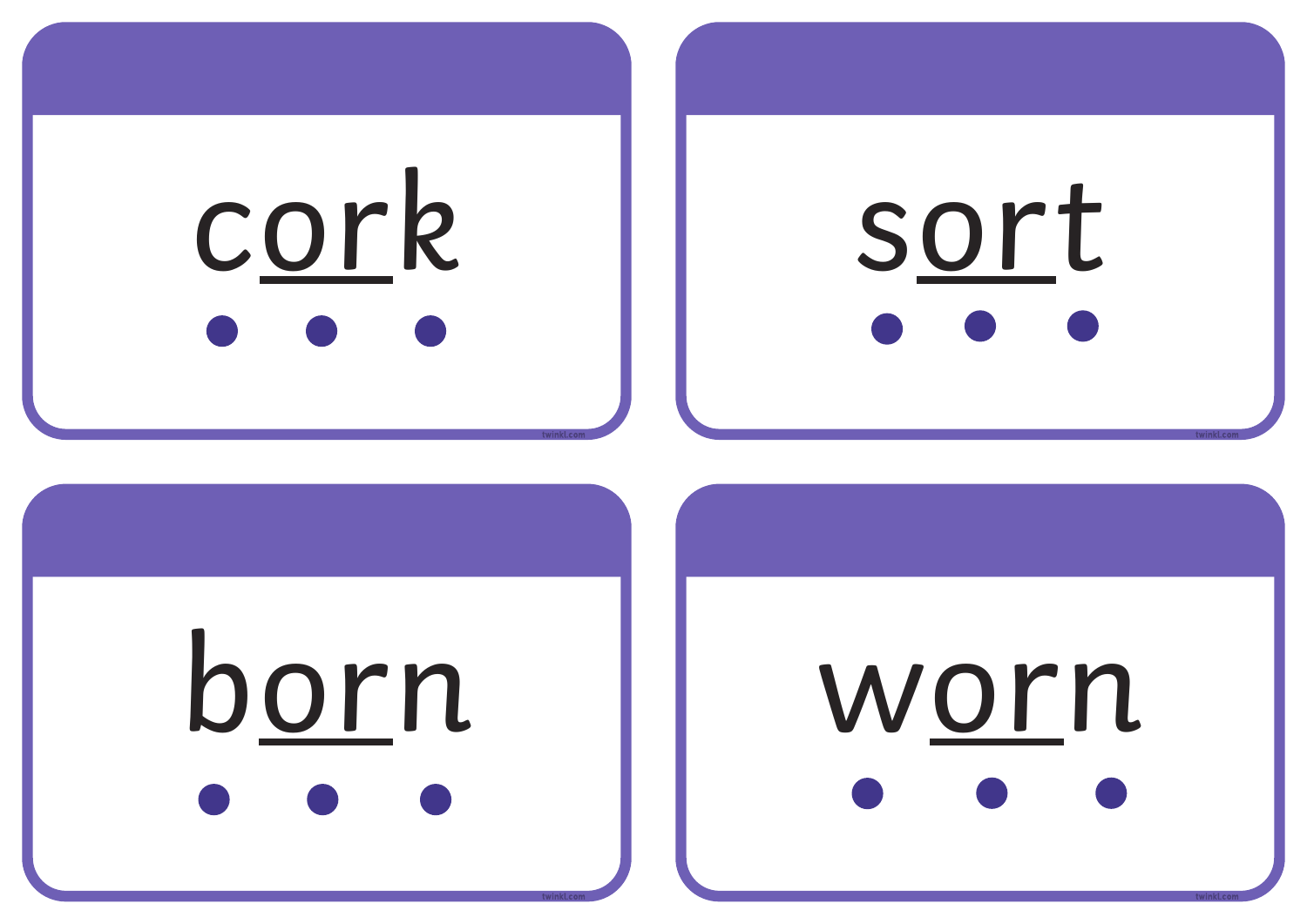



### cornet

<u>fur</u>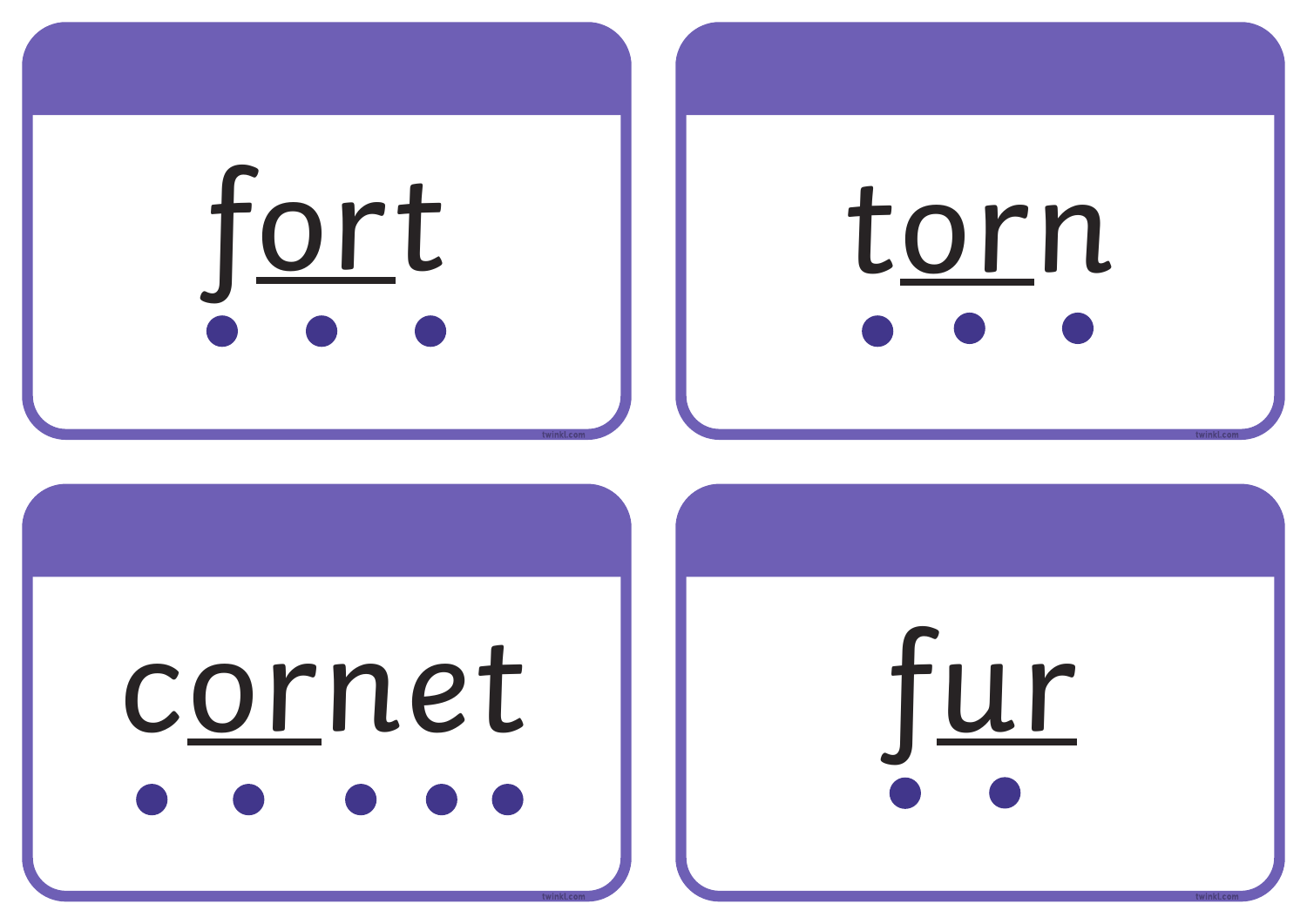





curl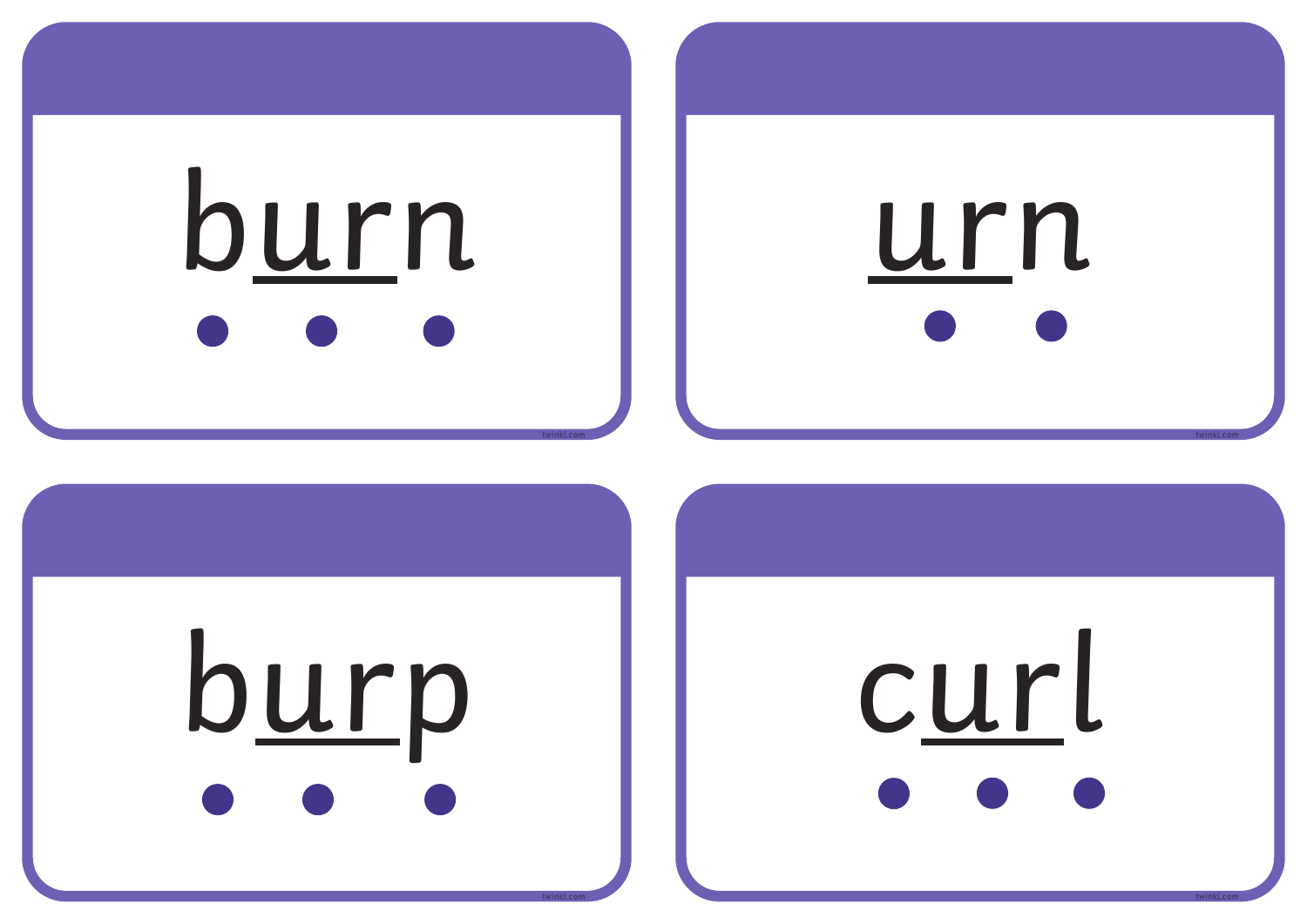

### turn

## turnip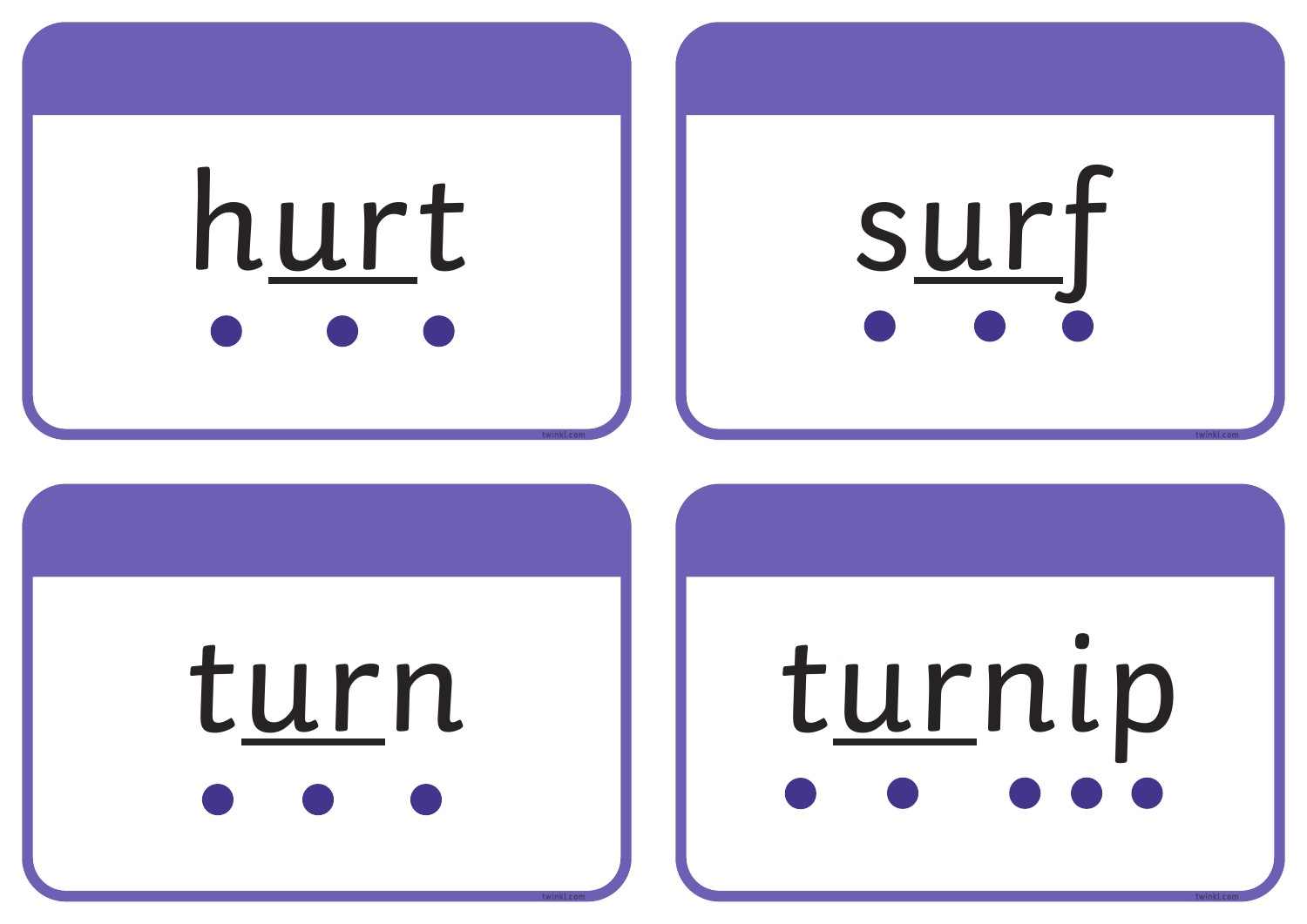# curds





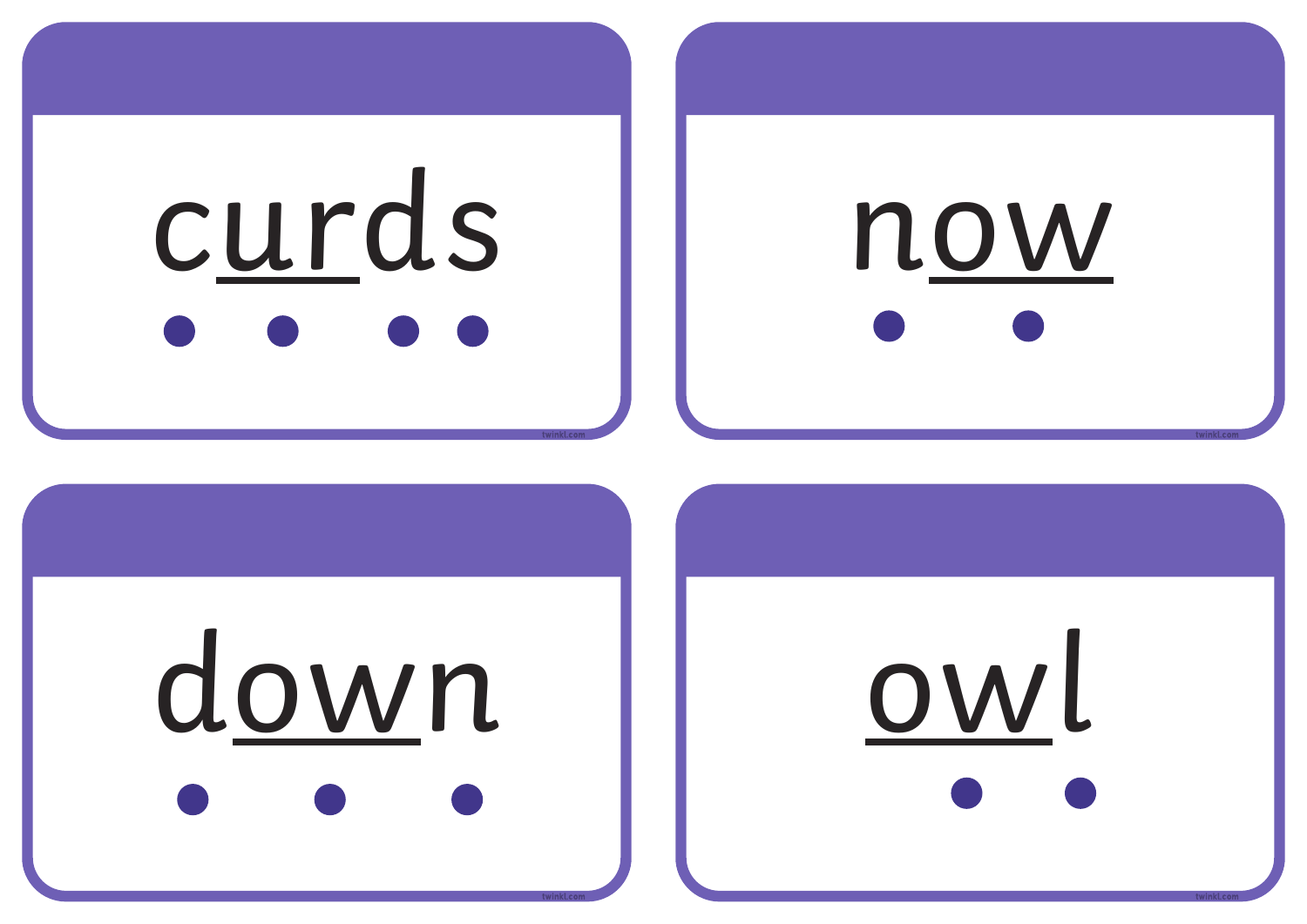

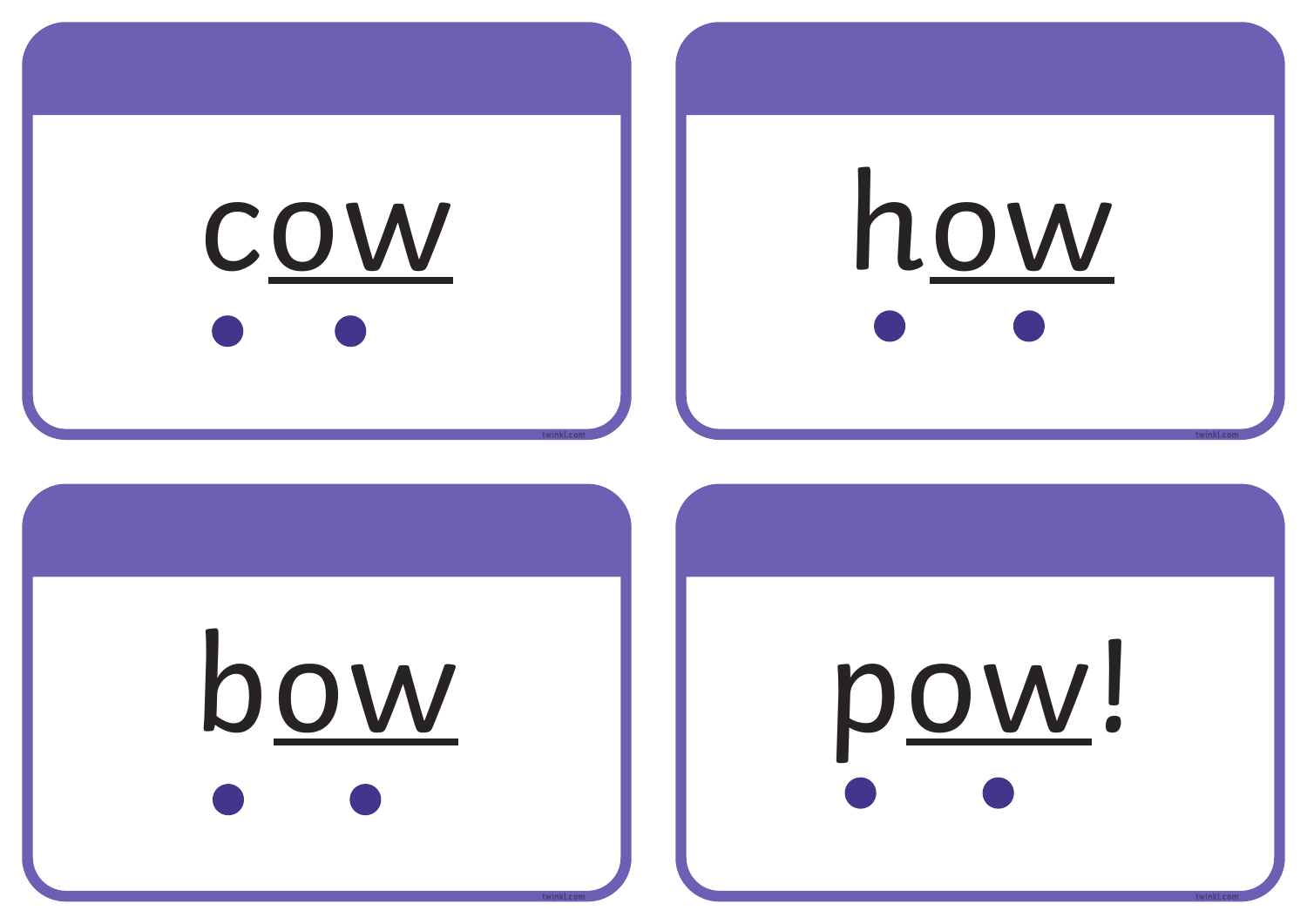

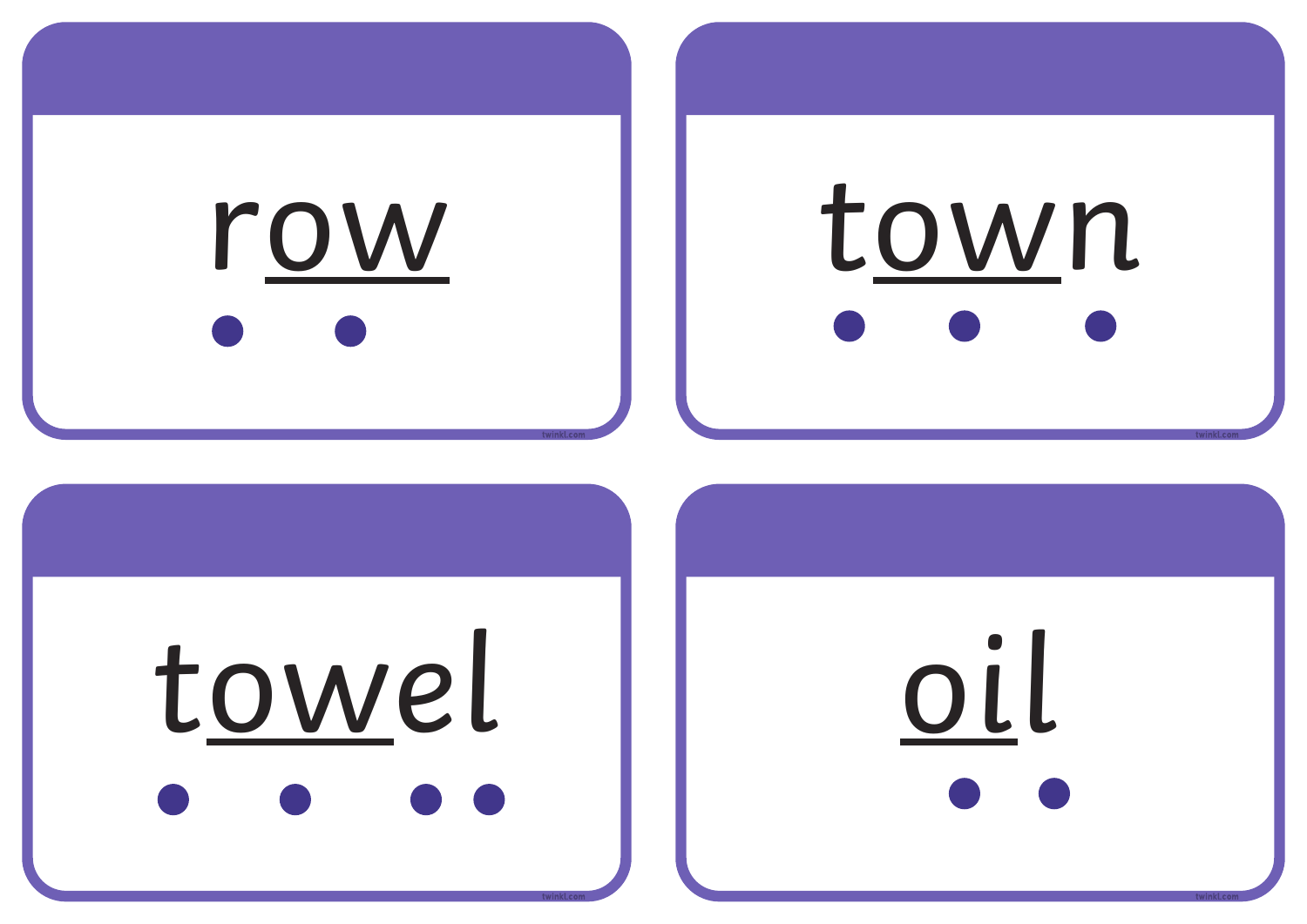



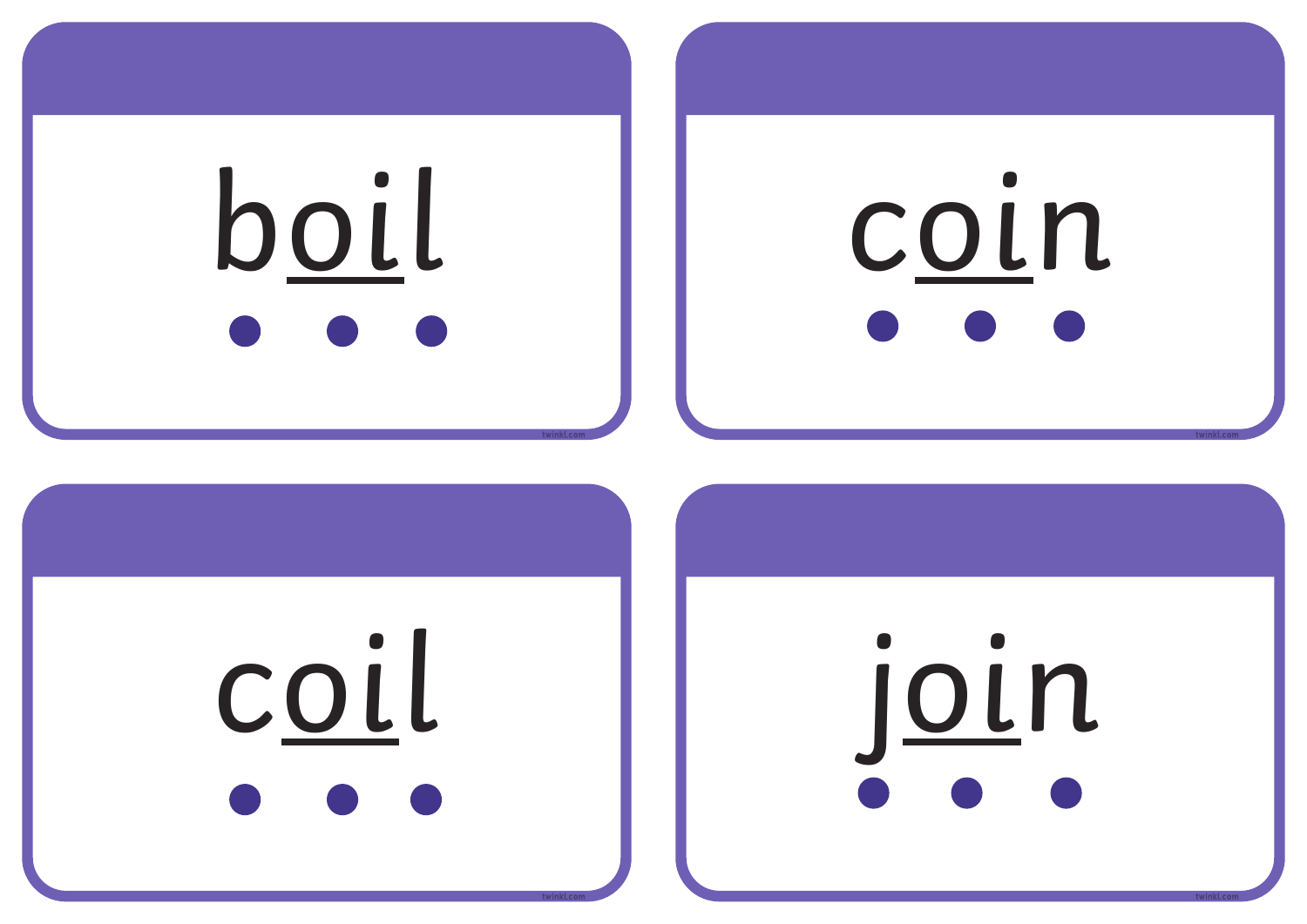



## poison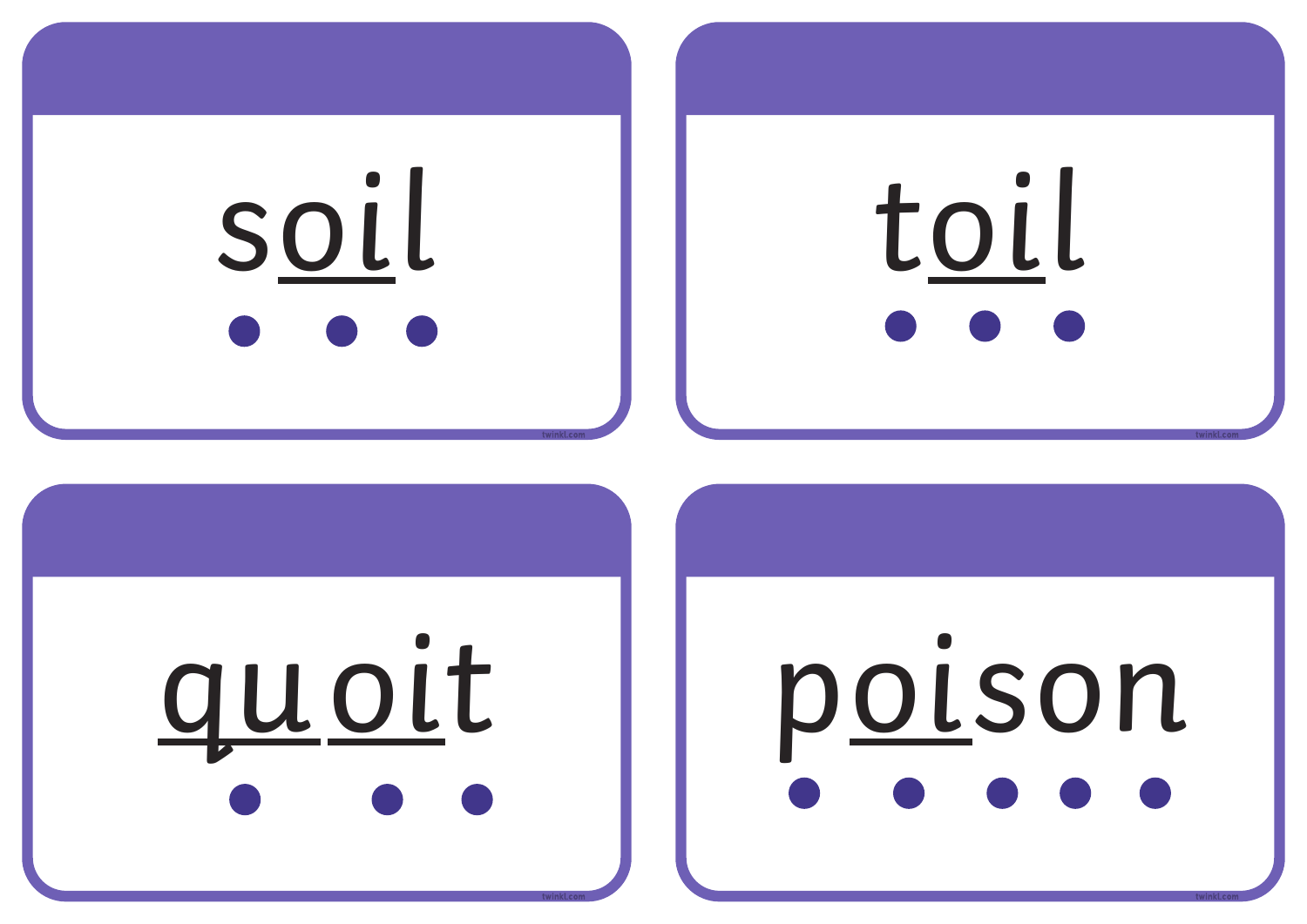





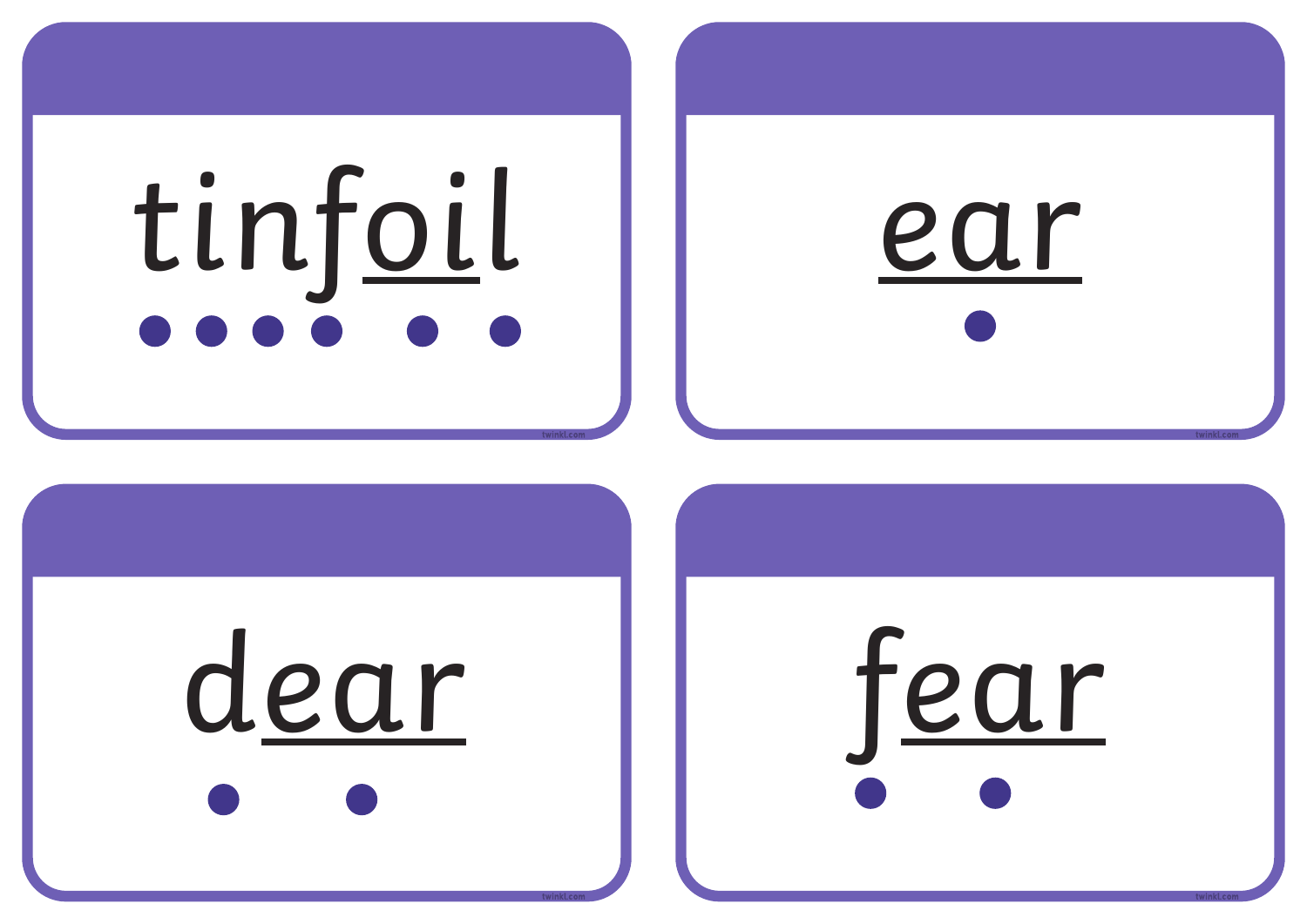



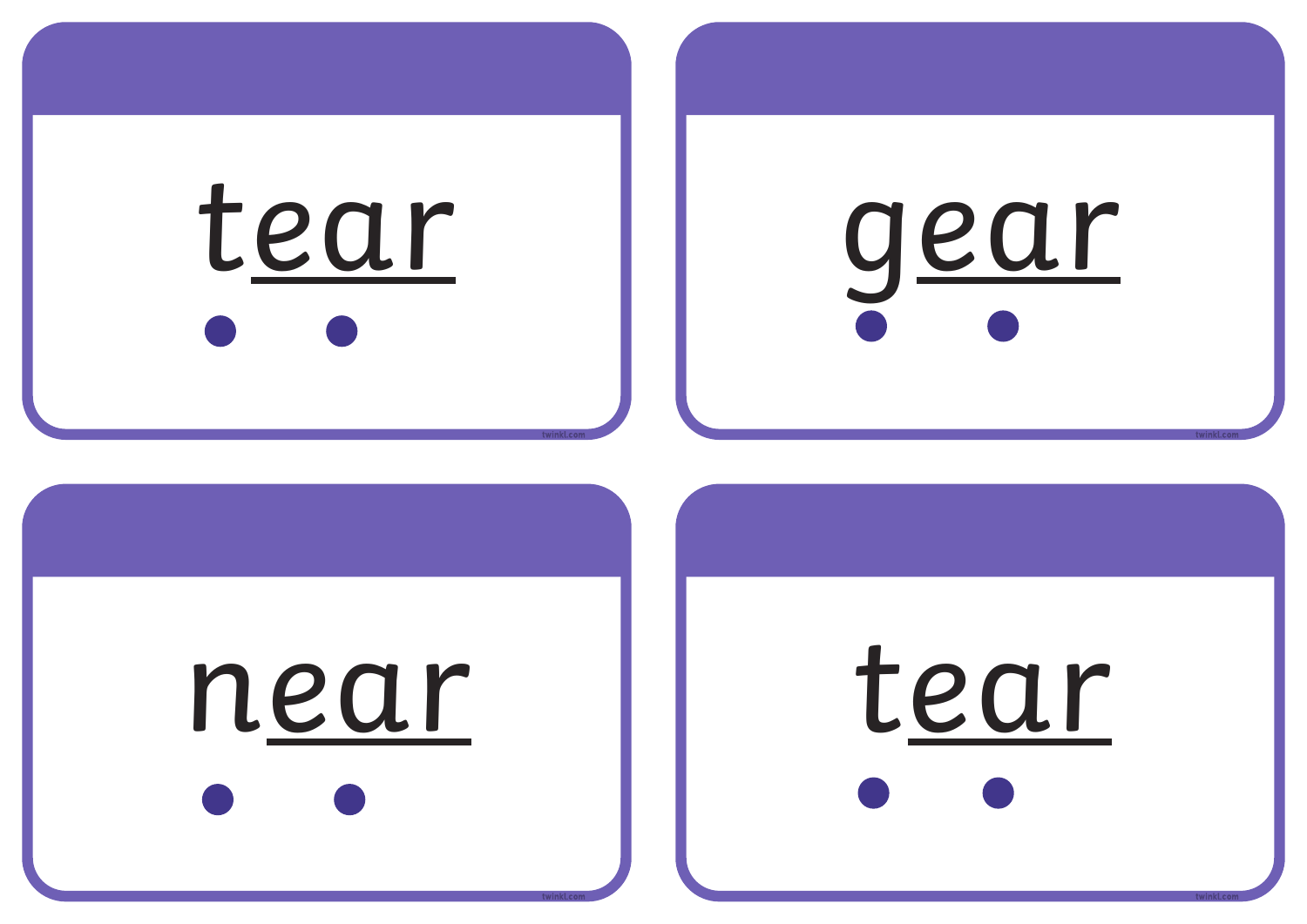

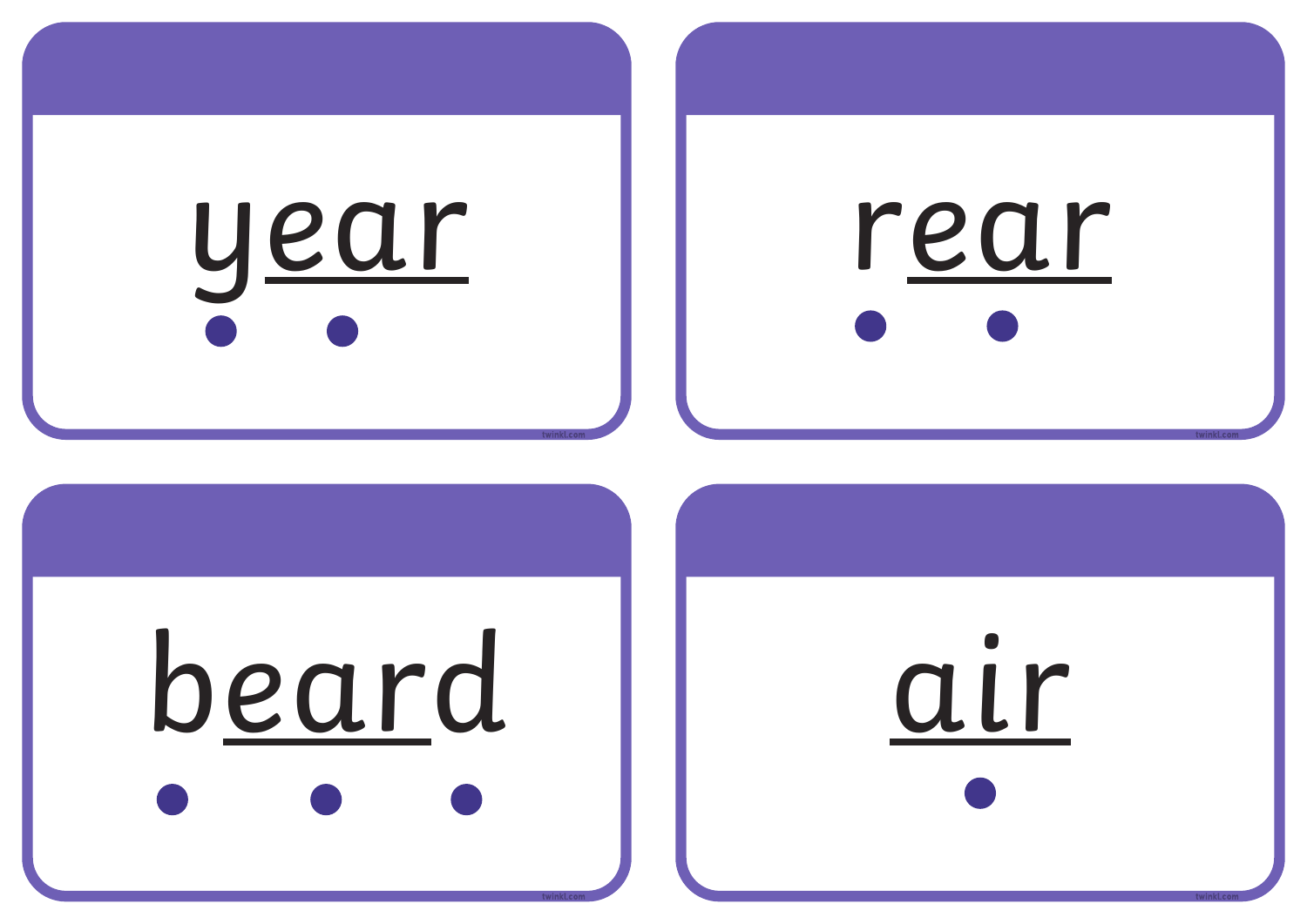



pair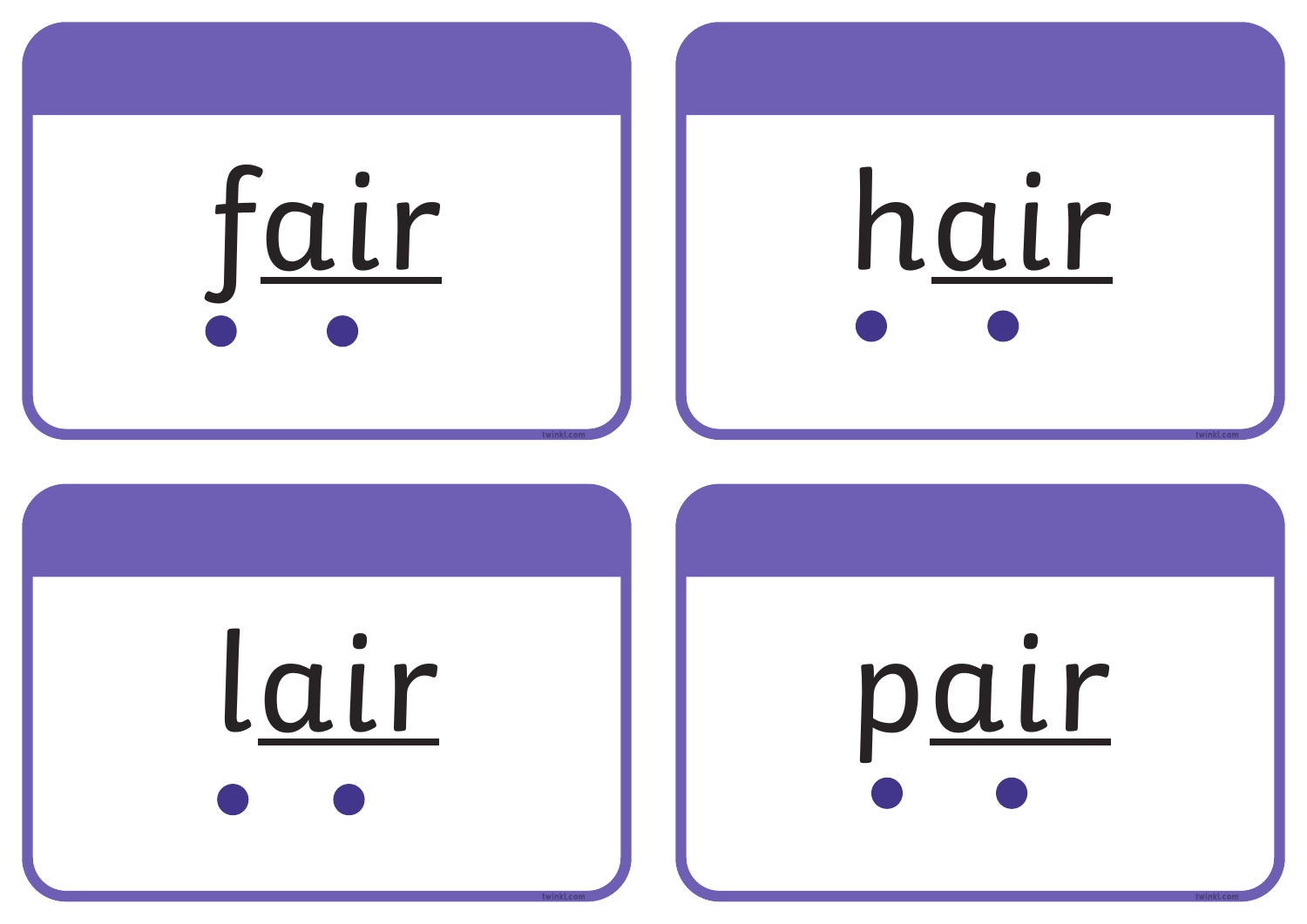



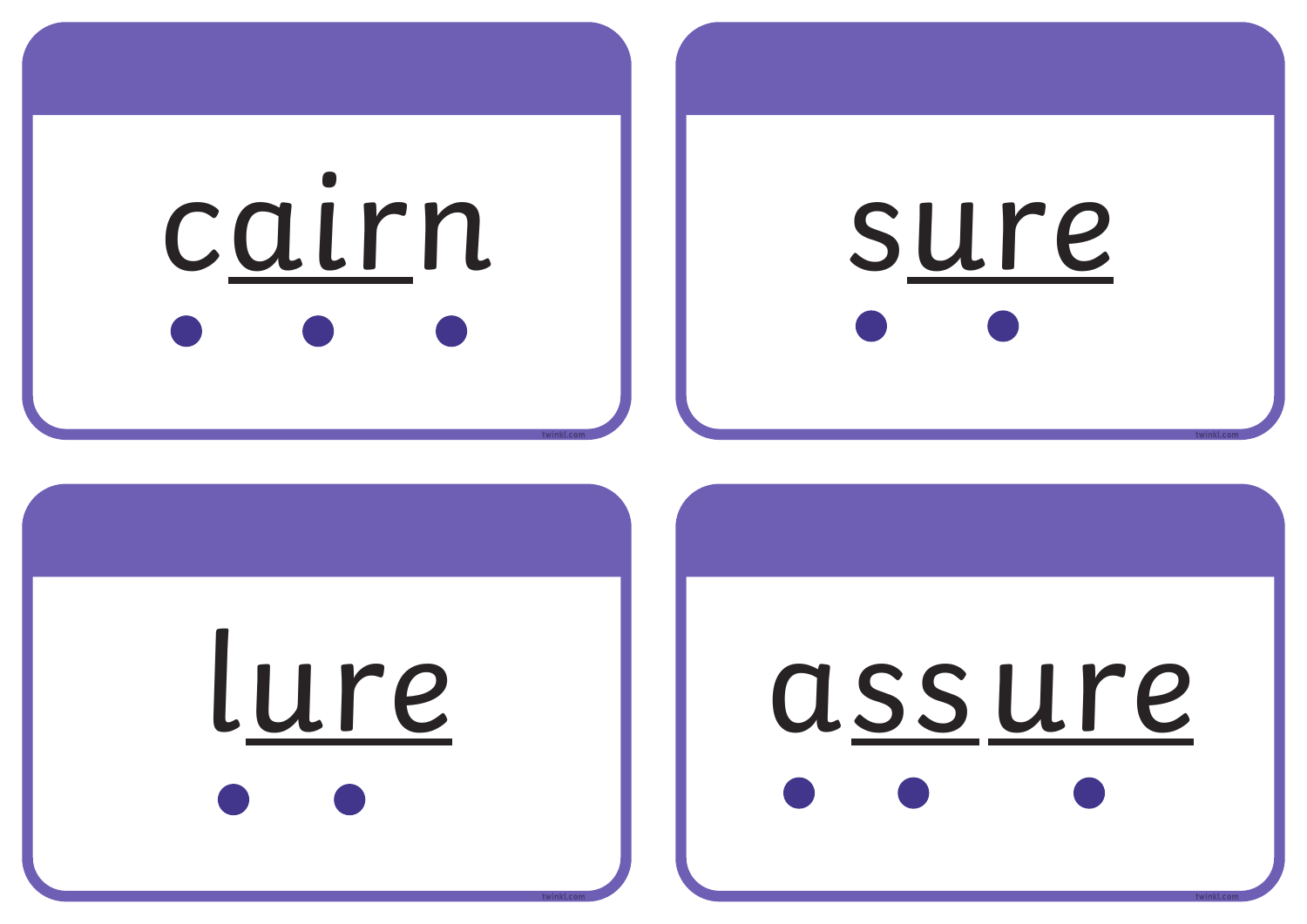





### secure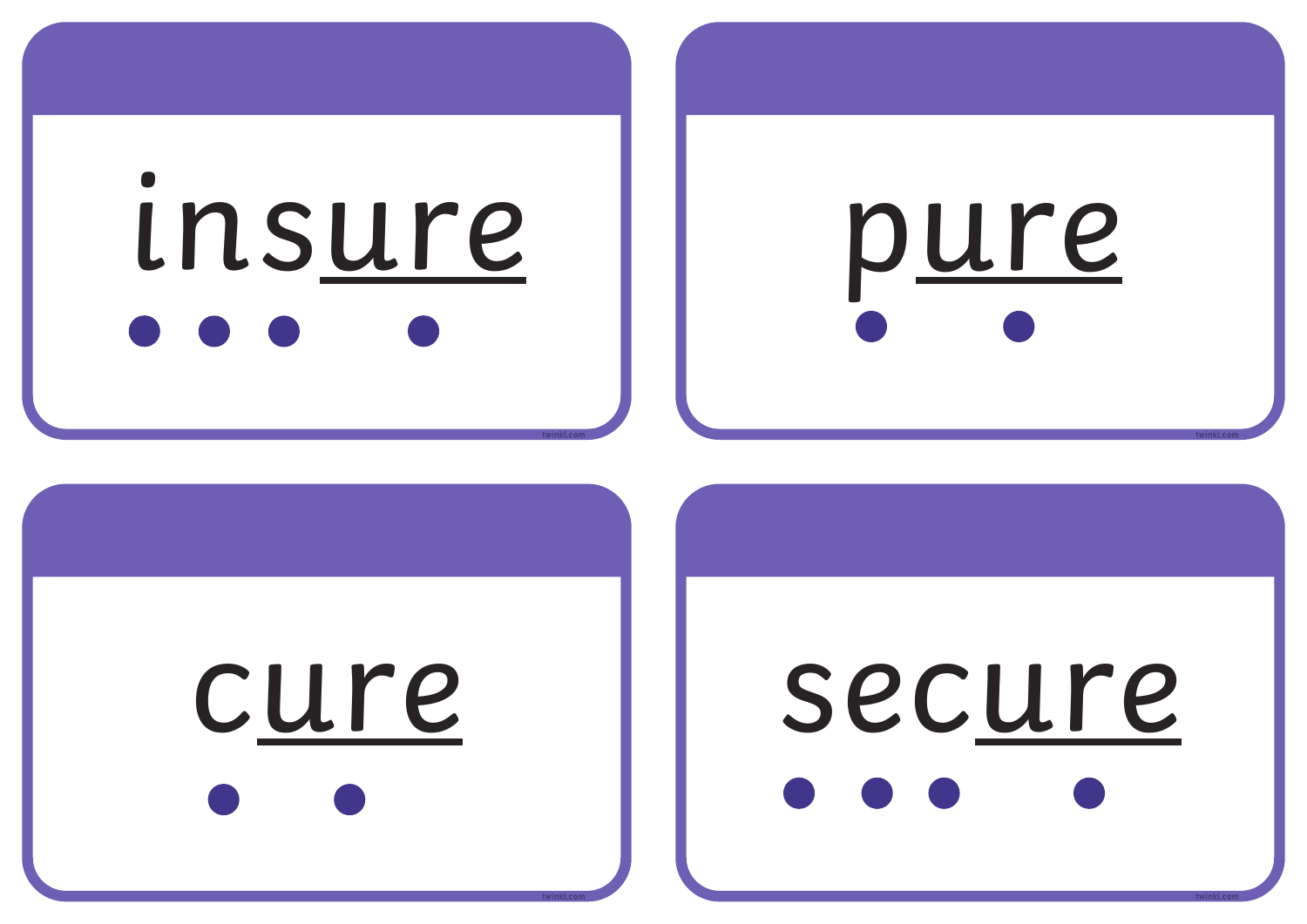### manure mature

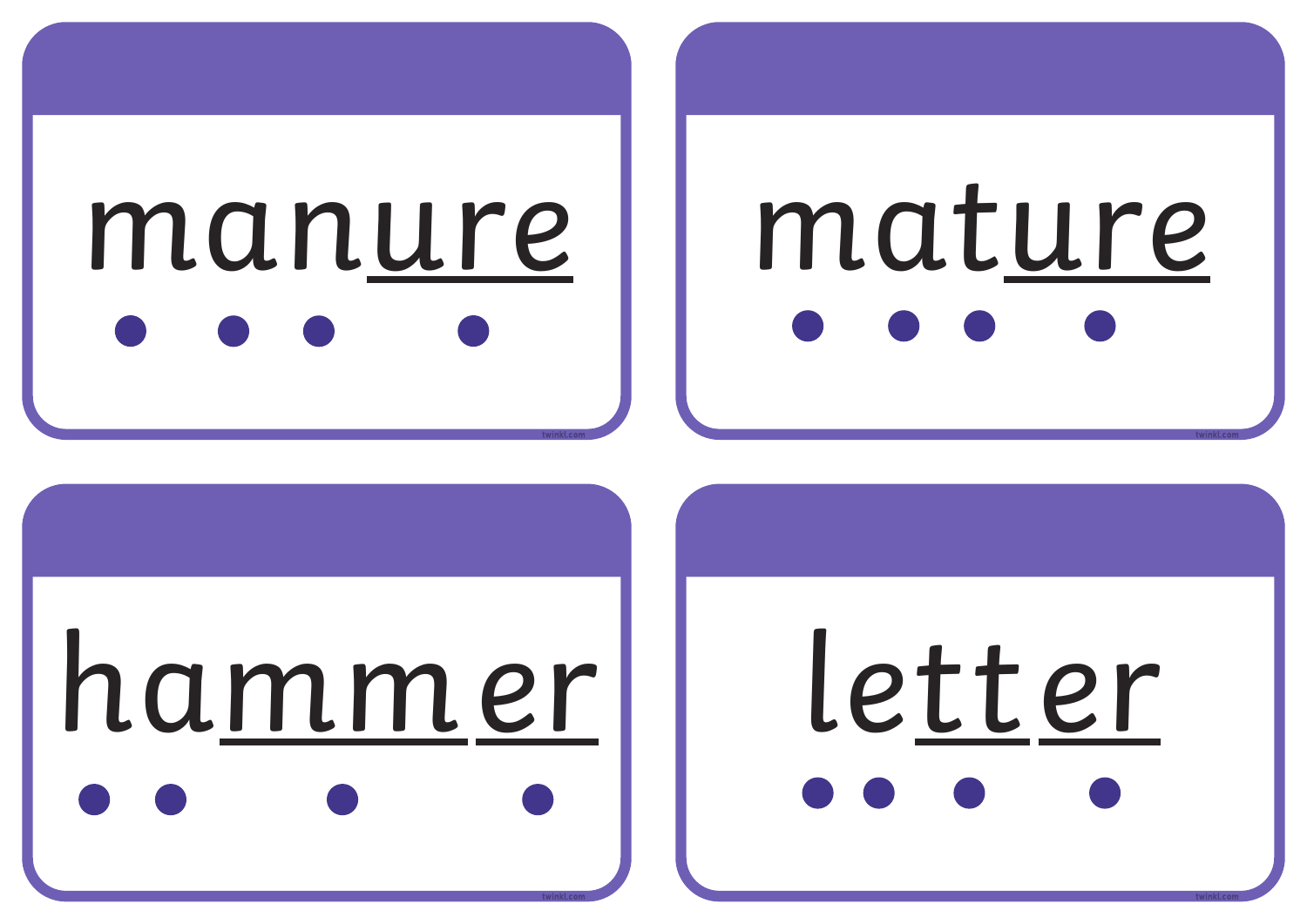# rock er

# ladder



dinner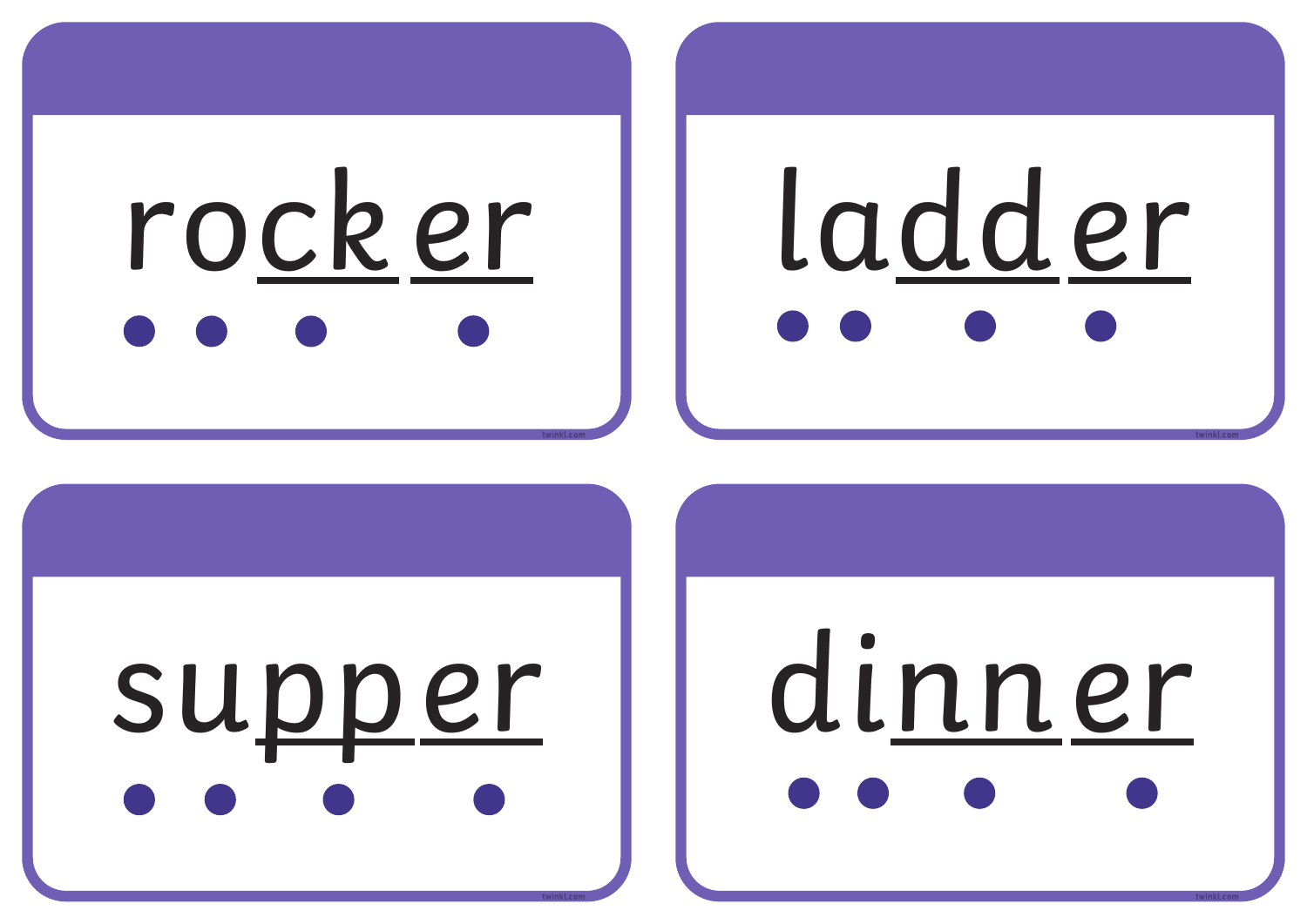## boxer II better



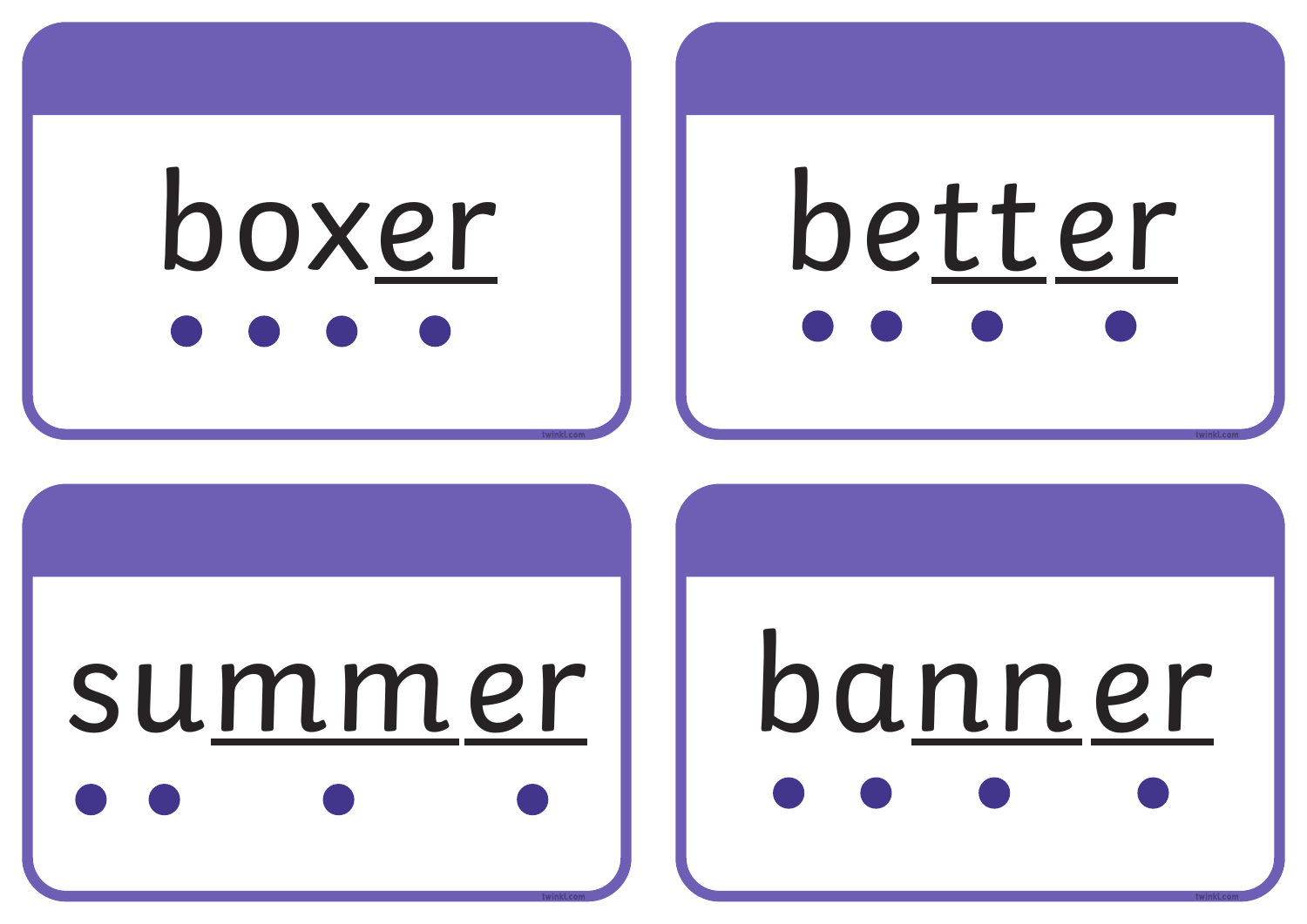# <u>cheep</u>

## tooth

### chair

## sharp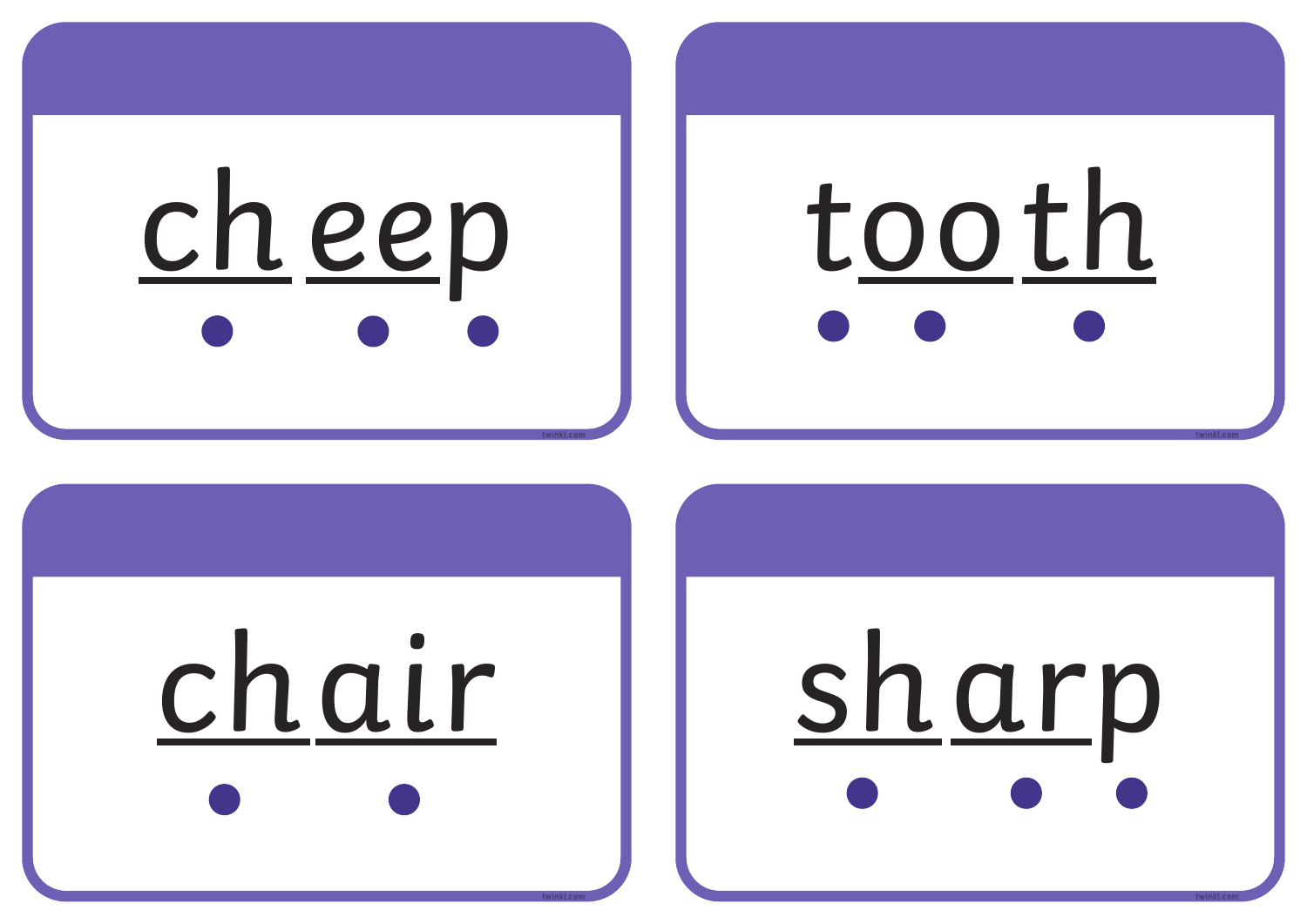## tor ch

# looking

### sheet

harsh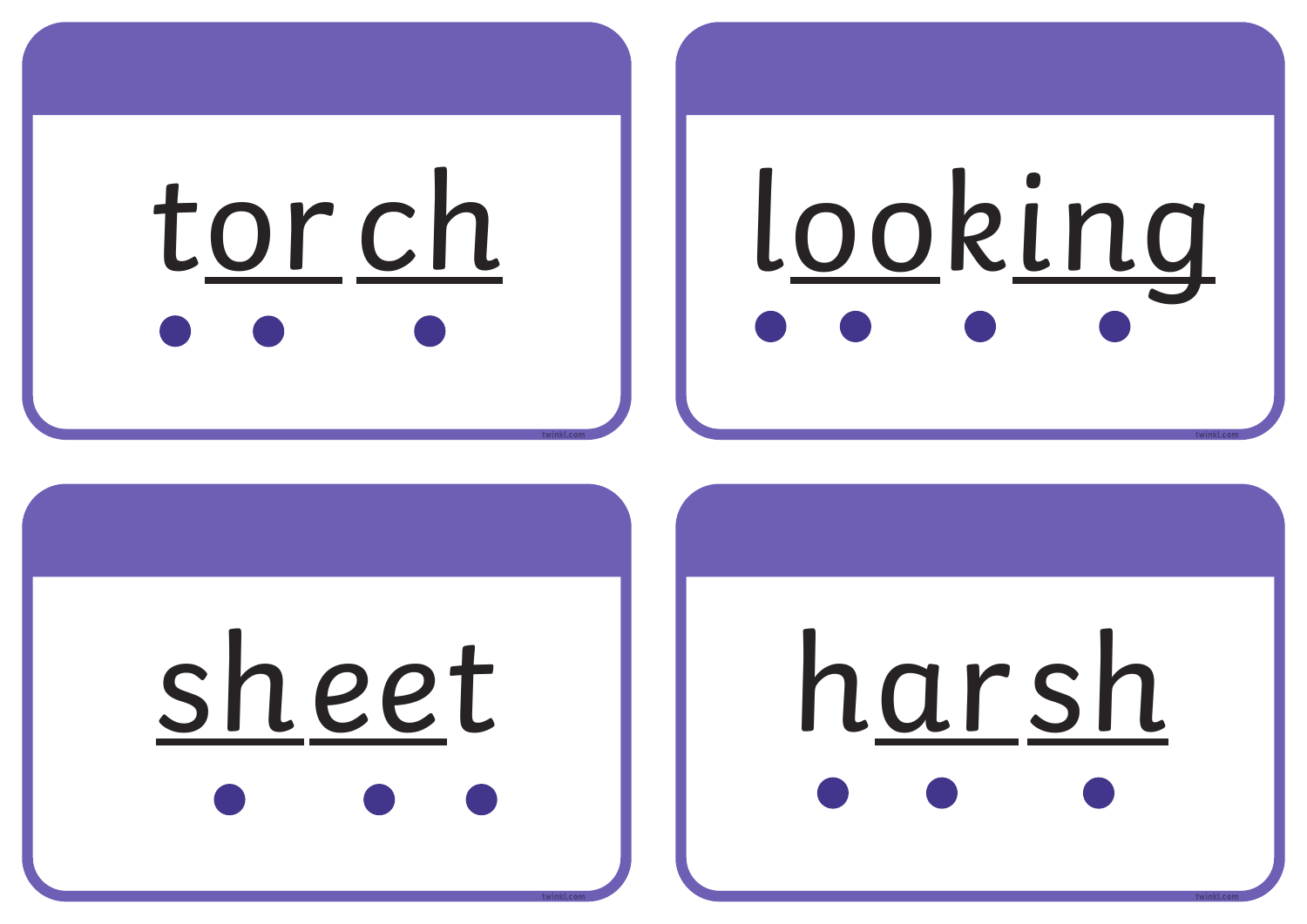# waiter

# poach

## orchard

## powder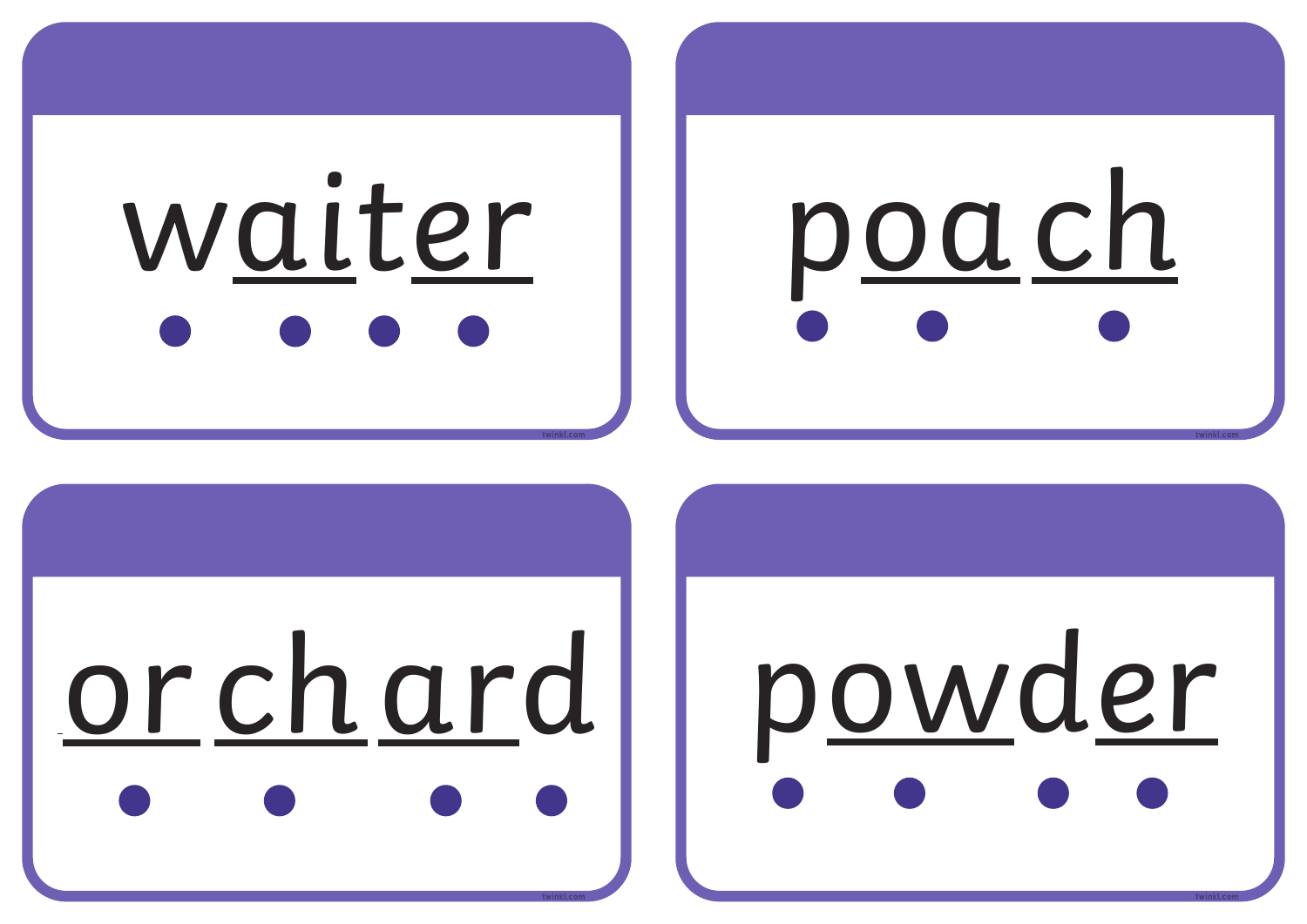

# short

### arch

## sh oal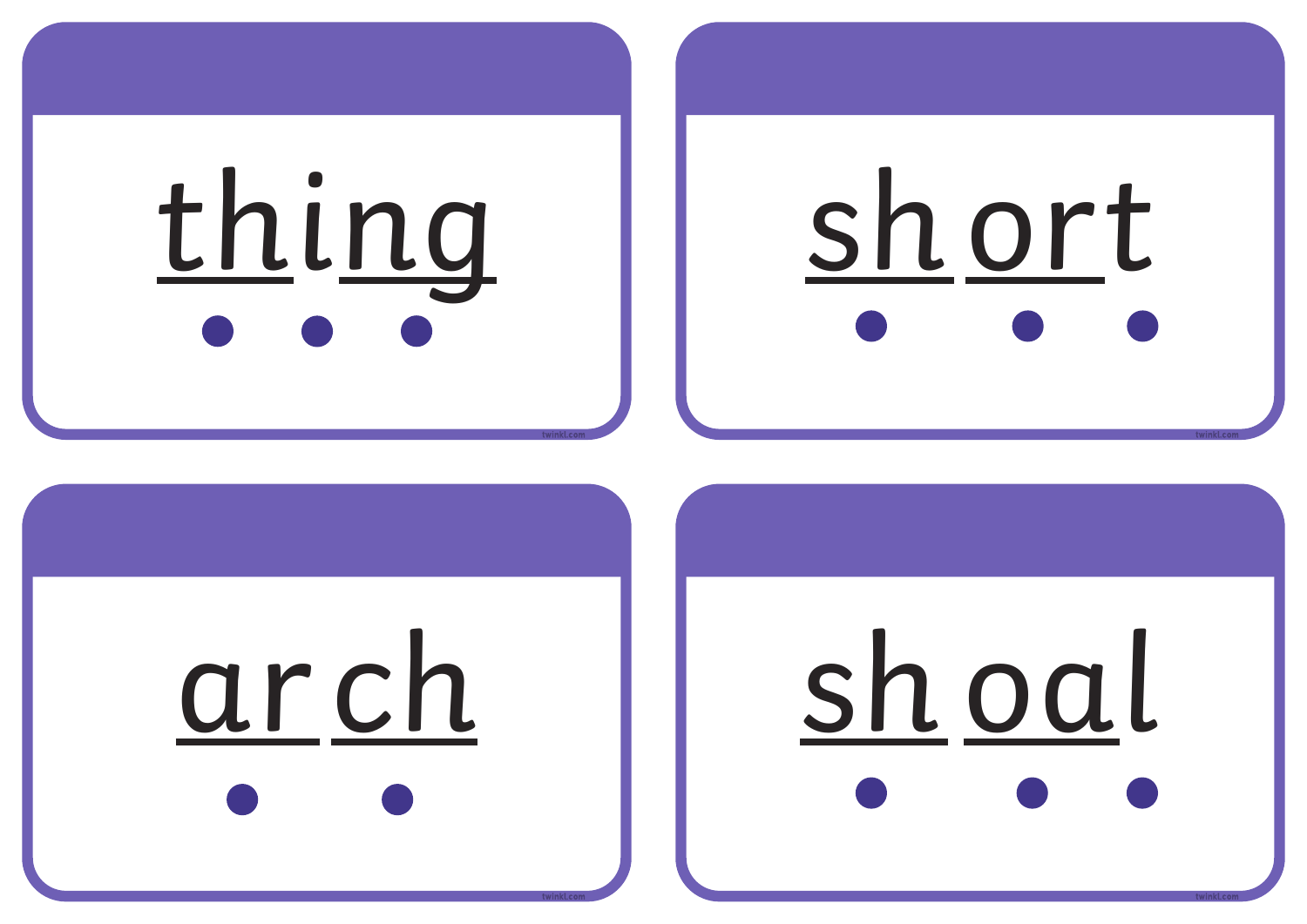# north

# lightning



## chick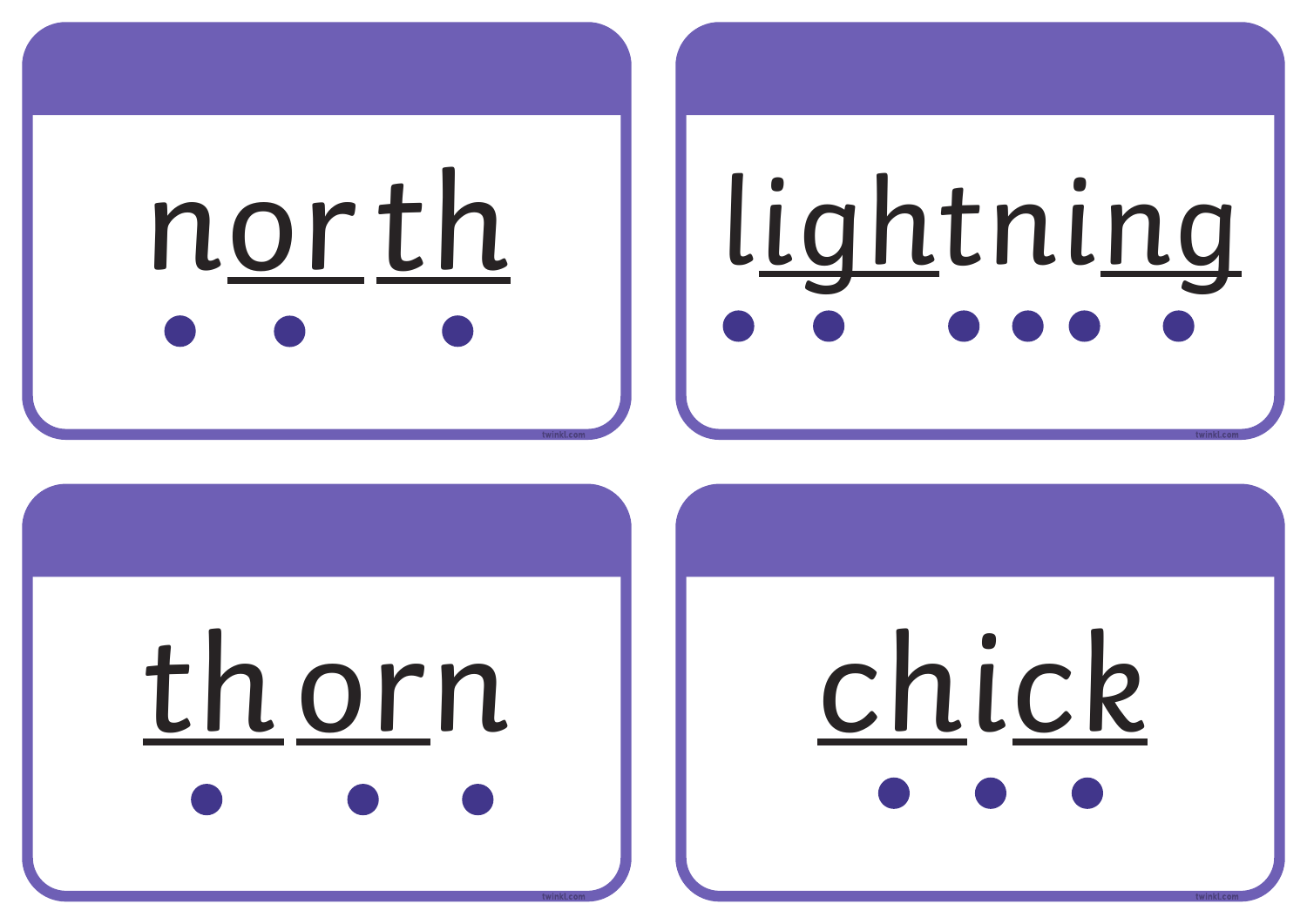# chain booth

# shook farmer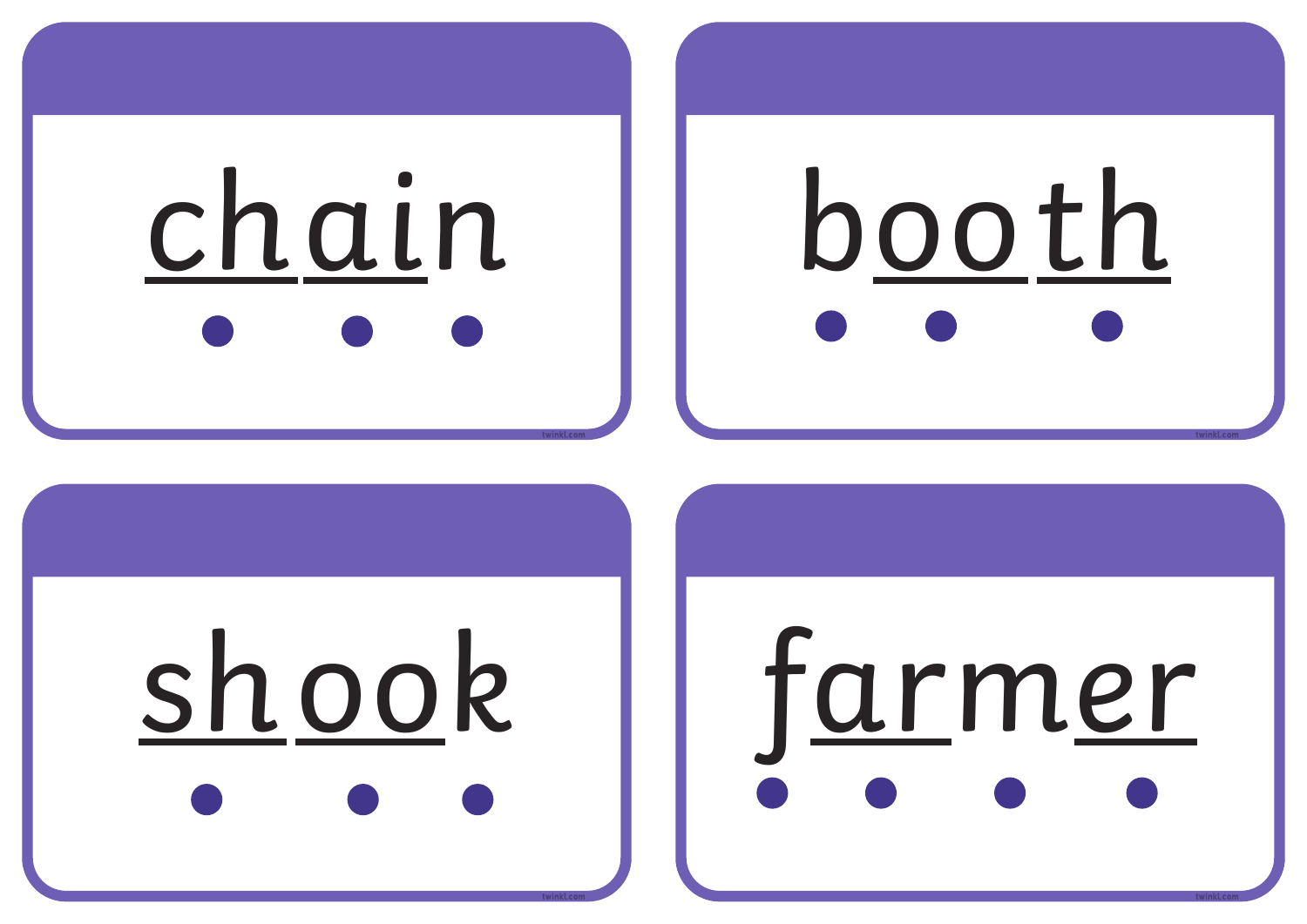# p<u>orch</u> || t<u>eeth</u>



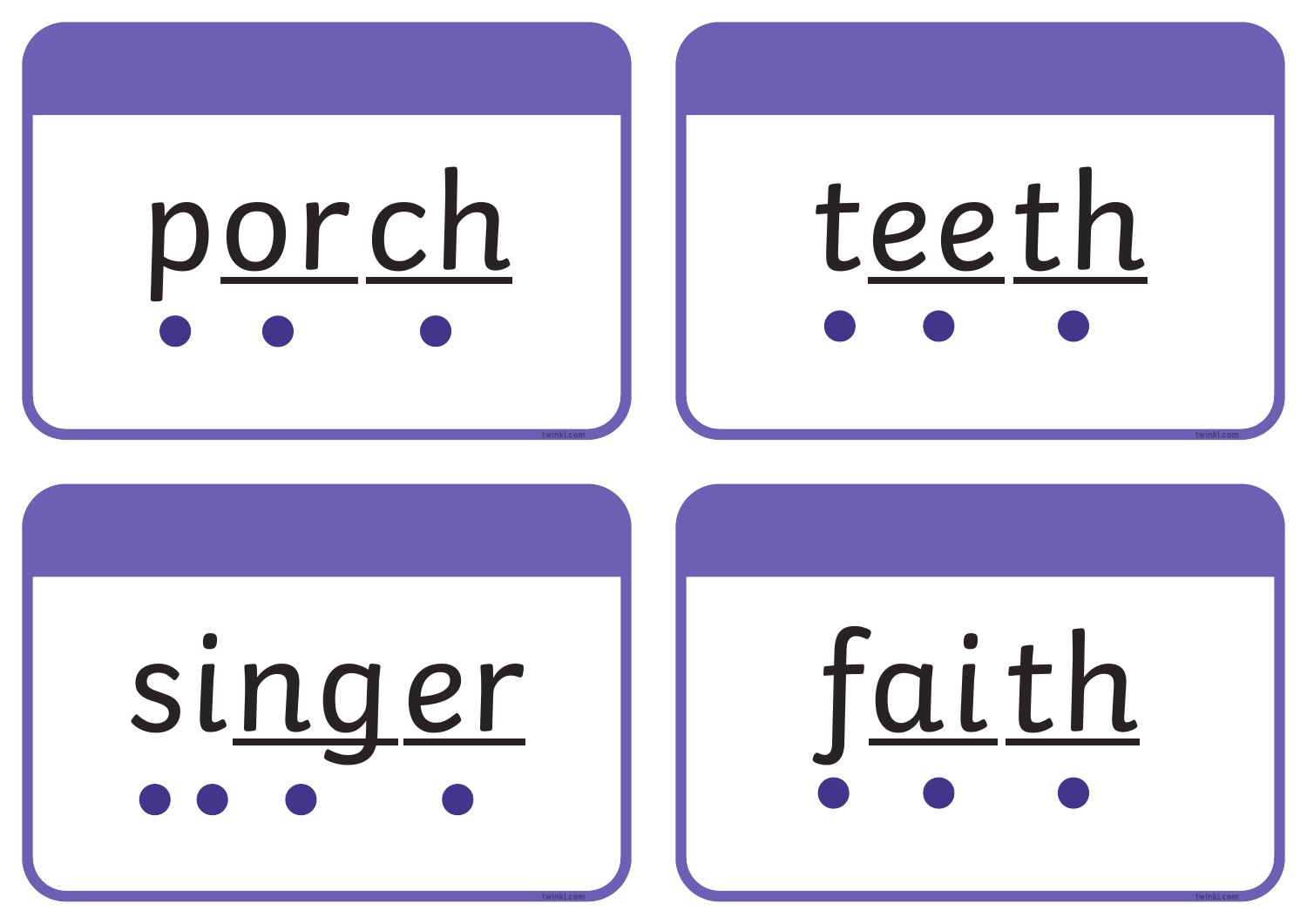# shark II shorter

# thicker || coach